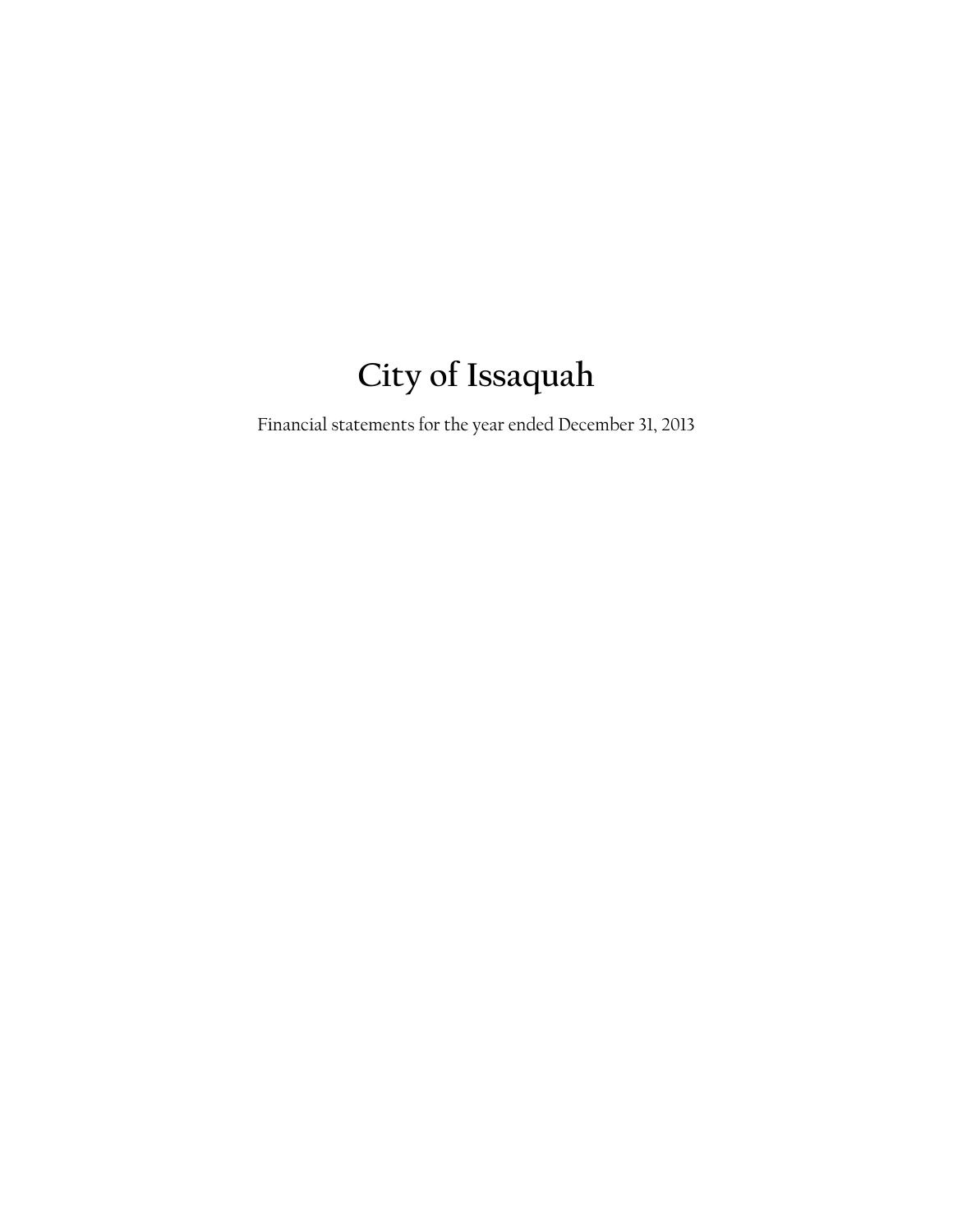This page was intentionally left blank.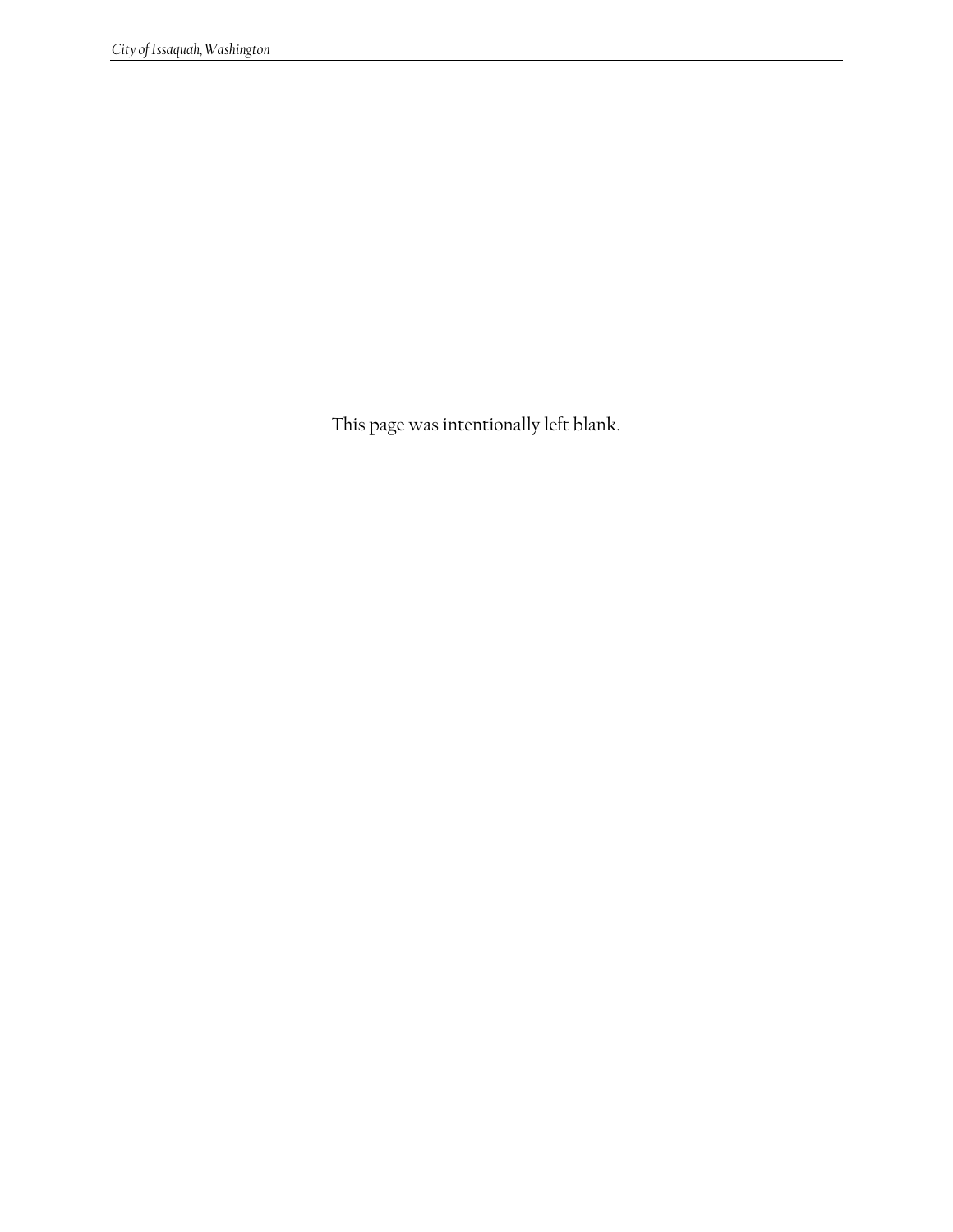# **Statement of Net Position December 31, 2013** *(in thousands)*

|                                                  | Primary Government |              |      |               |    |         |
|--------------------------------------------------|--------------------|--------------|------|---------------|----|---------|
|                                                  |                    | Governmental |      | Business-type |    |         |
|                                                  |                    | Activities   |      | Activities    |    | Total   |
| <b>ASSETS</b>                                    |                    |              |      |               |    |         |
| Cash and investments                             | \$                 | 38,568       | \$   | 16,695        | \$ | 55,263  |
| Restricted cash                                  |                    | 21           |      |               |    | 21      |
| Receivables                                      |                    | 6,142        |      | 2,238         |    | 8,380   |
| Internal balances                                |                    | (230)        |      | 230           |    |         |
| Advances to/from other funds                     |                    | 900          |      | (900)         |    |         |
| Non-current receivables                          |                    | 2,528        |      |               |    | 2,528   |
| Inventory                                        |                    | 591          |      | 305           |    | 896     |
| Capital assets not being depreciated:            |                    |              |      |               |    |         |
| Land                                             |                    | 307,902      |      | 16,537        |    | 324,439 |
| Construction in progress                         |                    | 1,858        |      | 744           |    | 2,602   |
| Art                                              |                    | 264          |      |               |    | 264     |
| Capital assets, net of accumulated depreciation: |                    |              |      |               |    |         |
| <b>Buildings</b>                                 |                    | 30,536       |      | 7,706         |    | 38,242  |
| Improvements other than buildings                |                    | 14,570       |      |               |    | 14,570  |
| Infrastructure                                   |                    | 137,902      |      |               |    | 137,902 |
| Intangible property                              |                    | 1,129        |      | 338           |    | 1,467   |
| Plant in service                                 |                    |              |      | 86,392        |    | 86,392  |
| Machinery and equipment                          |                    | 6,087        |      | 310           |    | 6,397   |
| <b>Total Assets</b>                              |                    | 548,768      |      | 130,595       |    | 679,363 |
| <b>LIABILITIES</b>                               |                    |              |      |               |    |         |
| Accounts payable                                 |                    | 3,822        |      | 972           |    | 4,794   |
| Accrued interest                                 |                    |              |      | 13            |    | 13      |
| Noncurrent liabilities:                          |                    |              |      |               |    |         |
| Due within one year                              |                    | 5,116        |      | 841           |    | 5,957   |
| Due in more than one year                        |                    | 31,754       |      | 4,351         |    | 36,105  |
| Unearned revenue                                 |                    | 799          |      | ż             |    | 799     |
| Restricted deposits                              |                    | 21           |      |               |    | 21      |
| <b>Total Liabilities</b>                         |                    | 41,512       |      | 6,177         |    | 47,689  |
| DEFERRED INFLOWOF RESOURCES                      |                    |              |      |               |    |         |
| Special assessments                              |                    | 2,999        |      |               |    | 2,999   |
| Total deferred inflows of resources              |                    | 2,999        |      |               |    | 2,999   |
| NET POSITION                                     |                    |              |      |               |    |         |
| Net investment in capital assets                 |                    | 470,398      |      | 107,392       |    | 577,790 |
| Restricted for:                                  |                    |              |      |               |    |         |
| Capital                                          |                    | 11,828       |      |               |    | 11,828  |
| Debt service                                     |                    | 5,116        |      | 541           |    | 5,657   |
| Other purposes                                   |                    | 337          |      |               |    | 337     |
| Unrestricted                                     |                    | 16,578       |      | 16,485        |    | 33,063  |
| <b>Total Net Position</b>                        | \$                 | 504,257      | $\,$ | 124,418       | \$ | 628,675 |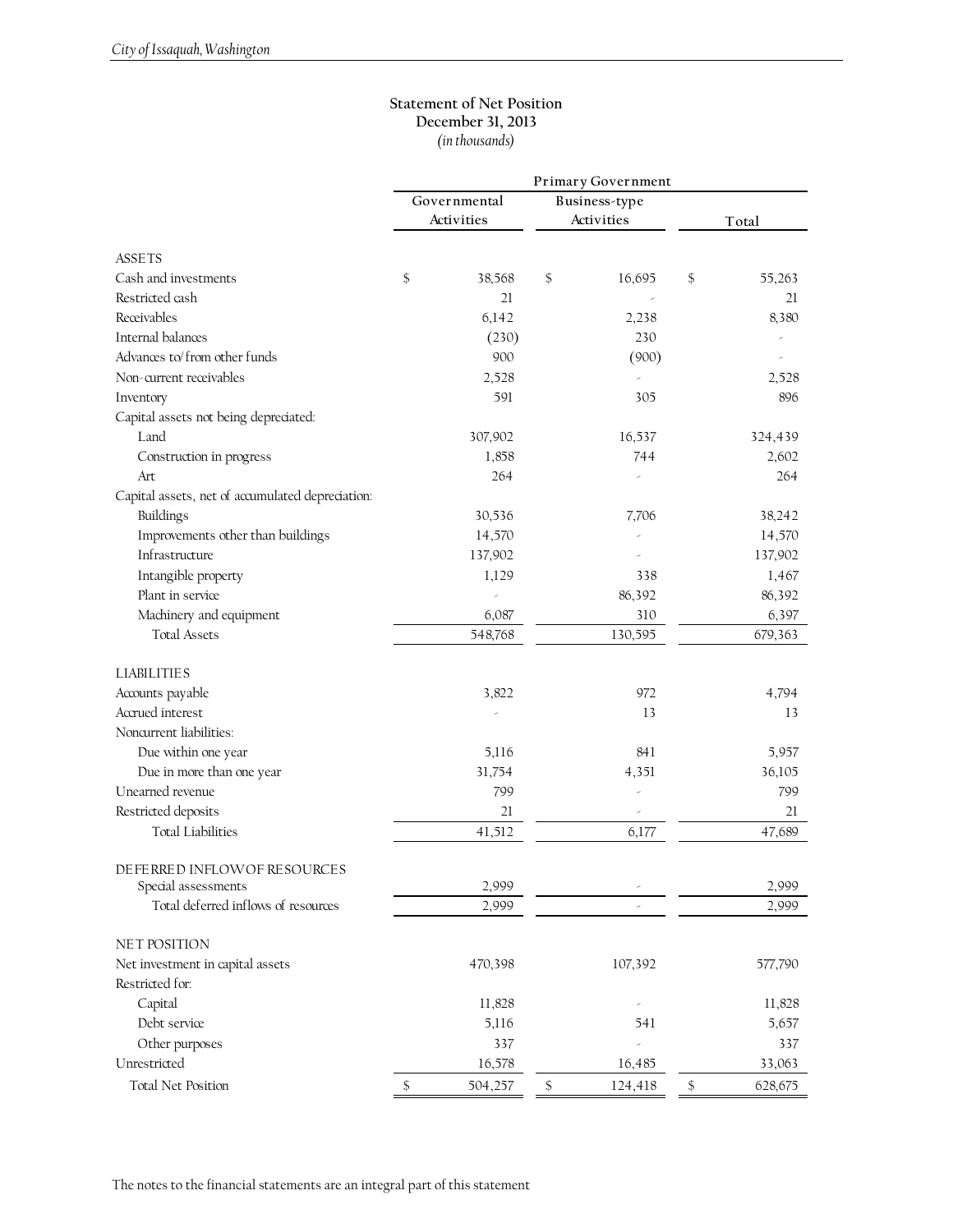## **Statement of Activities For the Fiscal Year Ended December 31, 2013** *(in thousands)*

Page 1 of 2

|                                  |           | Program Revenues        |        |    |                                          |    |                                        |  |  |  |
|----------------------------------|-----------|-------------------------|--------|----|------------------------------------------|----|----------------------------------------|--|--|--|
|                                  | Expenses  | Charges for<br>Services |        |    | Operating<br>Grants and<br>Contributions |    | Capital<br>Grants and<br>Contributions |  |  |  |
| Functions/Programs               |           |                         |        |    |                                          |    |                                        |  |  |  |
| Primary government:              |           |                         |        |    |                                          |    |                                        |  |  |  |
| Governmental activities:         |           |                         |        |    |                                          |    |                                        |  |  |  |
| Judicial                         | \$<br>775 | $\mathfrak{S}$          | 957    | \$ |                                          | \$ |                                        |  |  |  |
| General government               | 8,714     |                         | 2,627  |    | 442                                      |    |                                        |  |  |  |
| Public safety                    | 14,269    |                         | 2,219  |    | 55                                       |    | 32                                     |  |  |  |
| Utilities                        | 223       |                         | 586    |    |                                          |    |                                        |  |  |  |
| Transportation                   | 12,628    |                         | 181    |    | 715                                      |    | 6,529                                  |  |  |  |
| Social services                  | 451       |                         |        |    | 11                                       |    |                                        |  |  |  |
| Natural and economic environment | 7,489     |                         | 11,186 |    |                                          |    |                                        |  |  |  |
| Culture and recreation           | 6,080     |                         | 2,172  |    | 929                                      |    | 885                                    |  |  |  |
| Interest on long-term debt       | 1,307     |                         | k,     |    |                                          |    |                                        |  |  |  |
| Total governmental activities:   | 51,936    |                         | 19,928 |    | 2,152                                    |    | 7,446                                  |  |  |  |
| Business-type activities:        |           |                         |        |    |                                          |    |                                        |  |  |  |
| Water                            | 8,502     |                         | 7,148  |    |                                          |    | 2,387                                  |  |  |  |
| Sewer                            | 7,333     |                         | 7,424  |    |                                          |    | 445                                    |  |  |  |
| <b>Storm Water</b>               | 4,992     |                         | 4,239  |    | ×                                        |    | 1,530                                  |  |  |  |
| Total business-type activities:  | 20,827    |                         | 18,811 |    | ×,                                       |    | 4,362                                  |  |  |  |
| Total primary government         | 72,763    | \$                      | 38,739 | S  | 2,152                                    | \$ | 11,808                                 |  |  |  |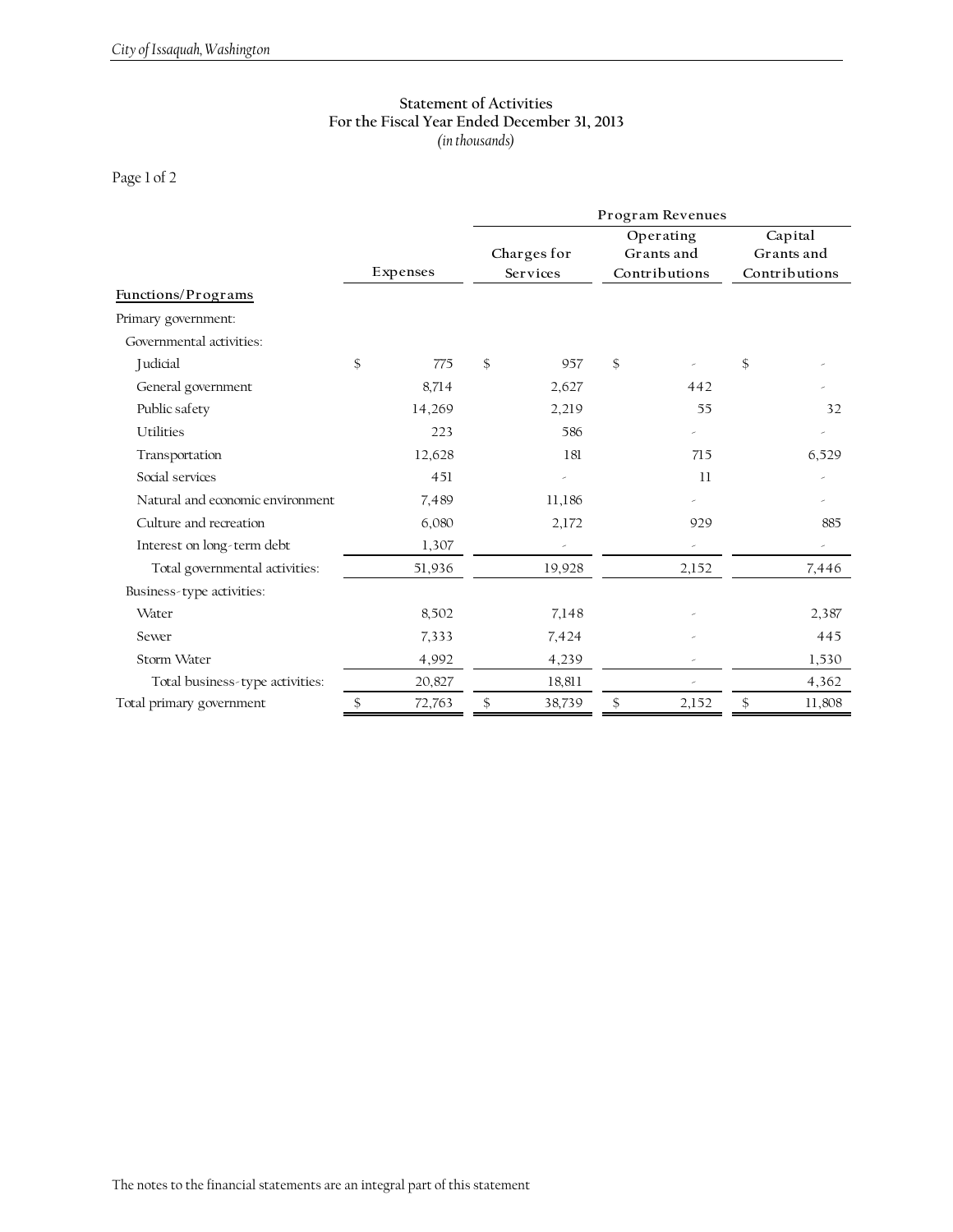## **Statement of Activities For the Fiscal Year Ended December 31, 2013** *(in thousands)*

Page 2 of 2

| Net (Expense) Revenue and Changes in Net Position |                    |              |    |               |              |           |  |  |  |  |
|---------------------------------------------------|--------------------|--------------|----|---------------|--------------|-----------|--|--|--|--|
|                                                   | Primary Government |              |    |               |              |           |  |  |  |  |
|                                                   |                    | Governmental |    | Business-type |              |           |  |  |  |  |
|                                                   | Activities         |              |    | Activities    | Total        |           |  |  |  |  |
| Functions/Programs                                |                    |              |    |               |              |           |  |  |  |  |
| Primary government:                               |                    |              |    |               |              |           |  |  |  |  |
| Governmental activities:                          |                    |              |    |               |              |           |  |  |  |  |
| Judicial                                          | \$                 | 182          | \$ |               | \$           | 182       |  |  |  |  |
| General government                                |                    | (5,645)      |    |               |              | (5,645)   |  |  |  |  |
| Public safety                                     |                    | (11, 963)    |    |               |              | (11, 963) |  |  |  |  |
| <b>Utilities</b>                                  |                    | 363          |    |               |              | 363       |  |  |  |  |
| Transportation                                    |                    | (5,203)      |    |               |              | (5,203)   |  |  |  |  |
| Social services                                   |                    | (440)        |    |               |              | (440)     |  |  |  |  |
| Natural and economic environment                  |                    | 3,697        |    |               |              | 3,697     |  |  |  |  |
| Culture and recreation                            |                    | (2,094)      |    |               |              | (2,094)   |  |  |  |  |
| Interest on long-term debt                        |                    | (1, 307)     |    |               |              | (1, 307)  |  |  |  |  |
| Total governmental activities:                    |                    | (22, 410)    |    |               |              | (22, 410) |  |  |  |  |
| Business-type activities:                         |                    |              |    |               |              |           |  |  |  |  |
| Water                                             |                    |              |    | 1,033         |              | 1,033     |  |  |  |  |
| Sewer                                             |                    |              |    | 536           |              | 536       |  |  |  |  |
| Storm Water                                       |                    |              |    | 777           |              | 777       |  |  |  |  |
| Total business-type activities:                   |                    |              |    | 2,346         |              | 2,346     |  |  |  |  |
| Total primary government                          | \$                 | (22, 410)    | \$ | 2,346         | $\mathbb{S}$ | (20,064)  |  |  |  |  |
| General revenues:                                 |                    |              |    |               |              |           |  |  |  |  |
| Property taxes                                    | \$                 | 8,479        | \$ |               | \$           | 8,479     |  |  |  |  |
| Sales taxes                                       |                    | 10,705       |    |               |              | 10,705    |  |  |  |  |
| B&O taxes                                         |                    | 6,927        |    |               |              | 6,927     |  |  |  |  |
| Other taxes and assessments                       |                    | 4,654        |    |               |              | 4,654     |  |  |  |  |
| Interest earnings                                 |                    | 299          |    | 130           |              | 429       |  |  |  |  |
| Rents and leases                                  |                    | 978          |    |               |              | 978       |  |  |  |  |
| Miscellaneous revenue                             |                    | 38           |    | 50            |              | 88        |  |  |  |  |
| Transfers                                         |                    | 323          |    | (323)         |              |           |  |  |  |  |
| Total general revenues and transfers              |                    | 32,403       |    | (143)         |              | 32,260    |  |  |  |  |
| Change in net position                            |                    | 9,993        |    | 2,203         |              | 12,196    |  |  |  |  |
| Net position - beginning                          |                    | 497,800      |    | 121,615       |              | 619,415   |  |  |  |  |
| Prior period adjustment                           |                    | (3, 536)     |    | 600           |              | (2,936)   |  |  |  |  |
| Restated net position - beginning                 |                    | 494,264      |    | 122,215       |              | 616,479   |  |  |  |  |
| Net position - ending                             | \$                 | 504,257      | \$ | 124,418       | $\,$         | 628,675   |  |  |  |  |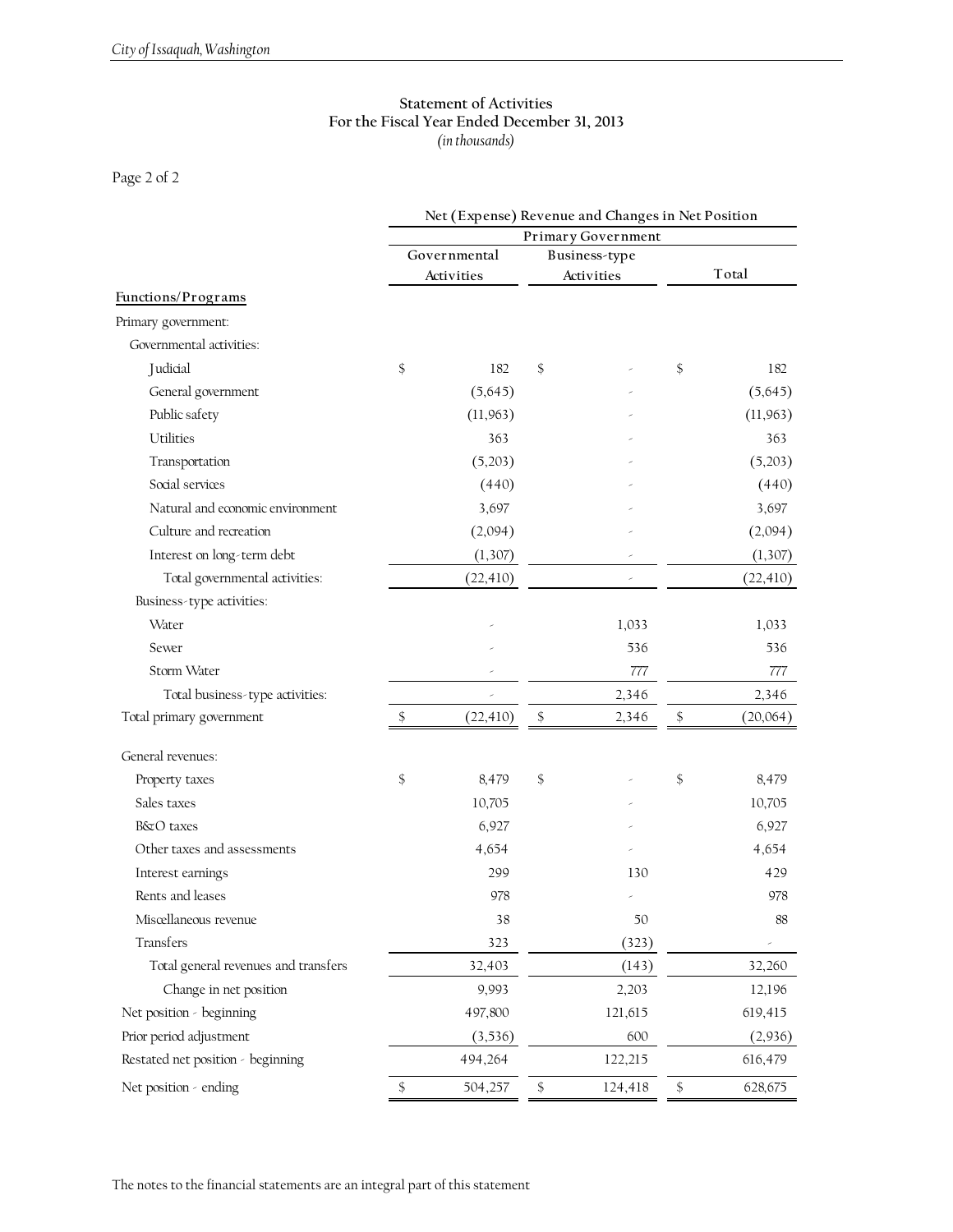## **Balance Sheet Governmental Funds As of December 31, 2013** *(in thousands)*

|                                                                                                                                                                                                                                                                                                     | General Fund | Capital<br>Projects Fund |        | Other<br>Governmental<br>Funds |    | Total<br>Governmental<br>Funds |
|-----------------------------------------------------------------------------------------------------------------------------------------------------------------------------------------------------------------------------------------------------------------------------------------------------|--------------|--------------------------|--------|--------------------------------|----|--------------------------------|
| <b>ASSETS</b>                                                                                                                                                                                                                                                                                       |              |                          |        |                                |    |                                |
| Cash and investments                                                                                                                                                                                                                                                                                | \$<br>12,288 | \$                       | 15,788 | \$<br>1,858                    | \$ | 29,934                         |
| Restricted cash                                                                                                                                                                                                                                                                                     | 21           |                          |        |                                |    | 21                             |
| Current receivables (net)                                                                                                                                                                                                                                                                           | 3,981        |                          | 1,167  | 684                            |    | 5,832                          |
| Non-current receivables (net)                                                                                                                                                                                                                                                                       | z            |                          |        | 2,528                          |    | 2,528                          |
| Inventory                                                                                                                                                                                                                                                                                           | 369          |                          |        | ł,                             |    | 369                            |
| Total assets                                                                                                                                                                                                                                                                                        | 16,659       |                          | 16,955 | 5,070                          |    | 38,684                         |
| <b>LIABILITIES</b>                                                                                                                                                                                                                                                                                  |              |                          |        |                                |    |                                |
| Accounts payable and accruals                                                                                                                                                                                                                                                                       | 2,570        |                          | 770    | 194                            |    | 3,534                          |
| Due to other funds - short term                                                                                                                                                                                                                                                                     |              |                          | 113    |                                |    | 113                            |
| Due to other funds - long term                                                                                                                                                                                                                                                                      |              |                          | 112    |                                |    | 112                            |
| Restricted deposits                                                                                                                                                                                                                                                                                 | 21           |                          |        |                                |    | 21                             |
| Unearned revenue                                                                                                                                                                                                                                                                                    |              |                          | 355    |                                |    | 355                            |
| <b>Total liabilities</b>                                                                                                                                                                                                                                                                            | 2,591        |                          | 1,350  | 194                            |    | 4,135                          |
| DEFERRED INFLOWS OF RESOURCES                                                                                                                                                                                                                                                                       |              |                          |        |                                |    |                                |
| Special assessments                                                                                                                                                                                                                                                                                 |              |                          |        | 2,999                          |    | 2,999                          |
| Other receivables                                                                                                                                                                                                                                                                                   | 293          |                          | 220    |                                |    | 513                            |
| Total deferred inflow of resources                                                                                                                                                                                                                                                                  | 293          |                          | 220    | 2,999                          |    | 3,512                          |
| <b>FUND BALANCES</b>                                                                                                                                                                                                                                                                                |              |                          |        |                                |    |                                |
| Nonspendable                                                                                                                                                                                                                                                                                        | 369          |                          |        | ×                              |    | 369                            |
| Restricted                                                                                                                                                                                                                                                                                          | 129          |                          | 11,828 | 602                            |    | 12,559                         |
| Committed                                                                                                                                                                                                                                                                                           | 267          |                          | J.     | 977                            |    | 1,244                          |
| Assigned                                                                                                                                                                                                                                                                                            | 4,776        |                          | 3,557  | 298                            |    | 8,631                          |
| Unassigned                                                                                                                                                                                                                                                                                          | 8,234        |                          |        |                                |    | 8,234                          |
| Total fund balances                                                                                                                                                                                                                                                                                 | 13,775       |                          | 15,385 | 1,877                          |    | 31,037                         |
| Total liabilities and fund balances                                                                                                                                                                                                                                                                 | \$<br>16,659 | \$                       | 16,955 | \$<br>5,070                    | \$ | 38,684                         |
| Total fund balances                                                                                                                                                                                                                                                                                 |              |                          |        |                                | \$ | 31,037                         |
| Amounts reported for governmental activities in the statement of net assets are different because:                                                                                                                                                                                                  |              |                          |        |                                |    |                                |
| Capital assets used in governmental activities are not financial resources and, therefore,                                                                                                                                                                                                          |              |                          |        |                                |    |                                |
| are not reported in the funds.                                                                                                                                                                                                                                                                      |              |                          |        |                                |    | 497,352                        |
| Other long-term assets are not available to pay for current period expenditures and,<br>thereforeare not reported in the funds.                                                                                                                                                                     |              |                          |        |                                |    | 513                            |
| Long-term liabilities are not due and payable in the current period and, therefore,<br>are not reported in the funds.                                                                                                                                                                               |              |                          |        |                                |    | (36, 823)                      |
| Unearned revenue for permit fees collected, but, services not yet performed.                                                                                                                                                                                                                        |              |                          |        |                                |    | (308)                          |
|                                                                                                                                                                                                                                                                                                     |              |                          |        |                                |    |                                |
| Internal service funds are used by management to charge the costs of certain activities, such as<br>fleet management and self-insurance, to individual funds. The assets and liabilities of the<br>internal service funds are included in governmental activities in the statement of net position. |              |                          |        |                                |    | 12,716                         |
| Internal balance liability, with asset in enterprise funds, for services provided by internal<br>service funds.                                                                                                                                                                                     |              |                          |        |                                |    | (230)                          |
| Net position of governmental activities                                                                                                                                                                                                                                                             |              |                          |        |                                | \$ | 504,257                        |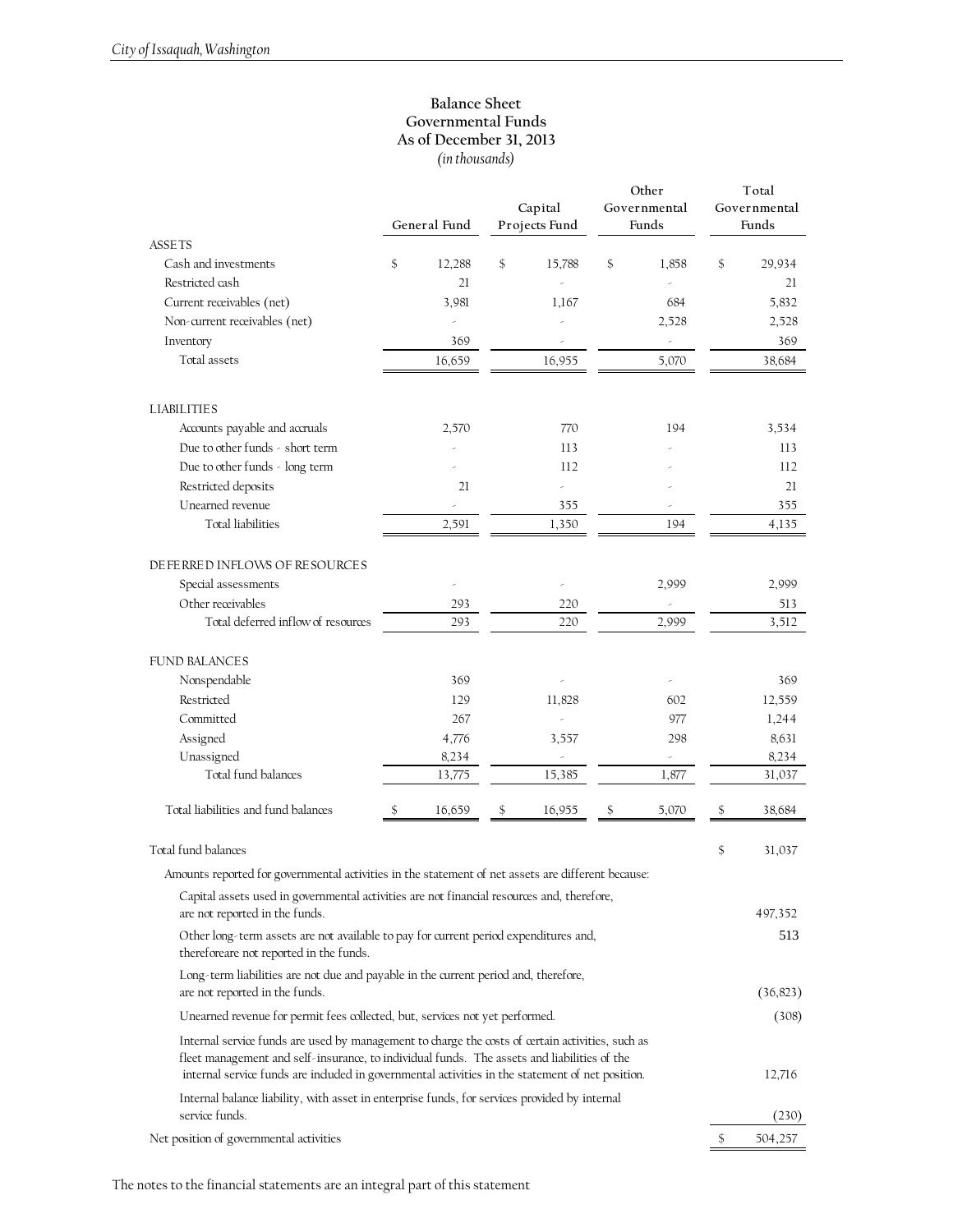## **Statement of Revenues, Expenditures, and Changes in Fund Balances Governmental Funds For the Twelve Months Ending December 31, 2013** *(in thousands)*

|                                      | Capital<br>General Fund<br>Projects Fund |          |              | Other<br>Governmental<br>Funds | Total<br>Governmental<br>Funds |         |              |          |
|--------------------------------------|------------------------------------------|----------|--------------|--------------------------------|--------------------------------|---------|--------------|----------|
| <b>REVENUES</b>                      |                                          |          |              |                                |                                |         |              |          |
| Property taxes                       | \$                                       | 7,039    | \$           |                                | \$                             | 1,440   | \$           | 8,479    |
| Sales taxes                          |                                          | 8,098    |              | 2,449                          |                                |         |              | 10,547   |
| Business and occupation taxes        |                                          | 6,927    |              | J.                             |                                |         |              | 6,927    |
| Other taxes and assessments          |                                          | 1,293    |              | 3,196                          |                                | 165     |              | 4,654    |
| Licenses and permits                 |                                          | 3,042    |              | J,                             |                                |         |              | 3,042    |
| Intergovernmental                    |                                          | 1,749    |              | 1,271                          |                                | 49      |              | 3,069    |
| Charges for services                 |                                          | 7,146    |              | 9,020                          |                                |         |              | 16,166   |
| Fines and forfeitures                |                                          | 635      |              |                                |                                |         |              | 635      |
| Interest earnings                    |                                          | 30       |              | $\overline{7}$                 |                                | 262     |              | 299      |
| Rents and leases                     |                                          | 844      |              | 126                            |                                |         |              | 970      |
| Contributions and donations          |                                          | 33       |              | 32                             |                                |         |              | 65       |
| Miscellaneous revenues               |                                          | 38       |              | ×,                             |                                |         |              | 38       |
| Total revenues                       |                                          | 36,874   |              | 16,101                         |                                | 1,916   |              | 54,891   |
| <b>EXPENDITURES</b>                  |                                          |          |              |                                |                                |         |              |          |
| General government                   |                                          | 6,601    |              | 1,479                          |                                |         |              | 8,080    |
| Judicial                             |                                          | 787      |              |                                |                                |         |              | 787      |
| Public safety                        |                                          | 13,613   |              | 19                             |                                |         |              | 13,632   |
| <b>Utilities</b>                     |                                          | 230      |              |                                |                                |         |              | 230      |
| Transportation                       |                                          | 2,924    |              | 1,596                          |                                |         |              | 4,520    |
| Natural and economic environment     |                                          | 7,391    |              |                                |                                |         |              | 7,391    |
| Social services                      |                                          | 451      |              |                                |                                |         |              | 451      |
| Culture and recreation               |                                          | 5,559    |              | 48                             |                                |         |              | 5,607    |
| Debt service:                        |                                          |          |              |                                |                                |         |              |          |
| Principal                            |                                          |          |              | 350                            |                                | 2,643   |              | 2,993    |
| Interest and other debt costs        |                                          |          |              | 8                              |                                | 1,299   |              | 1,307    |
| Capital outlay:                      |                                          |          |              |                                |                                |         |              |          |
| General government                   |                                          |          |              |                                |                                |         |              |          |
| Public safety                        |                                          |          |              | 183                            |                                |         |              | 183      |
| <b>Utilities</b>                     |                                          | 6        |              |                                |                                |         |              | 6        |
| Transportation                       |                                          |          |              | 558                            |                                |         |              | 558      |
| Culture and recreation               |                                          |          |              | 1,824                          |                                |         |              | 1,824    |
| Total expenditures                   |                                          | 37,562   |              | 6,065                          |                                | 3,942   |              | 47,569   |
| Excess (deficiency) of revenues      |                                          |          |              |                                |                                |         |              |          |
| over expenditures                    |                                          | (688)    |              | 10,036                         |                                | (2,026) |              | 7,322    |
| OTHER FINANCING SOURCES (USES)       |                                          |          |              |                                |                                |         |              |          |
| Transfers in                         |                                          | 271      |              |                                |                                | 2,290   |              | 2,561    |
| Transfers out                        |                                          | (59)     |              | (2, 373)                       |                                |         |              | (2, 432) |
| Total other financing sources (uses) |                                          | 212      |              | (2,373)                        |                                | 2,290   |              | 129      |
| EXTRAORDINARY ITEMS                  |                                          |          |              |                                |                                |         |              |          |
| Judgments and settlements            |                                          |          |              | (821)                          |                                |         |              | (821)    |
| Total extraordinary items            |                                          |          |              | (821)                          |                                |         |              | (821)    |
| Net change in fund balances          |                                          | (476)    |              | 6,842                          |                                | 264     |              | 6,630    |
| Fund balances - beginning            |                                          | 15,605   |              | 8,700                          |                                | 1,613   |              | 25,918   |
| Prior period adjustment              |                                          | (1, 354) |              | (157)                          |                                | ł.      |              | (1,511)  |
| Restated fund balances - beginning   |                                          | 14,251   |              | 8,543                          |                                | 1,613   |              | 24,407   |
| Fund balances - ending               | \$                                       | 13,775   | $\mathbb{S}$ | 15,385                         | $\,$                           | 1,877   | $\mathbb{S}$ | 31,037   |

The notes to the financial statements are an integral part of this statement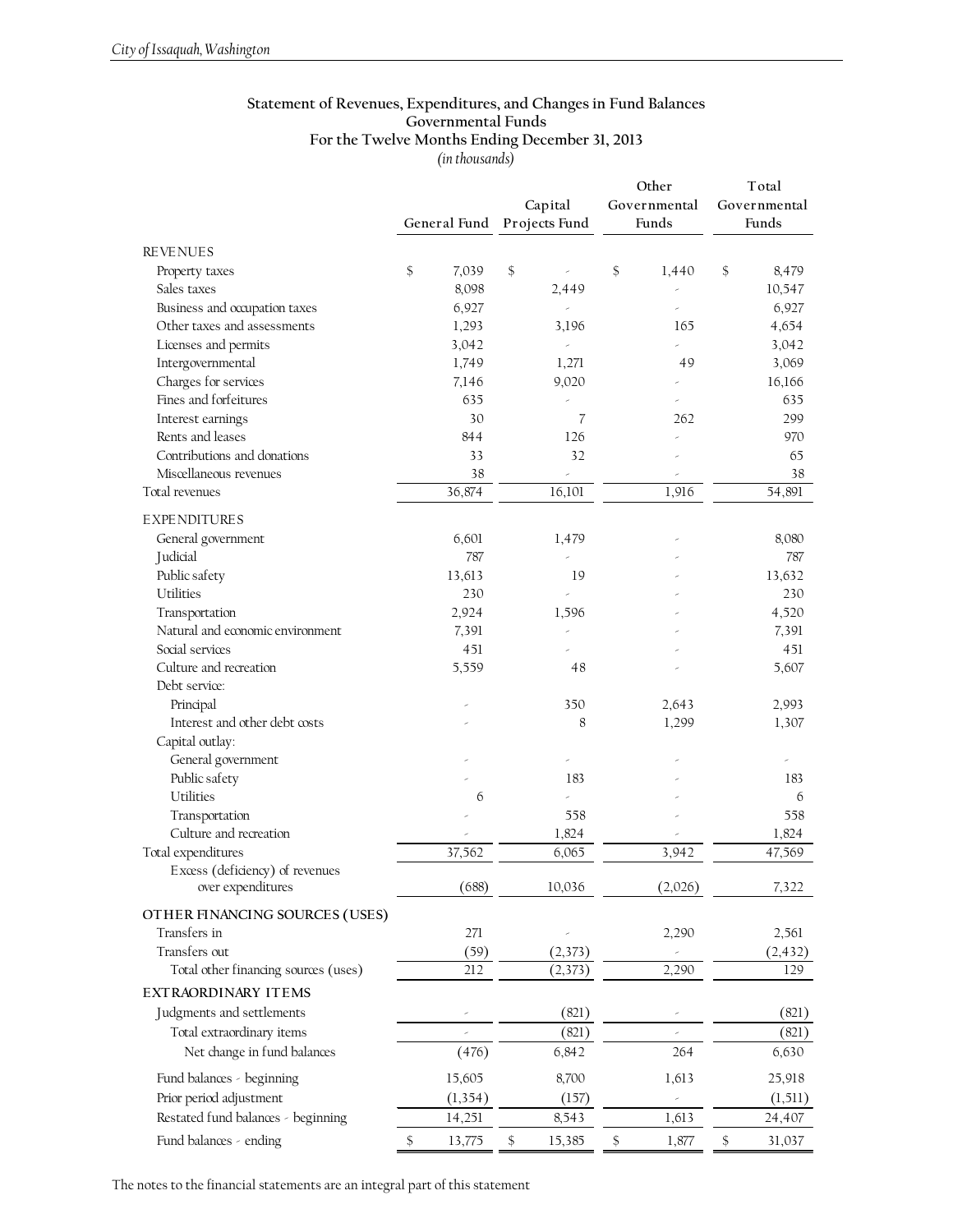#### **Reconciliation of the Statement of Revenues, Expenditures, and Changes in Fund Balances of Governmental Funds to the Statement of Activities For the Fiscal Year Ended December 31, 2013** *(in thousands)*

| Amounts reported for governmental activities in the statement of activities<br>are different because:                                                                                                                                                                                                                         |             |
|-------------------------------------------------------------------------------------------------------------------------------------------------------------------------------------------------------------------------------------------------------------------------------------------------------------------------------|-------------|
| Net changes in fund balances for governmental funds                                                                                                                                                                                                                                                                           | \$<br>5,119 |
| Governmental funds report capital outlay as expenditures.<br>However, in the statement of activities, the cost of these assets is<br>allocated over their estimated useful lives and reported as<br>depreciation expense. This is the amount by which capital outlays<br>exceeded depreciation expense in the current period. | (7, 476)    |
| Developers construct and then donate infrastructure to the<br>government. Infrastructure is not reported in the governmental<br>funds.                                                                                                                                                                                        | 6,280       |
| The issuance of long-term debt (e.g., bonds) provides current<br>financial resources to governmental funds, while the repayment of<br>the principal of long-term debt consumes the current financial                                                                                                                          | 2,993       |
| Revenues in the statement of activities that do not provide current<br>financial resources are not reported as revenues in the funds.                                                                                                                                                                                         | 481         |
| Some expenses reported in the statement of activities do not<br>require the use of current financial resources and, therefore, is not<br>reported as expenditures in the government funds.                                                                                                                                    | (629)       |
| Prior period adjustments reported in the governemnt fund<br>statements that have already been recognized in the government-<br>wide statements.                                                                                                                                                                               | (1,141)     |
| Internal service funds are used by management to charge the costs<br>of certain activities, such as fleet management and self-insurance,<br>to individual funds. The net revenue of most of these activities is<br>reported with governmental activities. This consists of:                                                   | 830         |
| Change in net position of governmental activities                                                                                                                                                                                                                                                                             | \$<br>6,457 |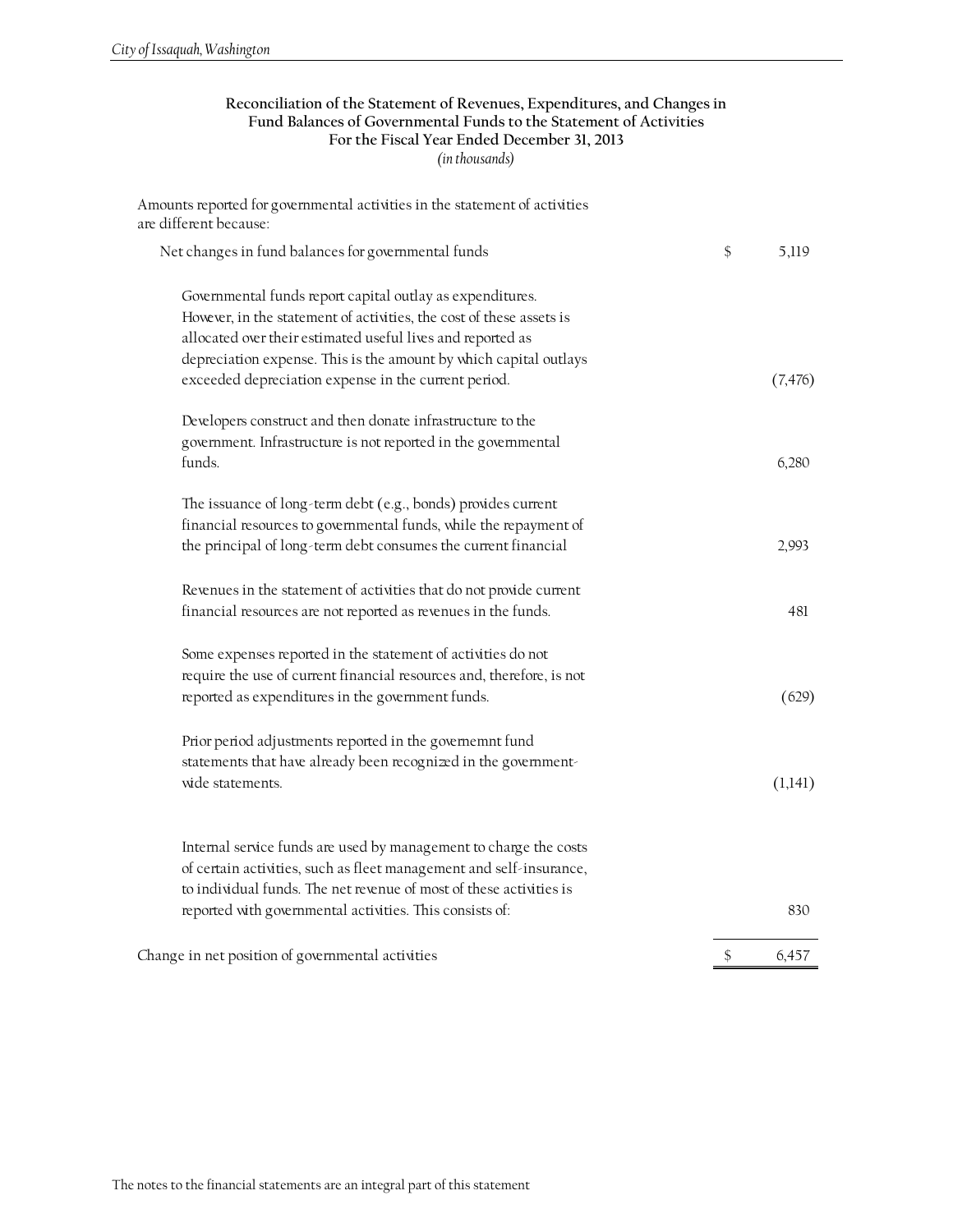#### **General Fund Statement of Revenues, Expenditures, and Changes in Fund Balances – Budget and Actual For the Fiscal Year Ended December 31, 2013** *(in thousands)*

The General Fund includes the following budgetary funds as adopted in the budget; General Fund, Special Revenue Street Fund, Special Revenue Cemetery Fund, Special Revenue Municipal Art Fund, Special Revenue Resource Conservation Fund, Special Revenue Cable TV Fund, and Special Revenue Lodging Tax Fund.<sup>1</sup>

|                                      | Original    | Final                 | Actual on<br>Budget to<br><b>GAAP</b><br>Budgetary |                | Actual on         |  |
|--------------------------------------|-------------|-----------------------|----------------------------------------------------|----------------|-------------------|--|
|                                      | Budget      | Budget                | <b>Basis</b>                                       | Differences    | <b>GAAP Basis</b> |  |
| <b>REVENUES</b>                      |             |                       |                                                    |                |                   |  |
| Property taxes                       | \$<br>7,130 | $\mathbb{S}$<br>7,130 | \$<br>7,050                                        | \$<br>(11)     | \$<br>7,039       |  |
| Sales taxes                          | 7,914       | 7,914                 | 7,932                                              | 166            | 8,098             |  |
| Business and occupation taxes        | 6,815       | 6,815                 | 6,824                                              | 103            | 6,927             |  |
| Other taxes and assessments          | 1,221       | 1,221                 | 1,360                                              | (67)           | 1,293             |  |
| Licenses and permits                 | 2,290       | 2,790                 | 3,032                                              | 10             | 3,042             |  |
| Intergovernmental                    | 1,655       | 1,655                 | 1,736                                              | 13             | 1,749             |  |
| Charges for services                 | 7,194       | 7,194                 | 7,063                                              | 83             | 7,146             |  |
| Fines and penalties                  | 778         | 778                   | 635                                                |                | 635               |  |
| Interest earnings                    | 275         | 275                   | 168                                                | (138)          | 30                |  |
| Rents and leases                     | 702         | 702                   | 842                                                | $\overline{2}$ | 844               |  |
| Contributions and donations          | 10          | 11                    | 33                                                 | (0)            | 33                |  |
| Miscellaneous revenues               | 66          | 66                    | 32                                                 | 6              | 38                |  |
| Total revenues                       | 36,050      | 36,551                | 36,707                                             | 166            | 36,874            |  |
| <b>EXPENDITURES</b>                  |             |                       |                                                    |                |                   |  |
| Current:                             |             |                       |                                                    |                |                   |  |
| General government                   | 6.813       | 6,813                 | 6.601                                              |                | 6.601             |  |
| Judicial                             | 809         | 809                   | 793                                                | (6)            | 787               |  |
| Public safety                        | 13,646      | 13,646                | 13,599                                             | 14             | 13,613            |  |
| Utilities                            | 269         | 269                   | 235                                                | 1              | 236               |  |
| Transportation                       | 3,597       | 3,597                 | 2,718                                              | 206            | 2,924             |  |
| Natural and economic environment     | 6,707       | 7,507                 | 7,271                                              | 120            | 7,391             |  |
| Social services                      | 442         | 442                   | 448                                                | 3              | 451               |  |
| Culture and recreation               | 5,824       | 5,832                 | 5,541                                              | 18             | 5,559             |  |
| Total expenditures                   | 38,107      | 38,915                | 1<br>37,206                                        | 356            | 37,562            |  |
| Excess(deficiency) of revenues       |             |                       |                                                    |                |                   |  |
| over (under) expenditures            | (2,057)     | (2,364)               | (499)                                              | (190)          | (688)             |  |
| OTHER FINANCING SOURCES (USES)       |             |                       |                                                    |                |                   |  |
| Transfers in                         | 1,021       | 1,021                 | 271                                                |                | 271               |  |
| Transfers out                        | (92)        | (92)                  | (59)                                               |                | (59)              |  |
| Total other financing sources (uses) | 929         | 929                   | 212                                                |                | 212               |  |
| Net change in fund balances          | (1,128)     | (1, 435)              | 1<br>(287)                                         | (190)          | (476)             |  |
| Fund balance-beginning               | 10,729      | 10,422                | 10,804                                             | 4,801          | 15,605            |  |
| Prior period adjustment              |             |                       | $\mathbf{I}$                                       | (1, 354)       | (1, 354)          |  |
| Restated fund balance-beginning      | 10,729      | 10,422                | 10,804                                             | 3,447          | 14,251            |  |
| Fund balance-ending                  | \$<br>9,601 | \$<br>8,987           | \$<br>10,517                                       | \$<br>3,257    | \$<br>13,775      |  |

*1 The City's budget is prepared primarily on the cash basis of accounting, therefore, the increase (decrease) between actual on a budgetary basis and actual on a GAAP basis is due to accruals.*

l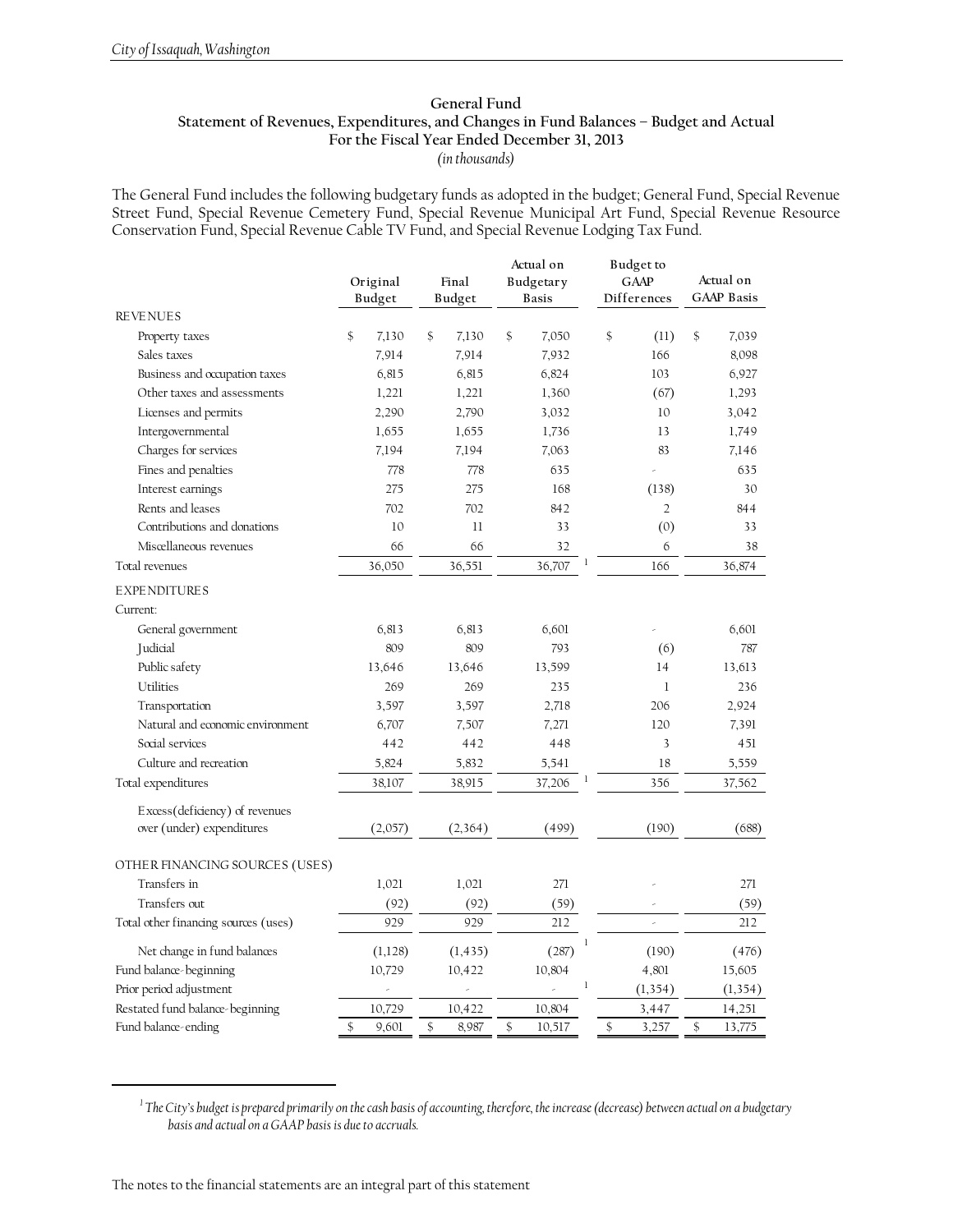#### **Statement of Net Position Proprietary Funds As of December 31, 2013** *(in thousands)*

|                                                                                                                                             |             |                                          | Governmental<br>Activities |                              |                           |
|---------------------------------------------------------------------------------------------------------------------------------------------|-------------|------------------------------------------|----------------------------|------------------------------|---------------------------|
|                                                                                                                                             | Water       | <b>Business-type Activities</b><br>Sewer | Stormwater                 | Total<br>Enterprise<br>Funds | Internal<br>Service Funds |
| <b>ASSETS</b>                                                                                                                               |             |                                          |                            |                              |                           |
| Current assets:                                                                                                                             |             |                                          |                            |                              |                           |
| Cash and investments                                                                                                                        | \$<br>9,377 | \$<br>4,981                              | \$<br>2,337                | 16,695<br>\$                 | \$<br>8,634               |
| Accounts receivable                                                                                                                         | 667         | 914                                      | 657                        | 2,238                        | 310                       |
| Advances to other funds                                                                                                                     |             |                                          |                            |                              | 1,125                     |
| Inventory                                                                                                                                   | 251         | 11                                       | 43                         | 305                          | 222                       |
| Total current assets                                                                                                                        | 10,295      | 5,906                                    | 3,037                      | 19,238                       | 10,291                    |
| Noncurrent assets:                                                                                                                          |             |                                          |                            |                              |                           |
| Capital assets:                                                                                                                             |             |                                          |                            |                              |                           |
| Construction in progress                                                                                                                    | 174         | 66                                       | 504                        | 744                          | 198                       |
| Land and land rights                                                                                                                        | 9,186       |                                          | 7,351                      | 16,537                       |                           |
| Intangible property                                                                                                                         | 192         | 146                                      |                            | 338                          | 50                        |
| Buildings and improvements                                                                                                                  | 7,600       |                                          | 106                        | 7,706                        | 148                       |
| Plant in service                                                                                                                            | 32,632      | 15,777                                   | 37,983                     | 86,392                       |                           |
| Machinery and equipment                                                                                                                     | 122         | 188                                      |                            | 310                          | 2,500                     |
| Total capital assets, net depreciation                                                                                                      | 49,906      | 16,177                                   | 45,944                     | 112,027                      | 2,896                     |
| Total noncurrent assets                                                                                                                     | 49,906      | 16,177                                   | 45,944                     | 112,027                      | 2,896                     |
| Total assets                                                                                                                                | 60,201      | 22,083                                   | 48,981                     | 131,265                      | 13,187                    |
| <b>LIABILITIES</b>                                                                                                                          |             |                                          |                            |                              |                           |
| Current liabilities:                                                                                                                        |             |                                          |                            |                              |                           |
| Accounts payable                                                                                                                            | 564         | 53                                       | 169                        | 786                          | 261                       |
| Accrued wages                                                                                                                               | 83          | 31                                       | 72                         | 186                          | 27                        |
| Unearned revenue                                                                                                                            |             |                                          | ×                          |                              | 136                       |
| Compensated absences                                                                                                                        | 116         | 52                                       | 132                        | 300                          | 25                        |
| Bonds payable                                                                                                                               | 480         |                                          | ×,                         | 480                          |                           |
| Advance from other funds                                                                                                                    |             |                                          | 300                        | 300                          |                           |
| Public works trust current payable                                                                                                          |             |                                          | 61                         | 61                           |                           |
| Matured interest                                                                                                                            | 13          |                                          | ×                          | 13                           |                           |
| Total current liabilities                                                                                                                   | 1,256       | 136                                      | 734                        | 2,126                        | 449                       |
| Noncurrent liabilities                                                                                                                      |             |                                          |                            |                              |                           |
| Compensated absences                                                                                                                        | 99          | 44                                       | 113                        | 256                          | 22                        |
| Bonds payable                                                                                                                               | 3,850       |                                          |                            | 3,850                        |                           |
| Advance from other funds                                                                                                                    |             |                                          | 600                        | 600                          |                           |
| Public works trust fund debt                                                                                                                |             |                                          | 245                        | 245                          |                           |
| Total noncurrent liabilities                                                                                                                | 3,949       | 44                                       | 958                        | 4,951                        | 22                        |
| Total liabilities                                                                                                                           | 5,205       | 180                                      | 1,692                      | 7,077                        | 471                       |
| NET POSITION                                                                                                                                |             |                                          |                            |                              |                           |
| Net investment in capital assets                                                                                                            | 45,576      | 16,177                                   | 45,639                     | 107,392                      | 2,896                     |
| Restricted for:                                                                                                                             |             |                                          |                            |                              |                           |
| Debt service                                                                                                                                | 480         |                                          | 61                         | 541                          |                           |
| Capital assets                                                                                                                              |             |                                          |                            |                              |                           |
| Unrestricted                                                                                                                                | 8,940       | 5,726                                    | 1,589                      | 16,255                       | 9,820                     |
| Total net position                                                                                                                          | 54,996      | 21,903                                   | 47,289                     | 124,188                      | \$<br>12,716              |
| Adjustment toreflect the consolidation of internal service fund activities related toenterprise<br>Net position of business-type activities |             |                                          |                            | 230<br>124,418<br>\$         |                           |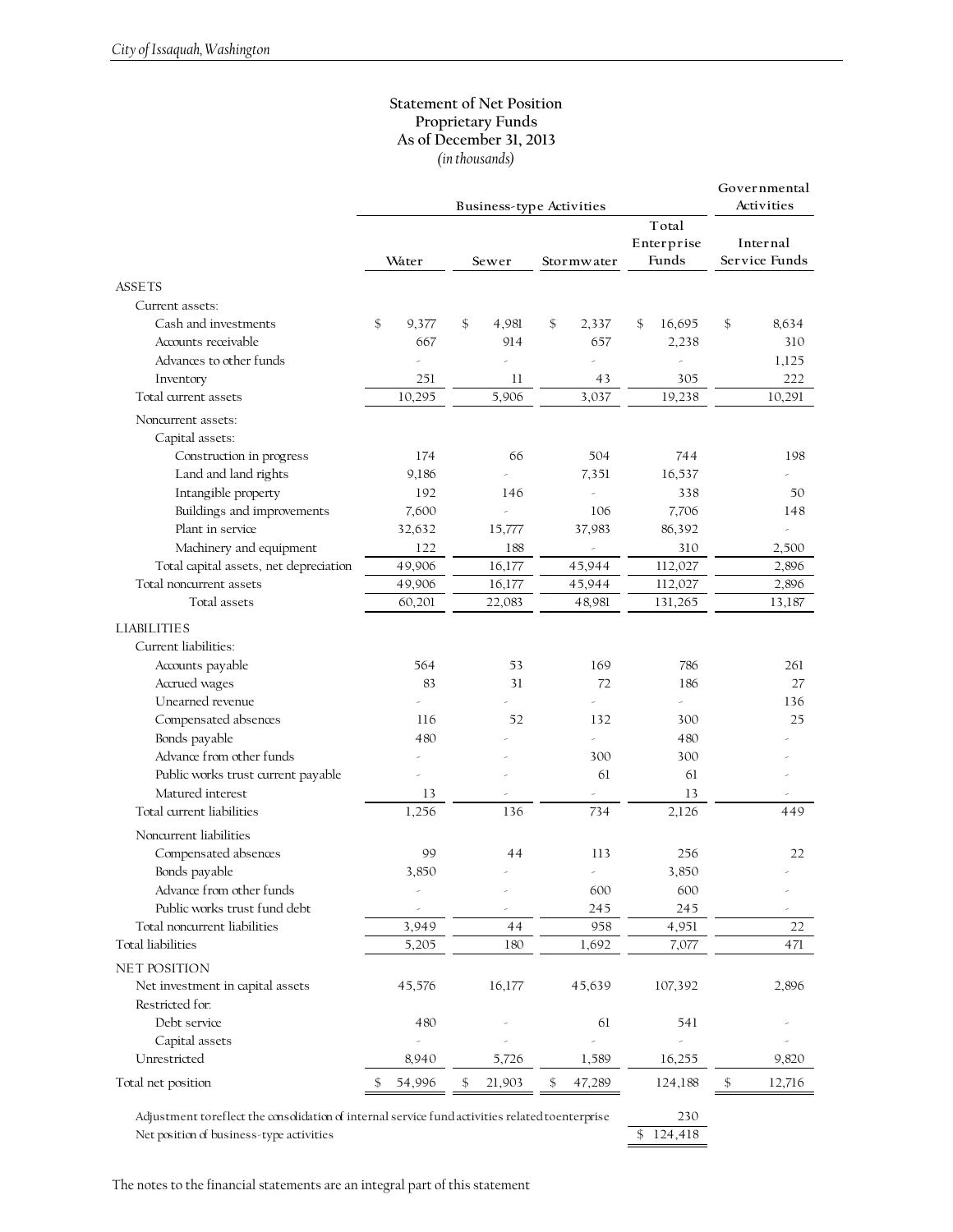#### **Statement of Revenues, Expenditures, and Changes in Net Position Proprietary Funds For the Fiscal Year Ended December 31, 2013** *(in thousands)*

|                                                                              |              |              | Governmental<br>Activities |                              |                           |  |
|------------------------------------------------------------------------------|--------------|--------------|----------------------------|------------------------------|---------------------------|--|
|                                                                              | Water        | Sewer        | Stormwater                 | Total<br>Enterprise<br>Funds | Internal<br>Service Funds |  |
| Operating revenues:                                                          |              |              |                            |                              |                           |  |
| Charges for services                                                         | \$<br>7,148  | \$<br>7,424  | 4,239<br>\$                | \$<br>18,811                 | \$<br>6,195               |  |
| Intergovernmental                                                            |              |              | 220                        | 220                          |                           |  |
| Total operating revenues                                                     | 7,148        | 7,424        | 4,459                      | 19,031                       | 6,195                     |  |
| Operating expenses:                                                          |              |              |                            |                              |                           |  |
| Maintenance and operation                                                    | 6,467        | 6,624        | 3,474                      | 16,565                       | 4,708                     |  |
| Depreciation                                                                 | 1,630        | 711          | 1,575                      | 3,916                        | 637                       |  |
| Total operating expenses                                                     | 8,097        | 7,335        | 5,049                      | 20,481                       | 5,345                     |  |
| Operating income (loss)                                                      | (949)        | 89           | (590)                      | (1, 450)                     | 850                       |  |
| Non-operating revenues (expenses):                                           |              |              |                            |                              |                           |  |
| Intergovernmental                                                            |              |              |                            |                              | (13)                      |  |
| Interest earnings                                                            | 18           | 100          | 12                         | 130                          |                           |  |
| Interest expense                                                             | (177)        |              | (34)                       | (211)                        |                           |  |
| Other non-operating                                                          | (320)        | (29)         | 50                         | (299)                        | (25)                      |  |
| Total non-operating revenue (expenses)<br>Income (loss) before contributions | (479)        | 71           | 28                         | (380)                        | (38)                      |  |
| and transfers                                                                | (1, 428)     | 160          | (562)                      | (1, 830)                     | 812                       |  |
| Capital contributions                                                        | 2,087        | 445          | 67                         | 2,599                        | 55                        |  |
| Developer donated assets                                                     | 300          |              | 1,243                      | 1,543                        |                           |  |
| Transfers in                                                                 | 193          | ×,           | ź                          | 193                          | 194                       |  |
| Transfers out                                                                | (160)        | (123)        | (233)                      | (516)                        |                           |  |
| Change in net position                                                       | 992          | 482          | 515                        | 1,989                        | 1,061                     |  |
| Net position - beginning                                                     | 54,004       | 20,994       | 46,601                     |                              | 11,655                    |  |
| Prior period adjustment                                                      |              | 427          | 173                        |                              |                           |  |
| Restated net position - beginning                                            | 54,004       | 21,421       | 46,774                     |                              | 11,655                    |  |
| Net position - ending                                                        | 54,996<br>\$ | \$<br>21,903 | 47,289<br>\$               |                              | \$<br>12,716              |  |

Adjustment to reflect the consolidation of internal service fund activities related to enterprise funds.

Changes in net position of business-type activities \$ 2,203

214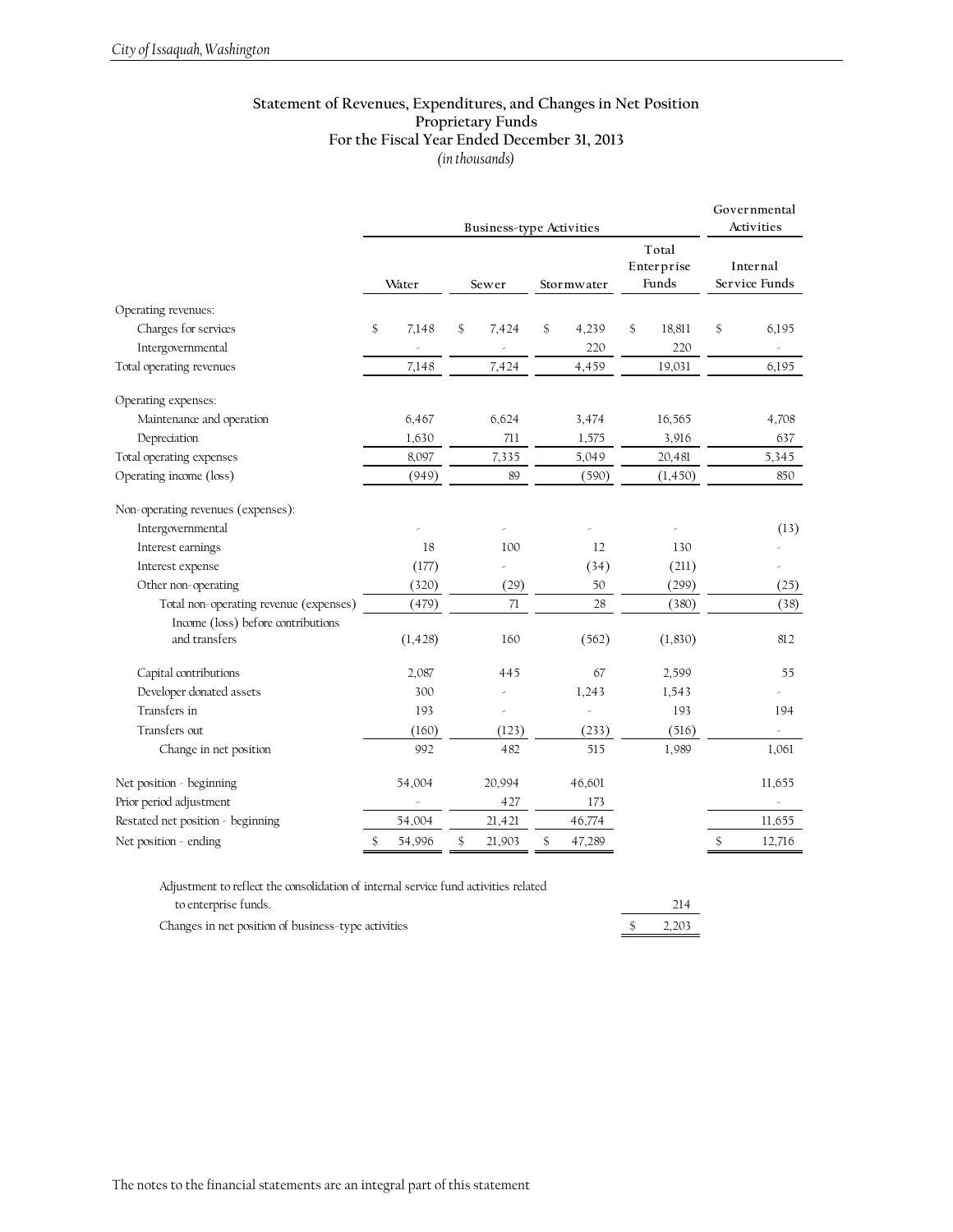#### **Statement of Cash Flows Proprietary Funds For the Fiscal Year Ended December 31, 2013** *(in thousands)*

|                                                             |             |             | Governmental<br>Activities      |              |                           |
|-------------------------------------------------------------|-------------|-------------|---------------------------------|--------------|---------------------------|
|                                                             |             |             | <b>Business-type Activities</b> |              |                           |
|                                                             | Water       | Sewer       | Storm                           | Totals       | Internal<br>Service Funds |
| CASH FLOWS FROM OPERATING ACTIVITIES                        |             |             |                                 |              |                           |
| Cash received from:                                         |             |             |                                 |              |                           |
| Customers                                                   | 7,192<br>\$ | \$<br>7,392 | 4,312<br>\$                     | 18,896<br>\$ |                           |
| Interfund services provided                                 |             |             |                                 |              | 6,212                     |
| Other governments                                           |             |             | 393                             | 393          |                           |
| Cash payments to:                                           |             |             |                                 |              |                           |
| Suppliers for goods and services                            | (5,514)     | (6,275)     | (2,986)                         | (14,775)     | (4,613)                   |
| Interfund services used                                     | (565)       | (321)       | (449)                           | (1, 335)     |                           |
| Employees                                                   | 87          | 52          | 174                             | 313          | (579)                     |
| Other governments                                           |             |             |                                 |              | (13)                      |
| Net cash provided by (used for) operating activities        | 1,200       | 848         | 1,444                           | 3,492        | 1,007                     |
| CASH FLOWS FROM NONCAPITAL<br><b>FINANCING ACTIVITIES</b>   |             |             |                                 |              |                           |
| Operating transfers in                                      | 193         |             |                                 | 193          | 194                       |
| Operating transfers out                                     | (160)       | (123)       | (233)                           | (516)        | ×,                        |
| Net cash provided by (used for) noncapital                  |             |             |                                 |              |                           |
| financing activities                                        | 33          | (123)       | (233)                           | (323)        | 194                       |
| CASH FLOWS FROM CAPITAL AND RELATED<br>FINANCING ACTIVITIES |             |             |                                 |              |                           |
| Proceeds from:                                              |             |             |                                 |              |                           |
| Advances to/from other funds                                |             |             |                                 |              | 413                       |
| Capital contributions                                       | 2,087       | 445         | 67                              | 2,599        | 55                        |
| Other governments                                           |             |             |                                 |              |                           |
| Proceeds from retirement of capital assets                  |             |             |                                 |              |                           |
| Payments for:                                               |             |             |                                 |              |                           |
| Principal on capital debt                                   | (730)       |             | (62)                            | (792)        |                           |
| Interest and related costs on capital debt                  | (178)       |             | (34)                            | (212)        |                           |
| Advances to/from other funds                                |             |             | (300)                           | (300)        |                           |
| Capital assets                                              | (679)       | (814)       | (1, 543)                        | (3,036)      | (588)                     |
| Net cash provided by (used for) capital related             |             |             |                                 |              |                           |
| financing activities                                        | 500         | (369)       | (1,872)                         | (1,741)      | (120)                     |
| CASH FLOWS FROM INVESTING ACTIVITIES                        |             |             |                                 |              |                           |
| Interest received                                           | 18          | 100         | 12                              | 130          |                           |
| Net cash provided by investing related activities           | 18          | 100         | 12                              | 130          |                           |
| Net increase (decrease) in cash balance                     | 1,751       | 456         | (649)                           | 1,558        | 1,081                     |
| Cash balance at beginning of year                           | 7,626       | 4,525       | 2,986                           | 15,137       | 7,553                     |
| Cash balance at end of year                                 | 9,377<br>\$ | \$<br>4,981 | \$<br>2,337                     | \$16,695     | $\mathbb{S}$<br>8,634     |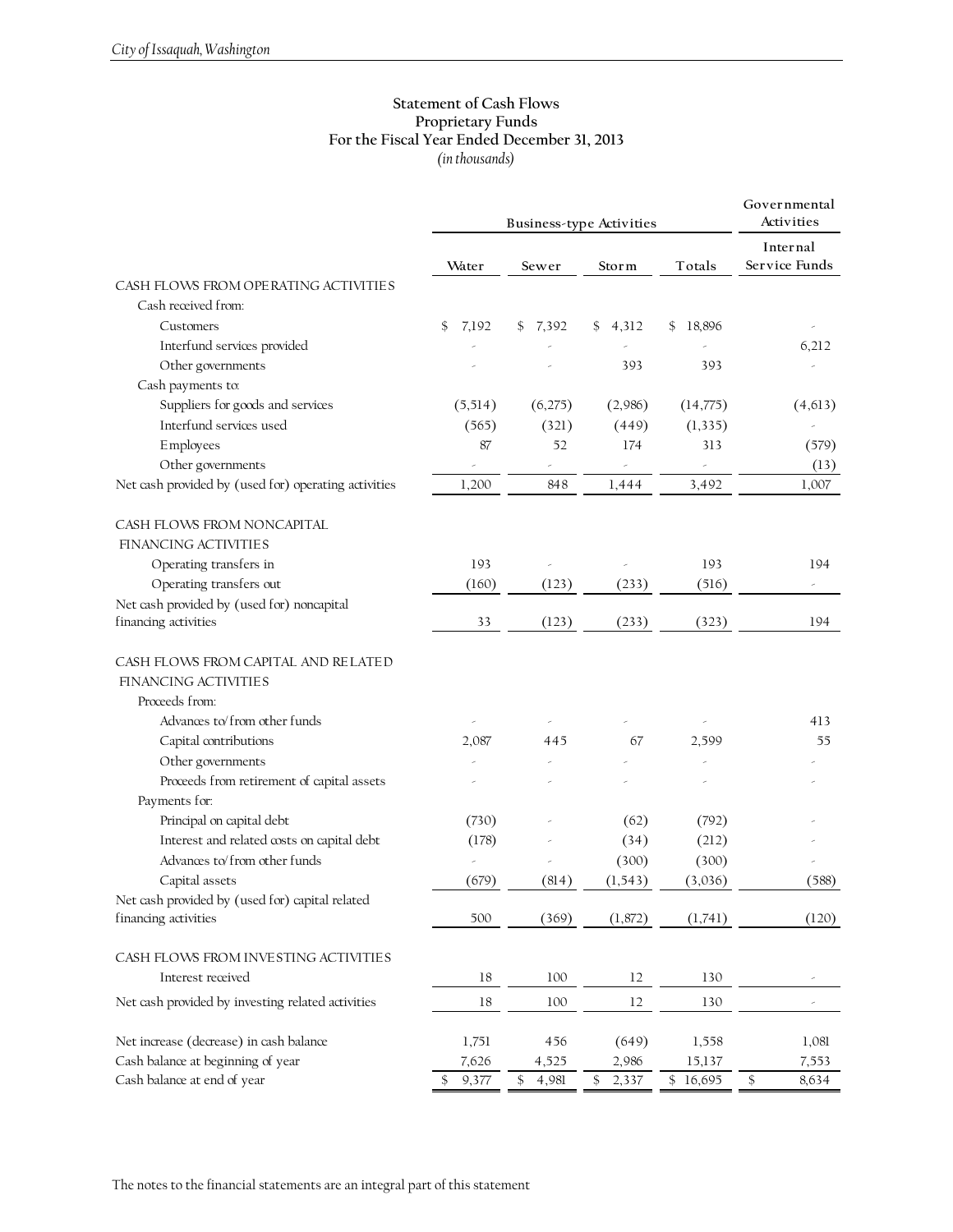#### **Statement of Cash Flows Proprietary Funds For the Fiscal Year Ended December 31, 2013** *(in thousands)*

|                                                                                                                     | <b>Business-type Activities</b> |                     |       |                   |       |                                | Governmental<br>Activities |                              |                           |
|---------------------------------------------------------------------------------------------------------------------|---------------------------------|---------------------|-------|-------------------|-------|--------------------------------|----------------------------|------------------------------|---------------------------|
|                                                                                                                     | Water                           |                     | Sewer |                   | Storm |                                | Totals                     |                              | Internal<br>Service Funds |
| Reconciliation of operating income to net cash<br>provided by (used for) operating activities:                      |                                 |                     |       |                   |       |                                |                            |                              |                           |
| Operating income (loss)                                                                                             | \$                              | (949)               | -\$   | 89                | \$    | (590)                          | \$                         | (1, 450)                     | \$<br>850                 |
| Adjustment to reconcile operating income<br>to net cash provided by operating activities:                           |                                 |                     |       |                   |       |                                |                            |                              |                           |
| Depreciation                                                                                                        |                                 | 1,630               |       | 711               |       | 1,575                          |                            | 3,916                        | 637                       |
| Decrease (increase) in accounts receivable                                                                          |                                 | 45                  |       | (33)              |       | 246                            |                            | 258                          | (14)                      |
| Decrease (increase) in inventory                                                                                    |                                 | 74                  |       | (1)               |       | $\overline{4}$                 |                            | 77                           | 1                         |
| Increase (decrease) in accounts payable                                                                             |                                 | 313                 |       | 30                |       | 35                             |                            | 378                          | 81                        |
| Increase (decrease) in employee benefits                                                                            |                                 | 87                  |       | 52                |       | 174                            |                            | 313                          | (579)                     |
| Increase (decrease) in unearned revenue                                                                             |                                 |                     |       |                   |       |                                |                            |                              | 31                        |
| Net cash provided by operating activities                                                                           |                                 | 1,200               | \$    | 848               |       | \$1,444                        | \$                         | 3,492                        | \$<br>1,007               |
| Schedule of noncash capital, investing, and<br>financing activities:<br>Contributions of capital assets from        |                                 |                     |       |                   |       |                                |                            |                              |                           |
| developers and annexations<br>Depreciation<br>Prior period adjustment<br>Change in fair market value of investments | \$                              | 300<br>(1,630)<br>1 | \$    | (711)<br>173<br>1 |       | \$1,243<br>(1,575)<br>427<br>3 | $\mathbb{S}$               | 1,543<br>(3,916)<br>600<br>5 | \$<br>(637)<br>(79)       |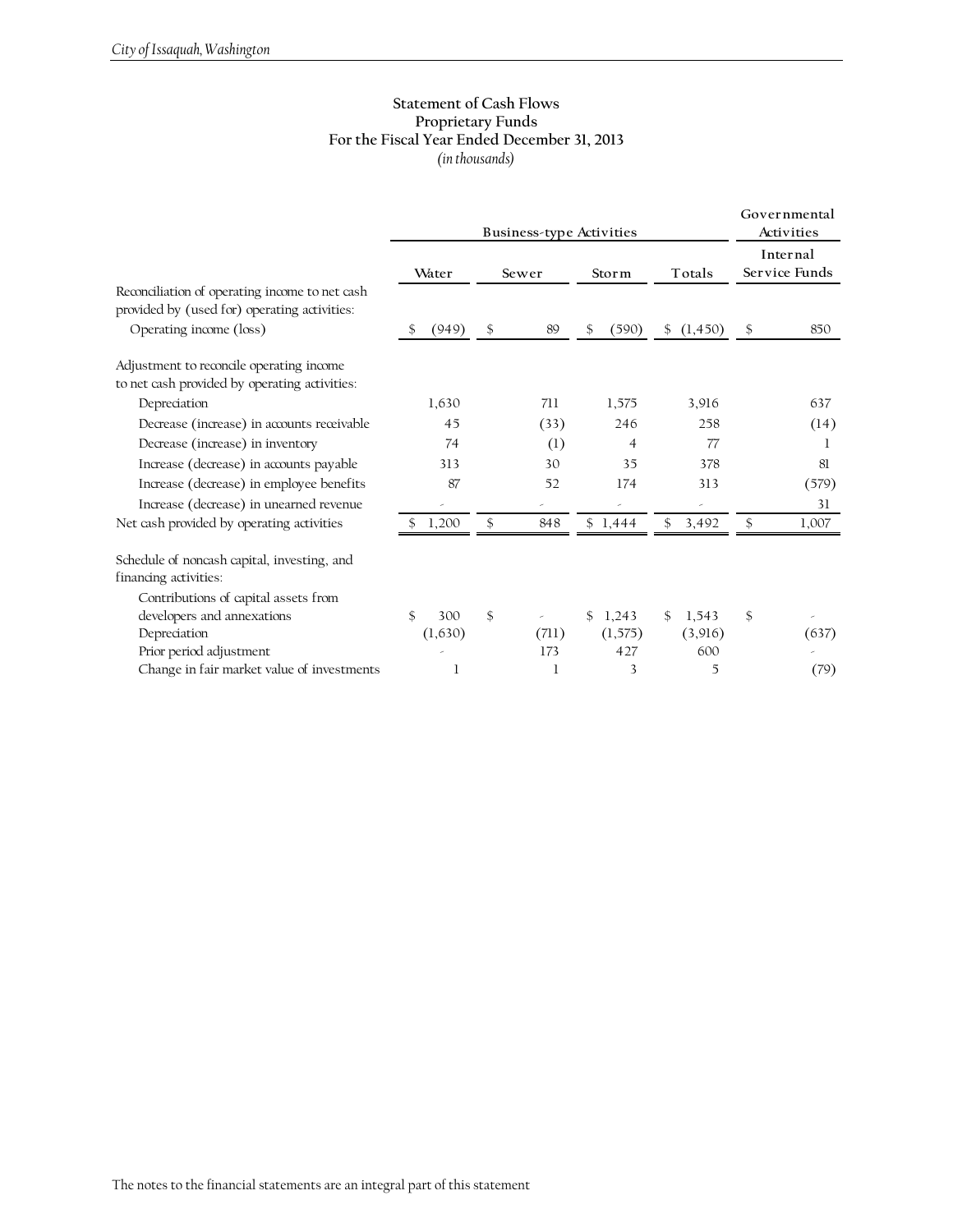#### **Statement of Net Position Fiduciary Funds As of December 31, 2013** *(in thousands)*

|                                            | Ruth Kees Award -<br>Sustainable<br>Environment Fund | Agency Fund |       |  |
|--------------------------------------------|------------------------------------------------------|-------------|-------|--|
| <b>ASSETS</b>                              |                                                      |             |       |  |
| Cash and investments                       | \$<br>29                                             | \$          | 3,134 |  |
| Total assets                               | 29                                                   |             | 3,134 |  |
| <b>LIABILITIES</b>                         |                                                      |             |       |  |
| Liabilities payable from restricted assets |                                                      |             | 3,134 |  |
| <b>Total liabilities</b>                   |                                                      |             | 3,134 |  |
| <b>NET POSITION</b>                        |                                                      |             |       |  |
| Net position held in trust                 | \$<br>29                                             |             |       |  |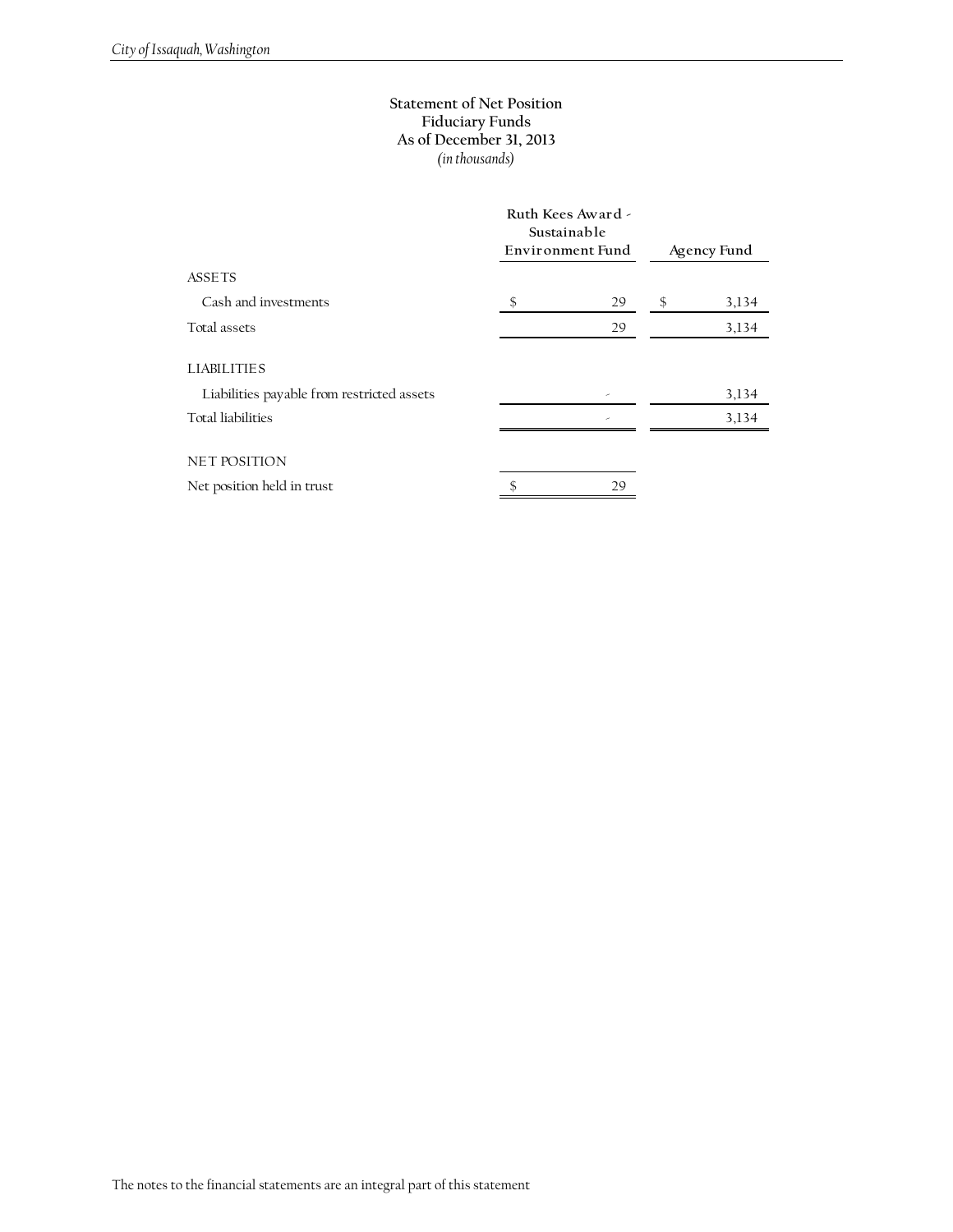#### **Statement of Changes in Net Position Fiduciary Funds As of December 31, 2013** *(in thousands)*

|                           | Ruth Kees Award -<br>Sustainable<br><b>Environment Fund</b> |
|---------------------------|-------------------------------------------------------------|
| <b>ADDITIONS</b>          |                                                             |
| Contributions:            |                                                             |
| Private donations         | \$                                                          |
| Total contributions       |                                                             |
| Investment earnings:      |                                                             |
| Interest                  |                                                             |
| Total investment earnings |                                                             |
| Total additions           |                                                             |
| DE DUCTIONS               |                                                             |
| Avards                    |                                                             |
| Total deductions          |                                                             |
| Change in net position    |                                                             |
| Net position - beginning  | 29                                                          |
| Net position - ending     | \$<br>29                                                    |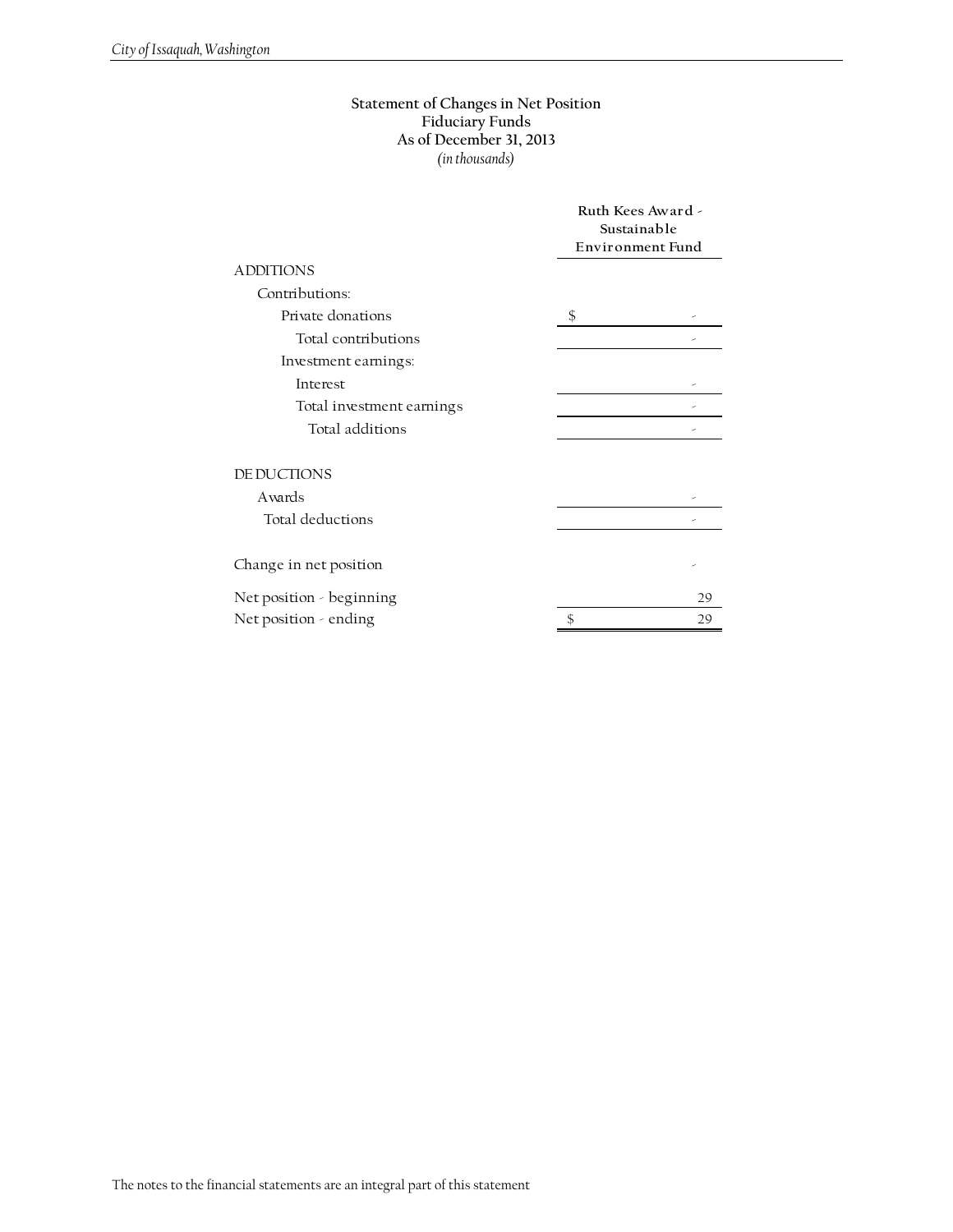# **CITY OF ISSAQUAH** Notes to the Financial Statements December 31, 2013

# **NOTE 1: SUMMARY OF SIGNIFICANT ACCOUNTING POLICIES**

The financial statements of the City of Issaquah have been prepared in conformity with U.S. generally accepted accounting principles (GAAP) as applied to governmental units. The Governmental Accounting Standards Board (GASB) is the accepted standard setting body for establishing governmental accounting and financial reporting principles. The City's significant accounting policies are described below.

# **A. REPORTING ENTITY**

The City of Issaquah is a municipal government incorporated on April 27, 1892, and operates under the laws of the State of Washington as a non-charter Mayor-Council form of government. In this form, the at large elected Mayor serves as the City's chief administrative officer, and an at large elected seven-member council serves as the City's legislative body. The City provides a full range of municipal services and operates water, sewer and stormwater utilities.

As required by GAAP the City's financial statements present the City of Issaquah – the primary government. There are no component units (either blended or discretely presented) included in these statements.

# **B. GOVERNMENT-WIDE AND FUND FINANCIAL STATEMENTS**

The government-wide financial statements (i.e., the statement of net position and the statement of activities) report information on all of the non-fiduciary activities of the primary government. For the most part, the effect of interfund and internal service fund activity has been removed from these statements. Governmental activities, which normally are supported by taxes and intergovernmental revenues, are reported separately from business-type activities, which rely to a significant extent on fees and charges for support. Both the governmental and businesstype activities are reported on full accrual, economic resource measurement focus basis of accounting, which recognized all long-term assets and receivables as well as long-term debt and obligations. The City's net position is reported in three parts - investment in capital assets, net of related debt; restricted net position; and unrestricted net position. The City first utilizes restricted resources to finance qualifying activities.

The statement of activities demonstrates the degree to which the direct expenses of a given function are offset by program revenues in the governmental activities and net cost or revenue of each business activity. Direct expenses are those that are clearly identifiable with a specific function or segment. The City of Issaquah does not allocate indirect costs to a specific function or segment. Program revenues include 1) charges to customers or applicants who purchase, use, or directly benefit from goods, services, or privileges provided by a given function or segment and 2) grants and contributions that are restricted to meeting the operational or capital requirements of a particular function or segment. Taxes and other items not properly included among program revenues are reported instead as general revenues.

The government-wide focus is more on the sustainability of the City as an entity and the change in the City's net position resulting from the current year's activities.

#### **C. MEASUREMENT FOCUS, BASIS OF ACCOUNTING, AND FINANCIAL STATEMENT PRESENTATION**

The governmental major fund statements in the fund financial statement are presented on *current financial resources measurement focus* and *modified accrual basis of accounting*. Since governmental fund statements are presented on a different measurement focus and basis of accounting than the government–wide statements' governmental column, reconciliation is presented at the end of the statement, which briefly explains the adjustments necessary to transform the fund statements into the government-wide presentation.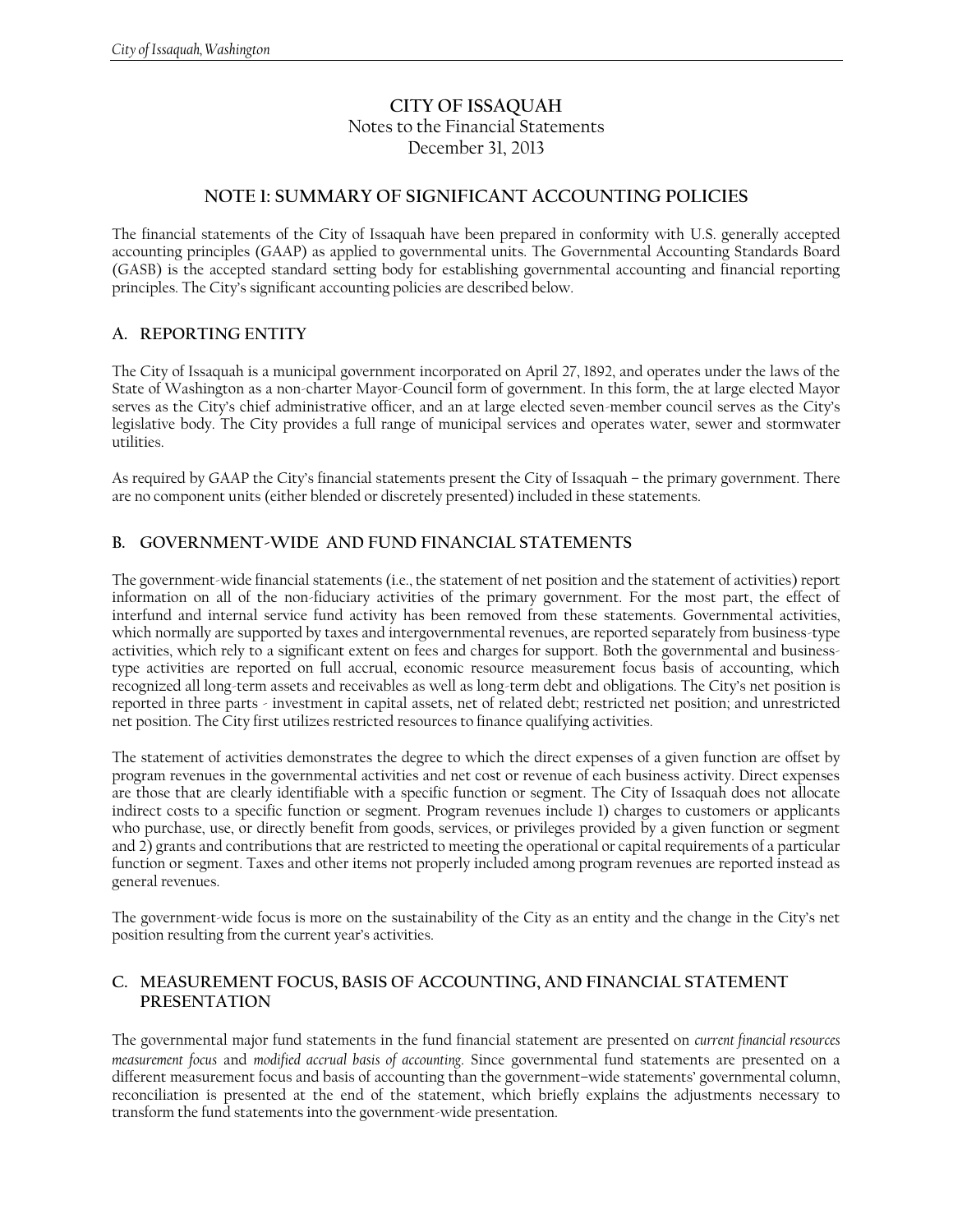Internal service funds are presented in summary form as part of the proprietary fund financial statements. Financial statements for internal service funds are consolidated into the governmental column and the proprietary column based on usage when presented at the government-wide level.

Interfund activity has been eliminated from the government-wide financial statements. Exceptions are revenue and expense for interest or services provided which would distort the direct cost and program revenues for these functions.

The City reports the following major governmental funds:

The *general fund* is the government's primary operating fund. It accounts for all financial resources of the general government, except those required to be accounted for in another fund.

The *capital projects fund* accounts for all City capital projects.

The City reports the following non-major governmental fund types:

*Debt service funds* account for resources set aside to meet current and future debt service requirements on debt.

The government reports the following major proprietary funds:

The w*ater fund* accounts for the operations, capital improvement and debt service activity of the government's water department.

The *sewer fund* accounts for the operations, capital improvement and debt service activity of the government's sewer department.

The s*tormwater fund* accounts for the operations, capital improvement and debt service activity of the government's stormwater department.

Additionally, the government reports the following fund type:

The *internal service funds* account for operations that provide services to other departments or funds of the government on a cost reimbursement basis.

The expendable *trust fund* is used to account for the donation and earnings to be spent for the trust's intended purpose.

The *agency fund* is a clearing mechanism for cash resources that are collected by the government, held a brief period, and then disbursed to authorized recipients. Agency funds are custodial in nature (assets equal liabilities) and do not involve the measurement of the results of operations.

The government-wide financial statements are reported using the *economic resources measurement focus* and the *accrual basis of accounting*, as are the proprietary fund and fiduciary, if any, fund financial statements. Revenues are recorded when earned and expenses are recorded when a liability is incurred, regardless of the timing of related cash flows. Property taxes are recognized as revenues in the year for which they are levied. Grants and similar items are recognized as revenue as soon as all eligibility requirements imposed by the provider have been met.

Governmental fund financial statements are reported using the *current financial resources measurement focus* and the *modified accrual basis of accounting*. Revenues are recognized as soon as they are both measurable and available. Revenues are considered to be available when they are collectable within the current period or soon enough thereafter to pay liabilities of the current period. For this purpose, the government considers revenues to be available if they are collected within 60 days of the end of the current fiscal period. Expenditures generally are recorded when a liability is incurred, as under accrual accounting. However, debt service expenditures, as well as expenditures related to compensated absences and claims and judgments, are recorded only when payment is due.

In accordance with GASB Statement No. 65, deferred inflows of resources related to special assessments have been recorded in both the Statement of Net Position and Governmental Funds Balance Sheet. Additionally, on the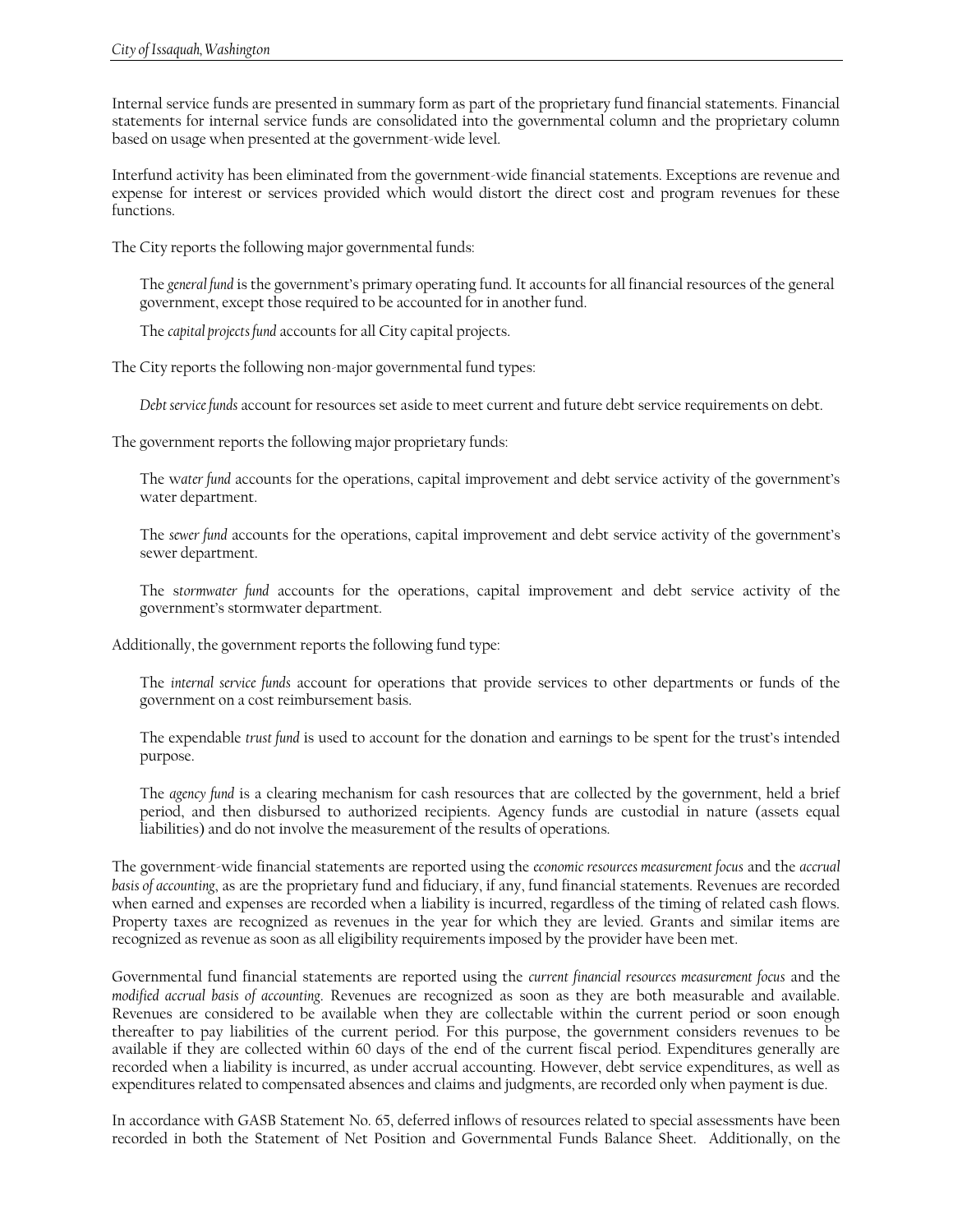Governmental Funds Balance Sheet we have recorded a deferred inflow of resources related to revenue which was not available at December 31, 2013.

# **D. BUDGET AND BUDGETARY ACCOUNTING**

# **1. Scope of the Budget**

The City budgets all funds in accordance with the Revised Code of Washington 35A.33. In compliance with the code, budgets for all funds are established with the exception of the L.I.D. Debt Service Funds, and the L.I.D. Guaranty Debt Service Funds, and agency funds. Budgets established for Proprietary Funds are "management budgets" and, as such, are not required to be reported. The budget as adopted constitutes the legal authority for expenditures. It is adopted at the fund level so that expenditures may not legally exceed appropriations at that level of detail.

Budgetary accounts are integrated in fund ledgers for all budgeted funds.

Appropriations for general and special revenue funds lapse at year-end. The City of Issaquah's budget procedures are in compliance with the Revised Code of Washington, Chapter 35A.33. The City follows the procedure outlined below to establish its annual budget.

- (1) By the second Monday in September, the Mayor requests all Department Heads to prepare detailed estimates of revenues and expenditures for next fiscal year.
- (2) By the fourth Monday in September, budget estimates are filed with the Finance Director.
- (3) By the first business day in October, estimates are presented to the Mayor.
- (4) At least 60 days before the ensuing fiscal year, the Mayor prepares preliminary budget and budget message and files with the City Clerk.
- (5) No later than the first two weeks in November, the City Clerk publishes notice of filing of preliminary budget with City Clerk and publishes notice of public hearing on final budget once a week for two consecutive weeks.
- (6) No later than six weeks before January 1, copies of proposed (preliminary) budget is made available to the public.
- (7) On or before the first Monday of December, and may be continued from day-to-day but no later than the 25th day prior to next fiscal year, final hearings are commenced.
- (8) Following the public hearing and prior to beginning of the ensuing fiscal year, the City Council adopts the final budget.

# **2. Amending the Budget**

The City budget is adopted at the fund level. Amendments to the final budget must be adopted by the Council through an Ordinance, which is usually done mid-year and year-end.

The budgetary basis is substantially the same as the basis of accounting in all governmental fund types.

Transfers or revisions within budgeted funds are allowed; however, any revision which alters the total expenditures of a fund, or which affect the number of authorized employee positions or salary ranges must be approved by Ordinance of the City Council following public hearings. The budget amounts shown in the financial statements are the final authorized amounts as revised during the year.

Original budgets and supplementary appropriation adjustments adopted during the year are presented in *Note 4.*

# **E. ASSETS, LIABILITIES, DEFERRED INFLOWS OF RESOURCES, NET POSITION AND FUND BALANCES**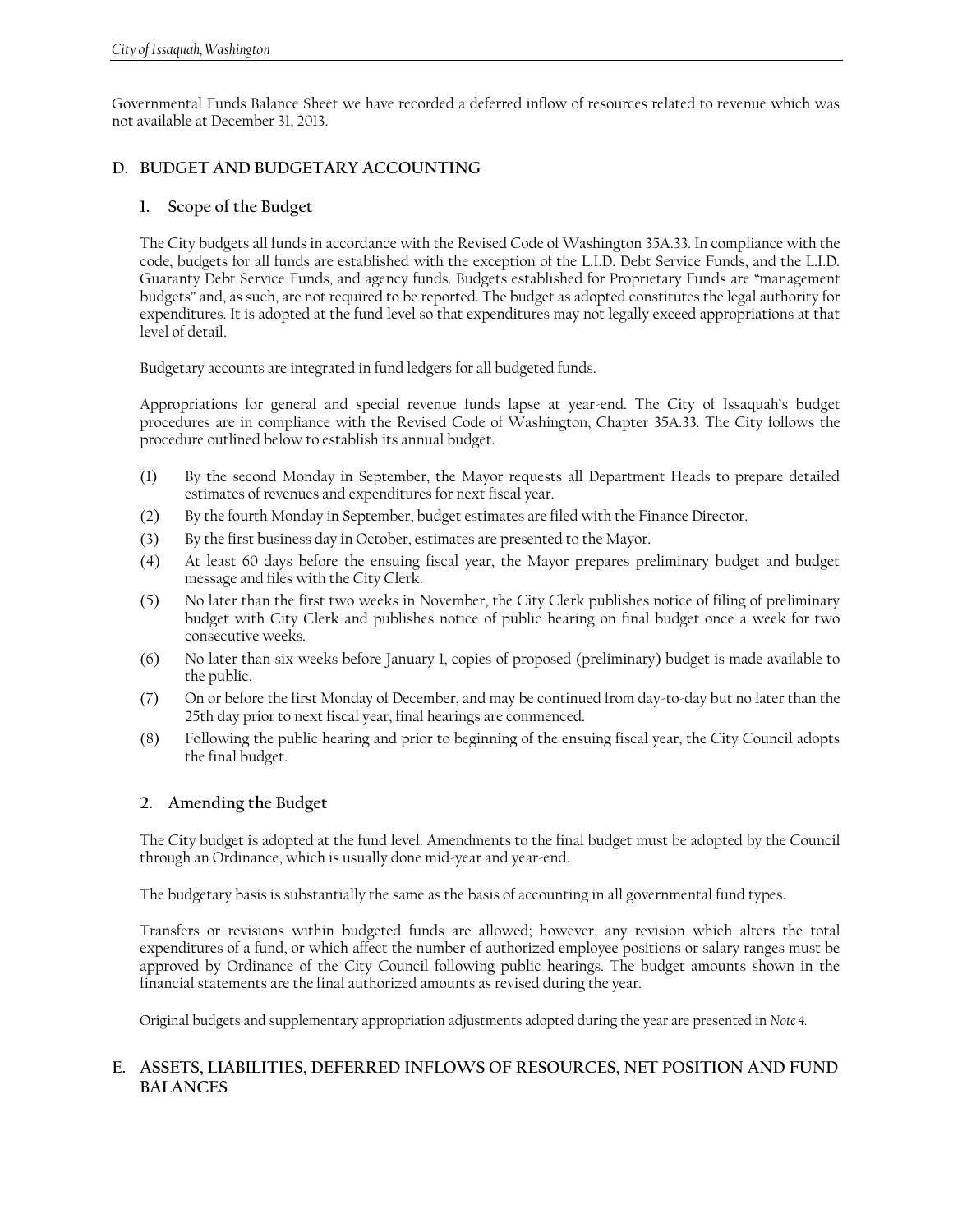# **1. Cash and Cash Equivalents**

The City pools cash resources of its various funds with the State Investment Pool in order to facilitate the management of cash. The balance in the pooled cash accounts is available to meet current operating requirements. Cash in excess of current requirements is invested in various interest-bearing securities and disclosed as part of the City's investments. All short-term investments that are highly liquid are considered to be cash equivalents. Cash equivalents are readily convertible to known amounts of cash and at the day of purchase, they have a maturity date no longer than three months.

The City's deposits are entirely covered by Federal Depository Insurance (FDIC) or by collateral held in a multiple financial institution collateral pool administered by the Washington Public Depository Protection Commission (PDPC).

# **2. Investments**

It is the City's policy to invest all temporary cash surplus. At December 31, 2013, the treasurer was holding short-term deposits with the State Investment Pool. The interest on this deposit is prorated to the various funds. *(See Note 5)*

Investments are reported at fair value in accordance with GASB Statement 31 and are held separately by each fund with interest earned directly for benefit of each fund.

# **3. Receivables**

The government recognized receivables in its financial statements based on the accounting requirements for that statement. Receivables are as follows:

**Property Taxes.** Property taxes received within 60 days of year end are reported as receivable at year-end. When property taxes become three years delinquent, the County is required by State statute to foreclose on the property. Historically, all taxes have been collected; therefore no allowance for uncollectible taxes is recorded. *(See Note 6)*

**Sales Taxes.** Taxes collected for November and December but not remitted by the state to the government until January and February of the following year are reported as receivables at year-end. There is no allowance for uncollectible sales taxes because all sales taxes are required by law to be collected by businesses at the time of sale and remitted to the state.

**Special Assessments.** Special assessments are levied against certain property owners and become liens against the property benefited by the improvement.

**Accounts Receivable.** Customer accounts receivable consist of amounts owed by private individuals or organizations for goods and services provided. Uncollectible amounts are considered immaterial and the direct write-off method is used.

# **4. Amounts Due to and from Other Funds and Governments, Advances to/from other funds**

**Due From Other Funds and Other Governments**. Amounts due from other funds reported in the financial statements represent outstanding billings to other funds for services provided in the current year. Amounts due from other governments represent outstanding balances due from granting agencies for cost-reimbursement grants and billings to other jurisdictions for intergovernmental services provided in the current year. In the entity-wide statement of net position, Due From Other Funds is not reported, but is eliminated in internal balances. Internal balances represent quasi-external transactions between governmental and business activities.

**Advances to/from other funds.** The Finance Director may authorize loans between funds. Advances to/from other funds outstanding at December 31, 2013 are reported in *Note 12*.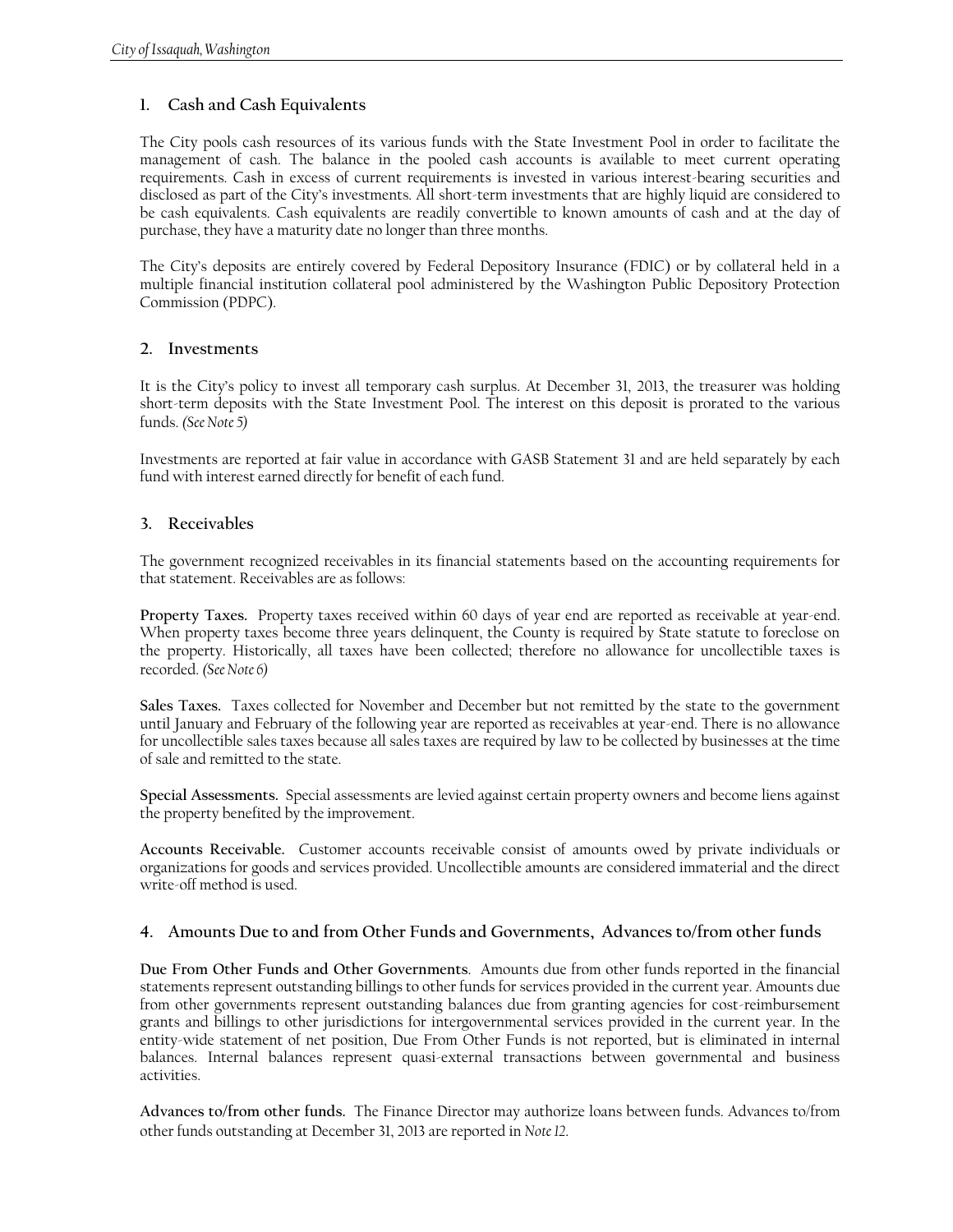# **5. Inventories and Prepaid Items**

Inventories are valued at the FIFO (first in, first out) method, which approximates the fair value.

Certain payments reflect costs applicable to future accounting periods and are recorded as prepaid items in both government-wide and fund financial statements.

# **6. Restricted Assets and Liabilities**

Net position is segregated into three categories on the government-wide statement of net position: investment in capital assets, net of related debt; restricted; and unrestricted. The flow assumption of the City is to use restricted assets before unrestricted assets. Restricted assets are usually set aside in a separate fund, specifically used for the purpose of debt service or capital replacement.

# **7. Capital Assets and Depreciation**

General capital assets are those assets not specifically related to activities reported in the proprietary funds. The capital assets purchased or constructed by a governmental fund are recorded as expenditures in the fund at the time the related purchases are made. These assets are reported in the governmental activities column of the government-wide statement of net position but are not reported in the fund financial statements. Capital assets utilized by the proprietary funds are reported both in the business-type activities column of the government-wide statement of net position and in the respective funds.

Capital assets are defined by the government as land, buildings, capital improvements, machinery and equipment, software and other improvements with an original cost of \$5,500 or more each and an estimated useful life of more than one year; and all vehicles, artwork, transportation and utility infrastructure, regardless of their initial cost. Such assets are recorded at historical cost or estimated historical cost if purchased or constructed. Donated capital assets are recorded at estimated fair value at the date of donation.

Per GASB 34, in 2007 the City capitalized retro-active "infrastructure" owned prior to 2003, such as roads, bridges, curbs and gutters, streets and sidewalks, bridges, and lighting systems.

The costs of normal maintenance and repairs that do not add to the value of the asset or materially extend assets' lives are not capitalized. Major outlays for capital assets and improvements are capitalized as projects are constructed.

Contributed assets are reported at donor cost or appraised value at the date of acquisition. The donor cost or appraised value of contributed fixed assets is included in contributed capital.

Land, construction in progress, and works of art are not depreciated. Property, plant, and equipment of the city are depreciated using the straight line method over the estimated useful lives as follows:

| <b>Asset Class</b>                                   | Estimated<br>Service Life |
|------------------------------------------------------|---------------------------|
| Buildings                                            | $30-50$ years             |
| Plant in Service                                     | $30-40$ years             |
| Improvements Other Than Buildings and Infrastructure | $20-50$ years             |
| Equipment                                            | $5-20$ years              |

The equipment replacement fund contains resources held for future equipment purchases.

Additional information on capital assets is provided in *Note 7.*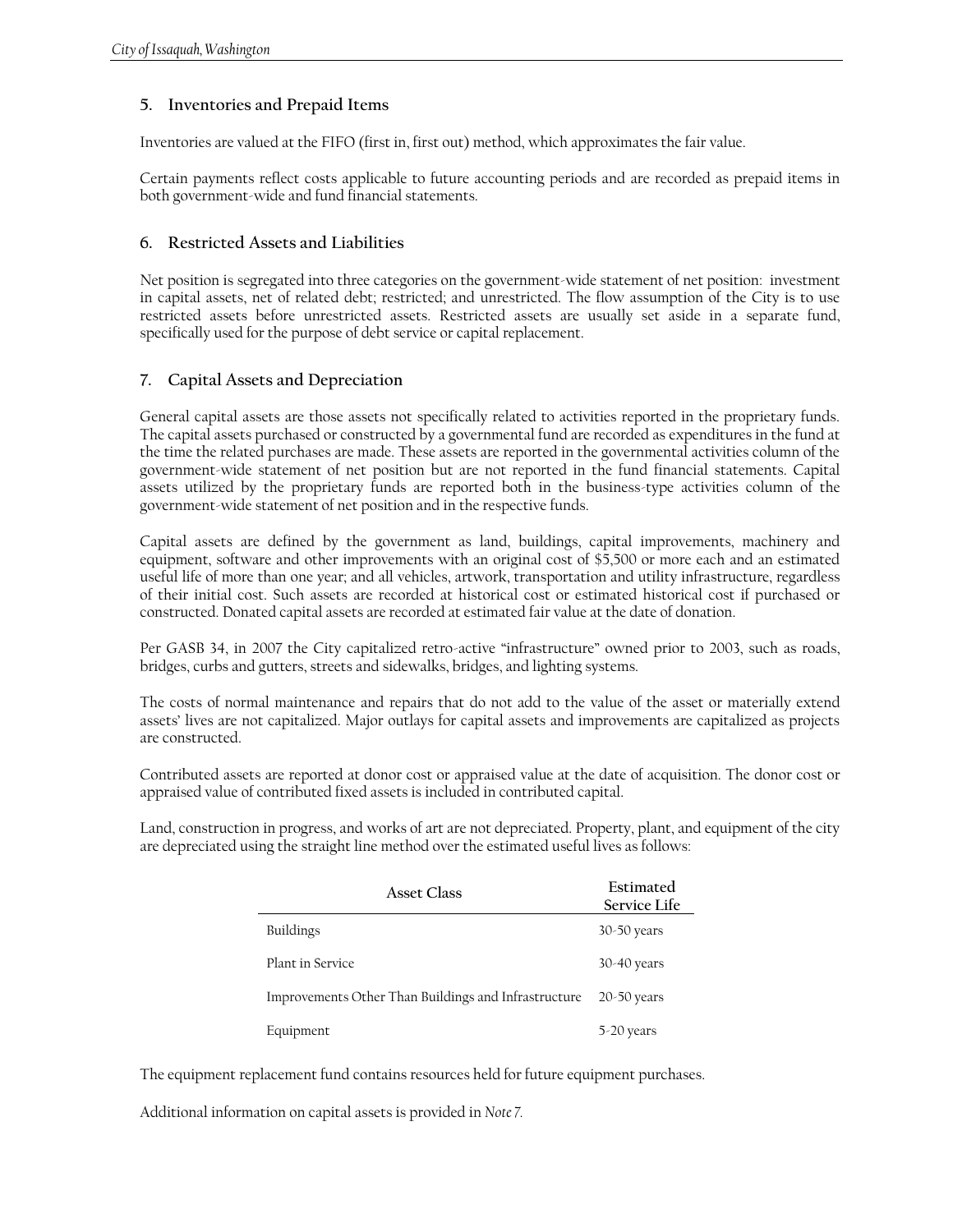# **8. Compensated Absences**

Eligible employees accumulate 12 to 28 days of vacation for each anniversary year, depending upon the employee's length of service, but they do not accumulate more than two-year's vacation. All outstanding vacation leave is payable upon resignation, retirement, or death. In accordance with NCGA Statement 4, the City accrues vacation pay. Vacation pay is accrued when incurred in the government-wide and proprietary fund financial statements.

In 1985, the City required all departments to record compensatory time in the payroll system as part of the Fair Labor Standards Act implementation.

The City accrues the maximum dollar amount payable, when incurred, in the government-wide and proprietary fund financial statements.

Sick leave accumulates at the rate of 8 to 12 days per year for employees. The maximum number of sick hours employees are allowed to accrue is 1,280 hours. However, starting in 1994, some contracts allow employees to convert a portion of unused sick leave earned in a calendar year to pay or vacation.

# **9. Long-Term Debt**

In the government-wide financial statements, and proprietary fund types in the fund financial statements, longterm debt and other long-term obligations are reported as liabilities in the applicable governmental activities, business-type activities, or proprietary fund type statement of net position. Prior to 2008, bond premiums and discounts, as well as issuance costs, are deferred and amortized over the life of the bonds using the effective interest method. Bonds payable are reported net of the applicable bond premium or discount. Bonds issued after January 01, 2008 recognize issuance costs, premiums, and discounts in entirety, in the year of issue.

In the fund financial statements, governmental fund types recognize bond premiums and discounts, as well as bond issuance costs, during the current period. The face amount of debt issued is reported as other financing sources. Premiums on debt issuances are reported as other financing uses. Issuance costs, whether or not withheld from the actual debt proceeds received, are reported as debt service expenditures.

Additional information on long-term debt is provided in *Note 13*.

# **10. Unearned revenue**

Unearned revenue is a liability for resources obtained, that does not qualify for recognition as a revenue, and therefore are not yet considered to be available. Unearned revenues presented in this manner on the accompanying financial statements are an interlocal cooperation agreement between King County and the City for construction of a park-and-ride facility in the capital projects fund, premiums collected in advance of insurance coverage in our self-insurance fund, and various deposits.

# **11. Deferred inflows**

Deferred inflows are used to offset an increase in receivables due to outstanding special assessment receivables.

# **12. Restricted liabilities**

Restricted liabilities include police seized deposits; a portion may be forfeited to the City but the amount is unknown as of December 31, 2013.

# **13. Fund Balances**

Fund balance for governmental funds should be reported in classifications that comprise a hierarchy based on the extent to which the government is bound to honor constraints on the specific purposes for which spending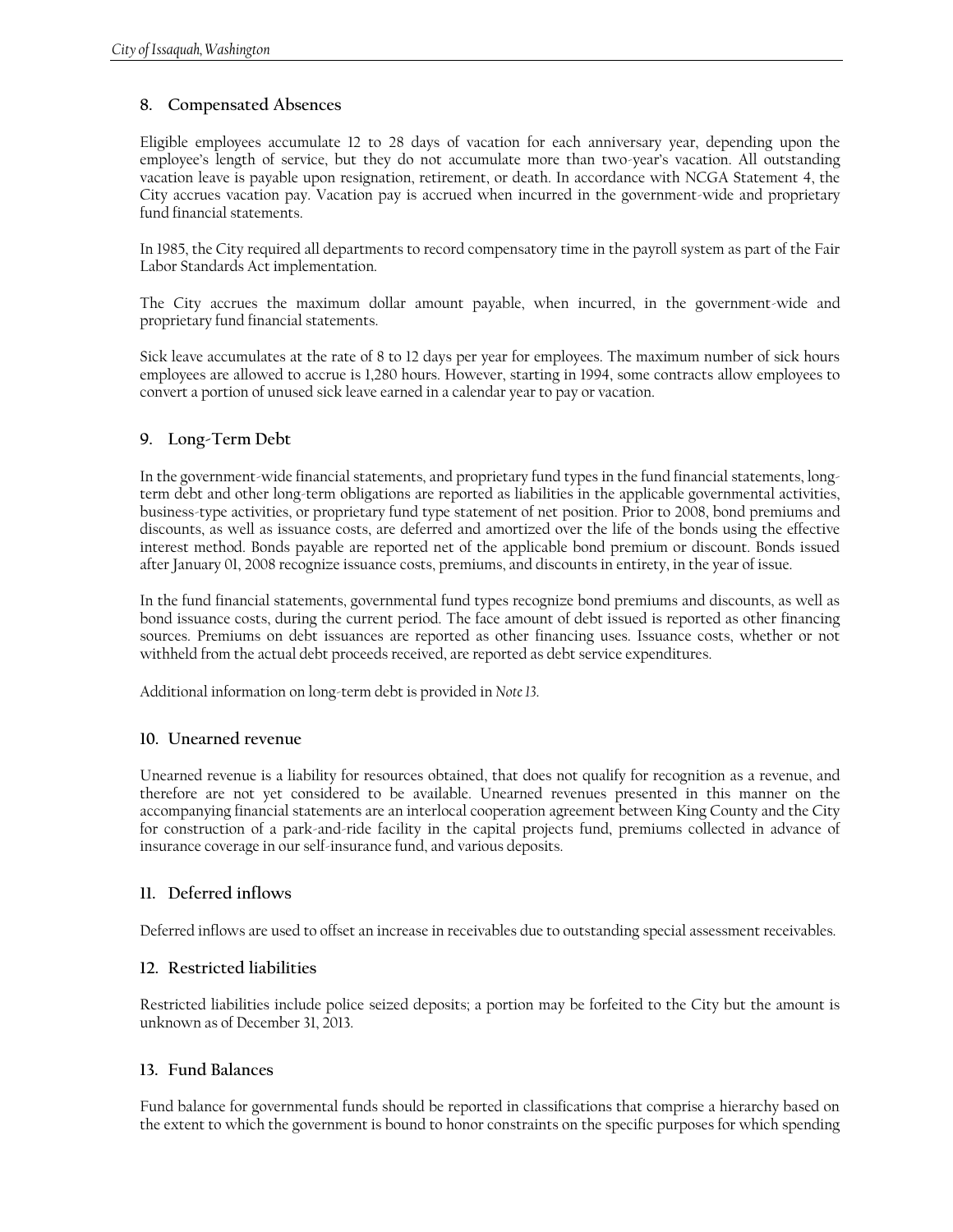can occur. Governmental funds report up to five classifications of fund balance: nonspendable, restricted, committed, assigned, and unassigned. Because circumstances differ among governments, not every government or every governmental fund will present all of these components. The following classifications describe the relative strength of the spending constraints:

**Nonspendable Fund Balance.** The portion of fund balance that cannot be spent because it is either not in spendable form (such as prepaid amounts or inventory) or legally or contractually required to be maintained intact.

**Restricted Fund Balance.** The portion of fund balance that is constrained to being used for a specific purpose by external parties (such as grantors, bondholders and higher levels of government), constitutional provisions, or enabling legislation.

**Committed Fund Balance.** The portion of fund balance that can only be used for specific purposes pursuant to constraints imposed by formal action of the government's highest level of decision-making authority, City Council. The constraint may be removed or changed only through formal action of the same highest level of decision-making authority.

**Assigned Fund Balance**. The portion of fund balance that is constrained by the government's intent to be used for specific purposes, but is neither restricted nor committed. Intent can be expressed by the City Council or by an official or body to which the City Council delegates the authority. Constraints imposed on the use of assigned amounts are more easily removed or modified than those imposed on amounts that are classified as committed.

City reserve policy states that the general fund (not including special revenue funds) will have a minimum reserve of eight percent of budgeted expenses to maintain operations.

**Unassigned Fund Balance.** The residual portion of fund balance that does not meet any of the criteria described above.

If more than one classification of fund balance is available for use when an expenditure is incurred, the City would typically use the most restrictive classification first.

# **14. Revenues, Expenditures and Expenses**

**Program Revenues.**Amounts reported as program revenues include: Charges to customers or applicants for goods, services, or privileges provided; operating grants and contributions; and capital grants and contributions, including special assessments.

**General Revenues**. In governmental funds amounts reported as general revenues include taxes, interest and investment earnings. In the governmental funds' statements debt proceeds are shown as other financing sources.

**Transfers**. Permanent reallocation of resources between funds of the reporting entity is classified as interfund transfers. For purposes of the government-wide statements all interfund transfers between individual governmental funds have been eliminated.

**Expenditures/Expenses**. Expenses in the governmental funds are reported by function or as interest on longterm debt. In the governmental funds' statements debt issue costs are shown as other financing use.

#### **15. Operating and Non-Operating Revenues and Expenses**

Proprietary funds distinguish operating revenues and expenses from non-operating items. Operating revenues and expenses result from providing services and producing and delivering goods in connection with a proprietary fund's principal ongoing operations. The principal operating revenues of the government's utility funds and internal service funds are charges to customers for sales and services, vehicle replacement, and insurance. The government also recognizes as operating revenue the portion of utility connection fees intended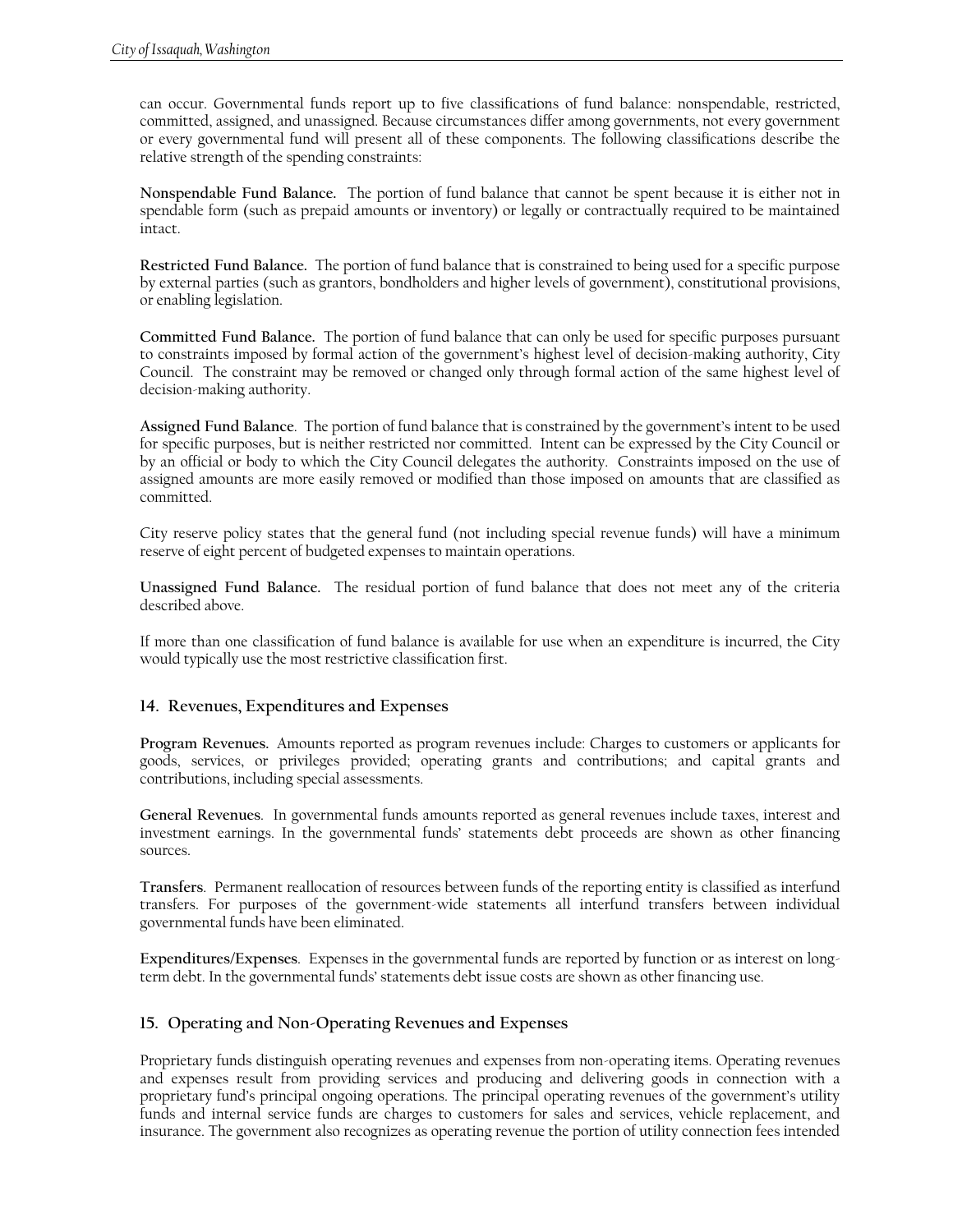to recover the cost of connecting new customers to the water and sewer system. Operating expenses for enterprise funds and internal service funds include the cost of sales and services, administrative expenses, taxes, and depreciation on capital assets. All revenues and expenses not meeting this definition are reported as non-operating revenues and expenses.

# **NOTE 2: FUND BALANCES**

The specific purposes for each fund balance classification on the balance sheet are detailed in the table below for the year ended December 31, 2013 (*in thousands)*:

|                                |               |        | Capital Projects |       | Other<br>Governmental | Total<br>Governmental |         |  |
|--------------------------------|---------------|--------|------------------|-------|-----------------------|-----------------------|---------|--|
|                                | General Fund  |        | Fund             | Funds |                       | Funds                 |         |  |
| Nonspendable:                  |               |        |                  |       |                       |                       |         |  |
| Inventory                      | $\frac{1}{2}$ | 369    | \$               | \$    |                       | $\$\,$                | 369     |  |
| Restricted:                    |               |        |                  |       |                       |                       |         |  |
| Debt service                   |               |        |                  |       | 602                   |                       | 602     |  |
| Capital                        |               |        | 11,828           |       |                       |                       | 11,828  |  |
| Tourism                        |               | 108    |                  |       |                       |                       | $108\,$ |  |
| Public Safety                  |               | 21     | ×                |       | ×                     |                       | 21      |  |
| Total restricted               |               | 129    | 11,828           |       | 602                   |                       | 12,559  |  |
| Committed:                     |               |        |                  |       |                       |                       |         |  |
| Debt service                   |               |        |                  |       | 977                   |                       | 977     |  |
| Art programs                   |               | 267    |                  |       | ×,                    |                       | 267     |  |
| Total committed                |               | 267    | ×                |       | 977                   |                       | 1,244   |  |
| Assigned:                      |               |        |                  |       |                       |                       |         |  |
| Capital projects               |               | 78     | 2,163            |       |                       |                       | 2,241   |  |
| Debt service                   |               |        |                  |       | 298                   |                       | 298     |  |
| Cemetery maintenance           |               | 365    |                  |       |                       |                       | 365     |  |
| Communications                 |               | 899    |                  |       |                       |                       | 899     |  |
| Resource conservation          |               |        |                  |       |                       |                       |         |  |
| Reserves                       |               | 2,868  |                  |       |                       |                       | 2,868   |  |
| Subsequent year's expenditures |               | 566    | 1,394            |       |                       |                       | 1,960   |  |
| Total assigned                 |               | 4,776  | 3,557            |       | 298                   |                       | 8,631   |  |
| Unassigned:                    |               | 8,234  |                  |       | ×                     |                       | 8,234   |  |
| Total fund balances            | \$            | 13,775 | \$<br>15,385     | \$    | 1,877                 | $\frac{1}{2}$         | 31,037  |  |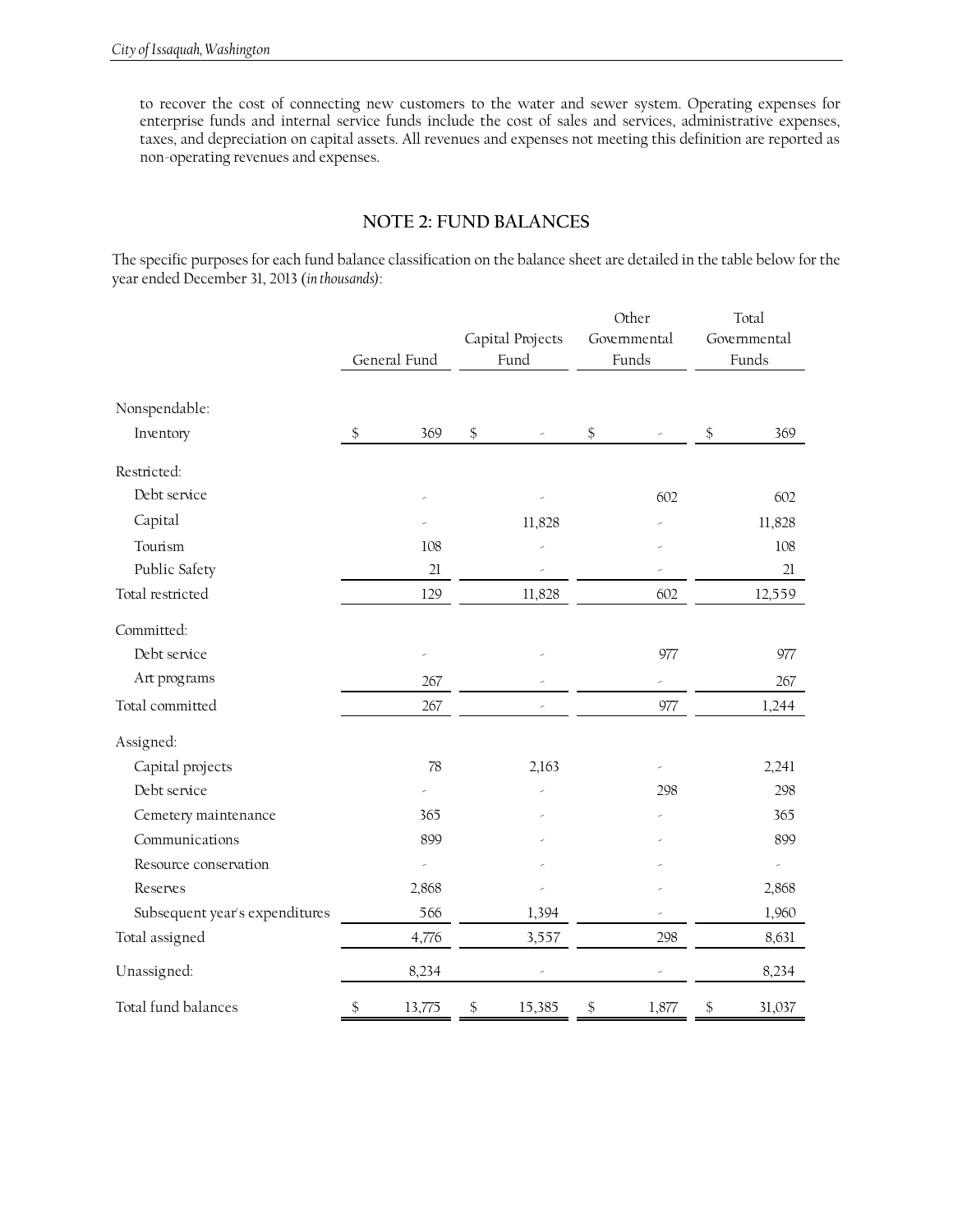# **NOTE 3: STEWARDSHIP, COMPLIANCE AND ACCOUNTABILITY**

There have been no material violations of finance-related legal or contractual provisions.

# **NOTE 4: SUPPLEMENTAL APPROPRIATIONS<sup>2</sup> <sup>3</sup>**

The City Council annually adopts a budget by Ordinance establishing appropriations for City funds, and during the year, may authorize supplemental appropriations. Amounts shown in the accompanying financial statements represent the original budgeted amounts plus all supplemental appropriations.

Amounts presented here are for the year ended December 31, 2013 (*in thousands)*:

|                                    | Original Budget | Supplemental<br>Appropriations | Final Budget |        |  |
|------------------------------------|-----------------|--------------------------------|--------------|--------|--|
|                                    |                 |                                |              |        |  |
| General Fund <sup>2</sup>          | \$<br>50,077    | \$<br>501                      | \$           | 50,578 |  |
| Capital Projects Fund <sup>3</sup> | 18,930          | 1,152                          |              | 20,082 |  |
| Debt Service Funds                 |                 |                                |              |        |  |
| Voted G.O. debt                    | 2,226           | ٠                              |              | 2,226  |  |
| Non-wited G.O. debt                | 2,306           | ٠                              |              | 2,306  |  |
| L.I.D. debt service                | 431             | ÷                              |              | 431    |  |
| L.I.D. guaranty                    | 993             | ۰                              |              | 993    |  |
| Arbitrage Rebate                   | 63              | ×                              |              | 63     |  |
| Total                              | \$<br>75,026    | 1,653                          | \$           | 76,679 |  |

# **NOTE 5: DEPOSITS AND INVESTMENTS**

# **DEPOSITS WITH FINANCIAL INSTITUTIONS**

l

Cash and investments as of December 31, 2013 consist of the following (*in thousands*):

| Deposits with financial institutions | 21,438 |
|--------------------------------------|--------|
| Investments                          | 33,845 |
| Total cash and investments           | 55.284 |

*<sup>2</sup> The General Fund includes the following budgetary funds as adopted in the budget; general fund, special revenue Street fund, special revenue cemetery fund, special revenue municipal art fund, special revenue resource conservation fund, special revenue cable TV fund, special revenue lodging tax fund.*

<sup>&</sup>lt;sup>3</sup> The Capital Projects Fund includes the following budgetary funds as adopted in the budget; capital improvements fund, mitigation fund, *Newport Way improvement fund, street improvement fund, ITS traffic system fund, Highlands park facilities fund, LID #23 construction fund, LID #24 construction fund, transit center fire station #72, 2006 park bond fund.*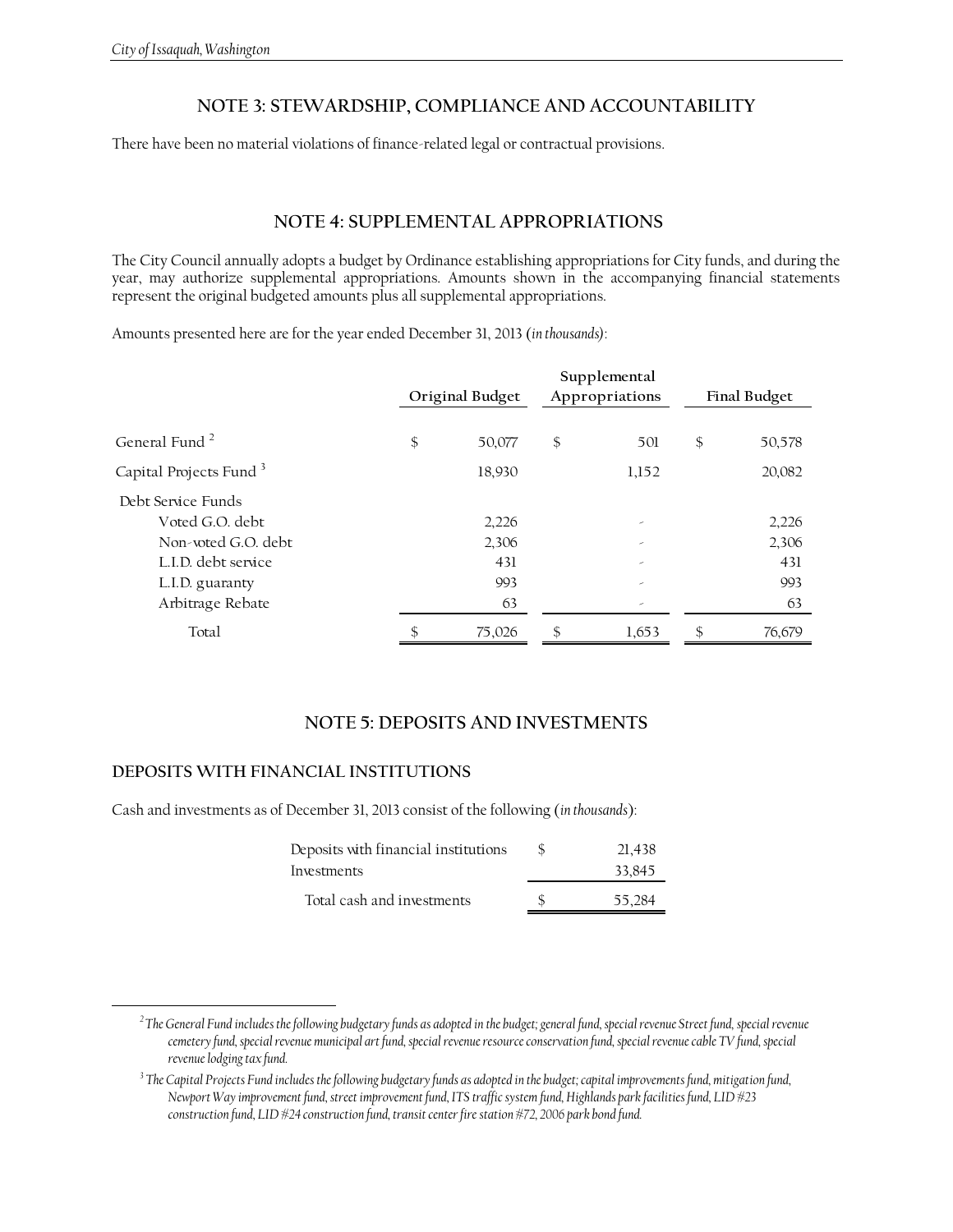|                                 | Governmental |        |            | Business-type |       |        |
|---------------------------------|--------------|--------|------------|---------------|-------|--------|
|                                 | Activities   |        | Activities |               | Total |        |
| Cash and investments            |              | 38,568 |            | 16.695        |       | 55,263 |
| Restricted cash and investments |              | 21.    |            | -             |       | 21     |
|                                 |              | 38,589 |            | 16.695        |       | 55,284 |

*Custodial Credit Risk.* Custodial credit risk is the risk associated with the failure of a depository financial institution. In the event of a depository financial institution's failure, it is the risk that the City would not be able to recover its deposits that are in the possession of outside parties.

At December 31, 2013, the City's cash deposits had a carrying balance of \$22.8 million and a bank balance of \$22.6 million. The Federal Deposit Insurance Corporation (FDIC) covers the City's insured deposits and the Washington Public Deposit Protection Commission (PDPC) provides collateral protection. State law restricts deposit of funds in financial institutions physically located in Washington unless otherwise expressly permitted by statute and authorized by the PDPC.

# **INVESTMENTS**

Investment management responsibility is delegated to the Finance Director; primary objectives of the City investment activities are safety, liquidity, and return on investment. Allowable investments include; certificate deposits with qualified public depositories, United States government obligations, other government obligations, banker's acceptances, and the State of Washington Local Governmental Investment Pool (State of Washington LGIP).

As of December 31, 2013, the City had the following investments (*in thousands*):

|                          |            |        | Maturity  |       |        |          |        |          |           |         |
|--------------------------|------------|--------|-----------|-------|--------|----------|--------|----------|-----------|---------|
|                          |            |        | Less than | $1-5$ |        | $6 - 10$ |        |          | More than |         |
| Investment Type          | Fair Value | 1 Year |           |       | Years  |          | Years  | 10 Years |           | Rating  |
| U.S. agency fixed income | 16,770     | \$     | -         |       | 16,770 | \$       | -      |          | ٠         | $AA+$   |
| Municipal bond           | 2,120      |        | ۰         |       | 2,120  |          |        |          | ÷         | $AA+$   |
| State of Washington LGIP | 12,638     |        | 12,638    |       | ÷.     |          |        |          | ÷         | Unrated |
| Installment note         | 2,317      |        | $\sim$    |       | $\sim$ |          | $\sim$ |          | 2,317     | Unrated |
|                          | 33,845     |        | 12.638    |       | 18,890 |          | -      |          | 2,317     |         |

*Credit Risk.* Credit risk is the risk that an issuer or other counterparty to an investment will not fulfill its obligations. This is measured by the assignment of a rating by a nationally recognized statistical rating organization.

The credit risk of the State of Washington LGIP is limited to obligations of the U.S. government, government sponsored enterprises, or insured demand deposit accounts and certificates of deposit.

*Concentration of Credit Risk.* Concentration of credit risk is the risk of loss attributed to the magnitude of an investment in a single issuer. The following table displays the City's investments in any one issuer (other than the State of Washington LGIP) that represents 5% or more of the total portfolio as of December 31, 2013 (in thousands):

| <i>Issuer</i>                                 | Investment Type            | Fair Value |       |  |
|-----------------------------------------------|----------------------------|------------|-------|--|
| Federal Home Loan Mortgage Corporation        | Fixed Income Agency Coupon |            | 5,013 |  |
| Federal National Mortgage Association         | Fixed Income Agency Coupon |            | 7,794 |  |
| Federal Farm Credit Banks Funding Corporation | Fixed Income Agency Coupon |            | 2,999 |  |
| State of Washington                           | Fixed Income Agency Coupon |            | 2,120 |  |
| City of Issaquah                              | Installment Note           |            | 2,317 |  |
| Federal Home Loan Banks                       | Fixed Income Agency Coupon |            | 964   |  |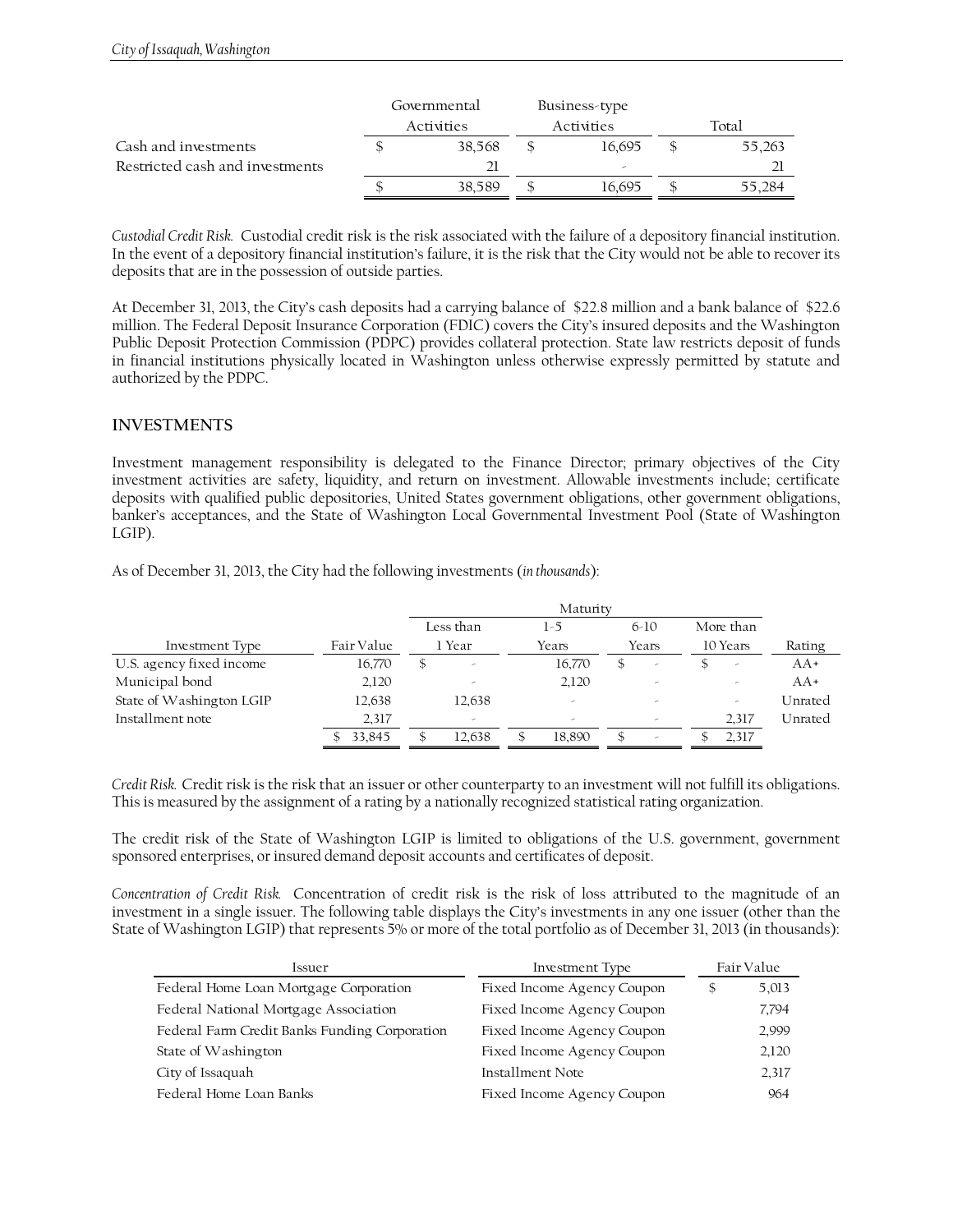# **NOTE 6: RECEIVABLES**

The City had the following receivable balances at December 31, 2013 (*in thousands*):

|                     | Governmental<br>Activities | Business-type<br>Activities | Total        |
|---------------------|----------------------------|-----------------------------|--------------|
| Taxes               | \$<br>4,305                | \$                          | \$<br>4,305  |
| Customer accounts   |                            | 2,238                       | 2,238        |
| Special assessments |                            |                             |              |
| Current             | 366                        | ۰                           | 366          |
| Delinquent          | 314                        |                             | 314          |
| Non-current         | 2,528                      | ×                           | 2,528        |
| Other               | 1,157                      | ۰                           | 1,157        |
|                     | 8,670                      | \$<br>2,238                 | \$<br>10,908 |

#### **PROPERTY TAXES**

The King County Treasurer acts as agent to collect property tax levied in the County for all taxing authorities. Collections are distributed after the end of the month.

| PROPE RTY TAX CAI E NDAR |                                     |  |  |  |  |  |  |
|--------------------------|-------------------------------------|--|--|--|--|--|--|
| January 1                | Taxes are levied and become         |  |  |  |  |  |  |
|                          | enforcable lien against properties. |  |  |  |  |  |  |
|                          | February 14 Tax bills are mailed.   |  |  |  |  |  |  |
| April 30                 | First of two equal installment      |  |  |  |  |  |  |
|                          | payments is due.                    |  |  |  |  |  |  |
| May 31                   | Assessed value of property is       |  |  |  |  |  |  |
|                          | established for next year's leaw at |  |  |  |  |  |  |
|                          | 100% of market value.               |  |  |  |  |  |  |
| Otober 31                | Second installment is due           |  |  |  |  |  |  |

During the year, property tax revenues are recognized when cash is collected. At year-end, property tax revenues are recognized for collections to be distributed by the County treasurer in January. No allowance for uncollectible taxes is established because delinquent taxes are considered fully collectible.

Under State law, the City may levy up to \$3.375 per \$1,000 of assessed valuation for general governmental services, subject to two limitations:

- 1. Chapter 84.55 of the State RCW as amended most recently by Initiative No. 747 (which was passed by voters on November 6, 2001), limits the total dollar amount of regular property taxes levied by the City to the amount of such taxes levied in the three most recent years multiplied by a limit factor, plus an adjustment to account for taxes on new construction, improvements and State-assessed property at the previous year's rate. As amended by Initiative No. 747, the limit factor is the lesser of 101% or 100% plus the percent change in the Implicit Price Deflator, unless a greater amount is approved by a simple majority of the voters; and
- 2. The Washington State Constitution limits the total regular property taxes to 1% of assessed valuation, or \$10 per \$1,000 of assessed value. If the combined taxes of all districts exceed this amount, each levy is proportionately reduced until the total is at or below the 1% limit.

Special levies approved by the voters are not subject to the above limitations.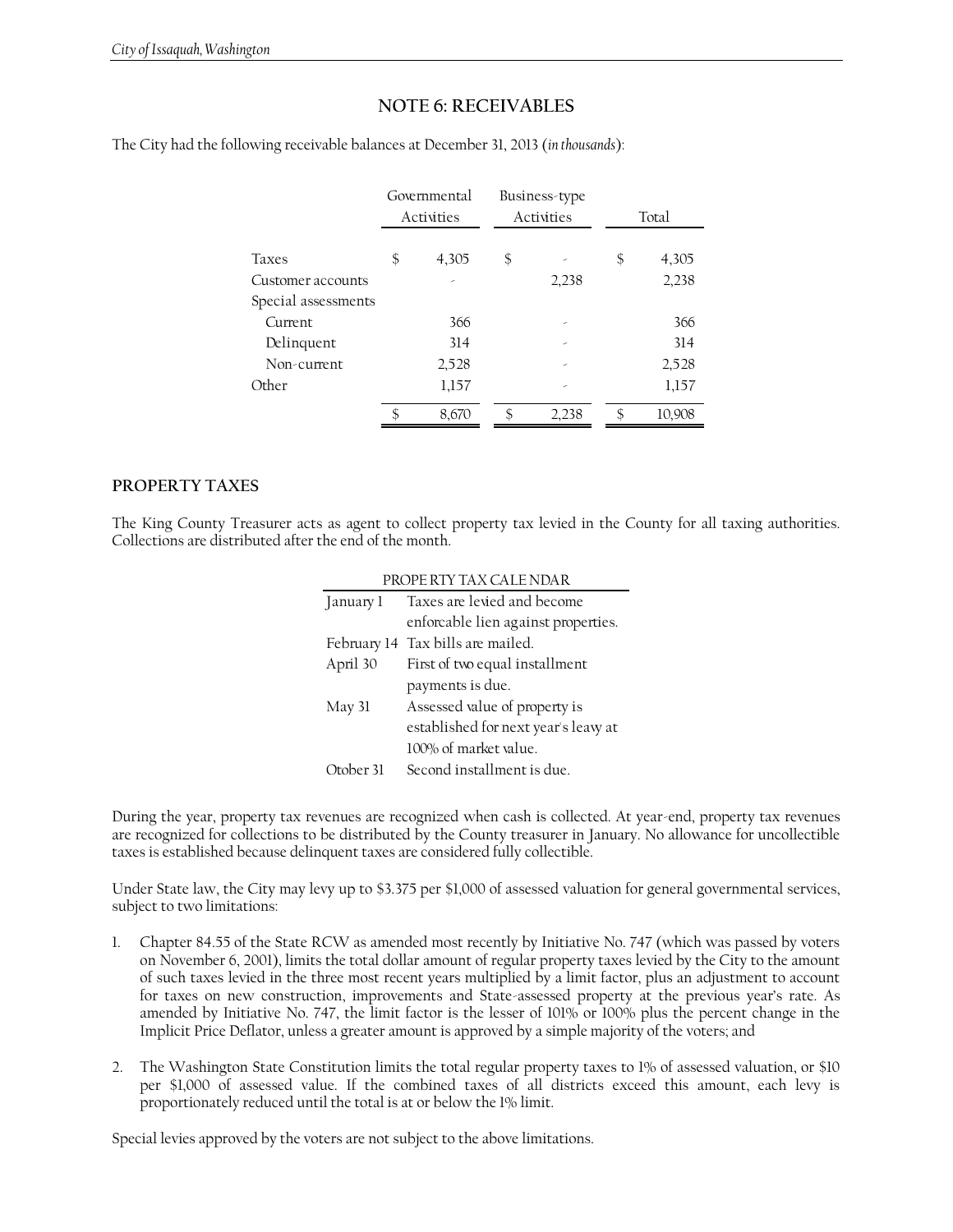The City's regular levy for 2013 was \$1.22963 per \$1,000 of assessed valuation of \$5,755,559,143 for a total regular levy of\$7,076,973. Additionally, special levies for voter-approved General Obligation Bonds were \$0.25294 per \$1,000 for an excess levy of \$1,448,000.

# **NOTE 7: CAPITAL ASSETS**

Minor gains or losses occasionally occur on disposal of capital assets. When such minor gains or losses occur, the City reports them as miscellaneous revenues or expenditures.

Governmental activities capital asset activity for the year ended December 31, 2013, was as follows *(in thousands):*

|                                                 | Beginning |            |    |           |                                 |           | Ending        |            |  |
|-------------------------------------------------|-----------|------------|----|-----------|---------------------------------|-----------|---------------|------------|--|
|                                                 | Balance   |            |    |           |                                 |           | Balance       |            |  |
|                                                 |           | 01/01/2013 |    | Increases |                                 | Decreases |               | 12/31/2013 |  |
| Governmental activities:                        |           |            |    |           |                                 |           |               |            |  |
| Capital assets, not being depreciated:          |           |            |    |           |                                 |           |               |            |  |
| Land                                            | \$        | 302,988    | \$ | 5,079     | \$                              | (165)     | $\frac{1}{2}$ | 307,902    |  |
| Art                                             |           | 264        |    |           |                                 |           |               | 264        |  |
| Construction in progress                        |           | 2,462      |    | 1,725     |                                 | (2,329)   |               | 1,858      |  |
| Total capital assets, not being depreciated     |           | 305,714    |    | 6,804     |                                 | (2, 494)  |               | 310,024    |  |
| Capital assets, being depreciated/amortized:    |           |            |    |           |                                 |           |               |            |  |
| Buildings                                       |           | 42,747     |    | 57        |                                 | (50)      |               | 42,754     |  |
| Improvements other than buildings               |           | 16,023     |    | 1,827     |                                 | (671)     |               | 17,179     |  |
| Infrastructure                                  |           | 242,848    |    | 2,359     |                                 | (1, 464)  |               | 243,743    |  |
| Intangible property                             |           | 1,746      |    | 197       |                                 |           |               | 1,943      |  |
| Machinery and equipment                         |           | 15,189     |    | 462       |                                 | (215)     |               | 15,436     |  |
| Total capital assets, being depreciated         |           | 318,553    |    | 4,902     |                                 | (2,400)   |               | 321,055    |  |
| Less accumulated depreciation/amortization for: |           |            |    |           |                                 |           |               |            |  |
| Buildings                                       |           | (11, 308)  |    | (935)     |                                 | 25        |               | (12,218)   |  |
| Improvements other than buildings               |           | (2,722)    |    | (332)     |                                 | 445       |               | (2,609)    |  |
| Infrastructure                                  |           | (99,700)   |    | (6,279)   |                                 | 138       |               | (105, 841) |  |
| Intangible property                             |           | (604)      |    | (210)     |                                 | ×         |               | (814)      |  |
| Machinery and equipment                         |           | (8, 567)   |    | (974)     |                                 | 192       |               | (9, 349)   |  |
| Total accumulated depreciation                  |           | (122, 901) |    | (8,730)   |                                 | 800       |               | (130, 831) |  |
| Total capital assets, being depreciated, net    |           | 195,652    |    | (3,828)   |                                 | (1,600)   |               | 190,224    |  |
| Governmental activities capital assets, net     |           | 501,366    | \$ | 2,976     | $\boldsymbol{\hat{\mathsf{S}}}$ | (4,094)   | \$            | 500,248    |  |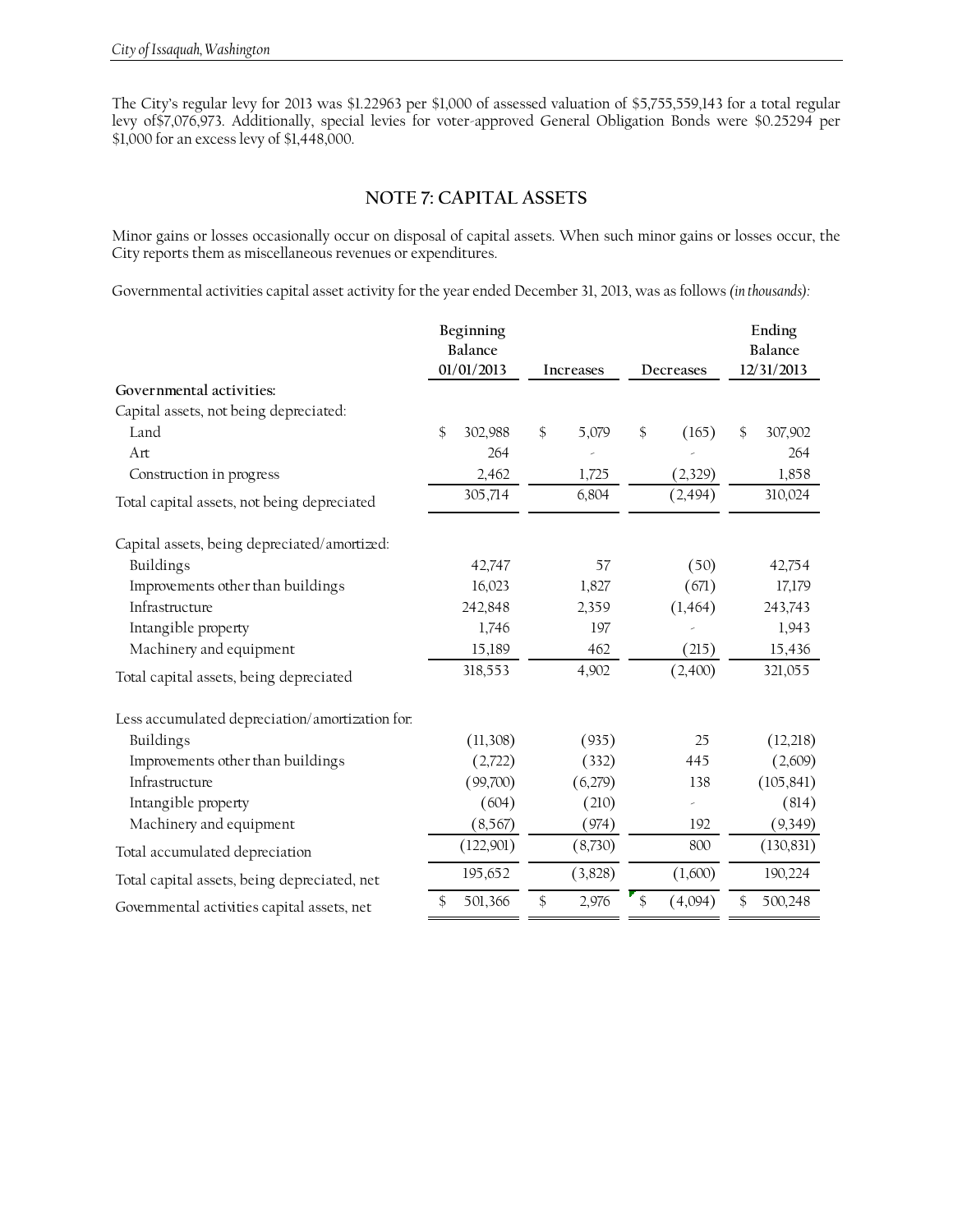Depreciation expense was charged to functions of the primary government as follows *(in thousands)*:

| Governmental activities:       |           |
|--------------------------------|-----------|
| General government             | \$<br>308 |
| Public safety                  | 807       |
| Utilities                      | 13        |
| Transportation                 | 7,089     |
| Natural & economic environment | 12        |
| Culture & recreation           | 501       |
| Total depreciation expense     |           |

Business-type activities capital asset activity for the year ended December 31, 2013, was as follows *(in thousands):*

|                                              | Beginning<br>Balance |             |               | Ending<br>Balance |
|----------------------------------------------|----------------------|-------------|---------------|-------------------|
|                                              | 01/01/2013           | Increases   | Decreases     | 12/31/2013        |
| Business-type activities:                    |                      |             |               |                   |
| Capital assets, not being depreciated:       |                      |             |               |                   |
| Land                                         | \$<br>15,517         | \$<br>1,020 | \$            | \$<br>16,537      |
| Construction in progress                     | 995                  | 536         | (787)         | 744               |
| Total capital assets, not being depreciated  | 16,512               | 1,556       | (787)         | 17,281            |
| Capital assets, being depreciated:           |                      |             |               |                   |
| Buildings                                    | 9,321                | 152         |               | 9,473             |
| Plant in service                             | 125,577              | 3,412       | (497)         | 128,492           |
| Intangible property                          | 60                   | 303         |               | 363               |
| Machinery & equipment                        | 860                  | ×           |               | 860               |
| Total capital assets, being depreciated      | 135,818              | 3,867       | 497)          | 139,188           |
| Less accumulated depreciation for:           |                      |             |               |                   |
| Buildings                                    | (1, 581)             | (186)       |               | (1,767)           |
| Plant in service                             | (38, 543)            | (3,697)     | 140           | (42,100)          |
| Intangible property                          | (19)                 | (6)         |               | (25)              |
| Machinery & equipment                        | (523)                | (27)        |               | (550)             |
| Total accumulated depreciation               | (40,666)             | (3,916)     | 140           | (44,442)          |
| Total capital assets, being depreciated, net | 95,152               | (49)        | (357)         | 94,746            |
| Business-type capital assets, net            | 111,664              | \$<br>1,507 | \$<br>(1,144) | 112,027           |

Depreciation expense was charged to Business-type functions based on their usage of the assets as follows (*in thousands*):

| Water                      | \$1,630 |
|----------------------------|---------|
| Sewer                      | 711     |
| Stormwater                 | 1,575   |
| Total depreciation expense | 3.916   |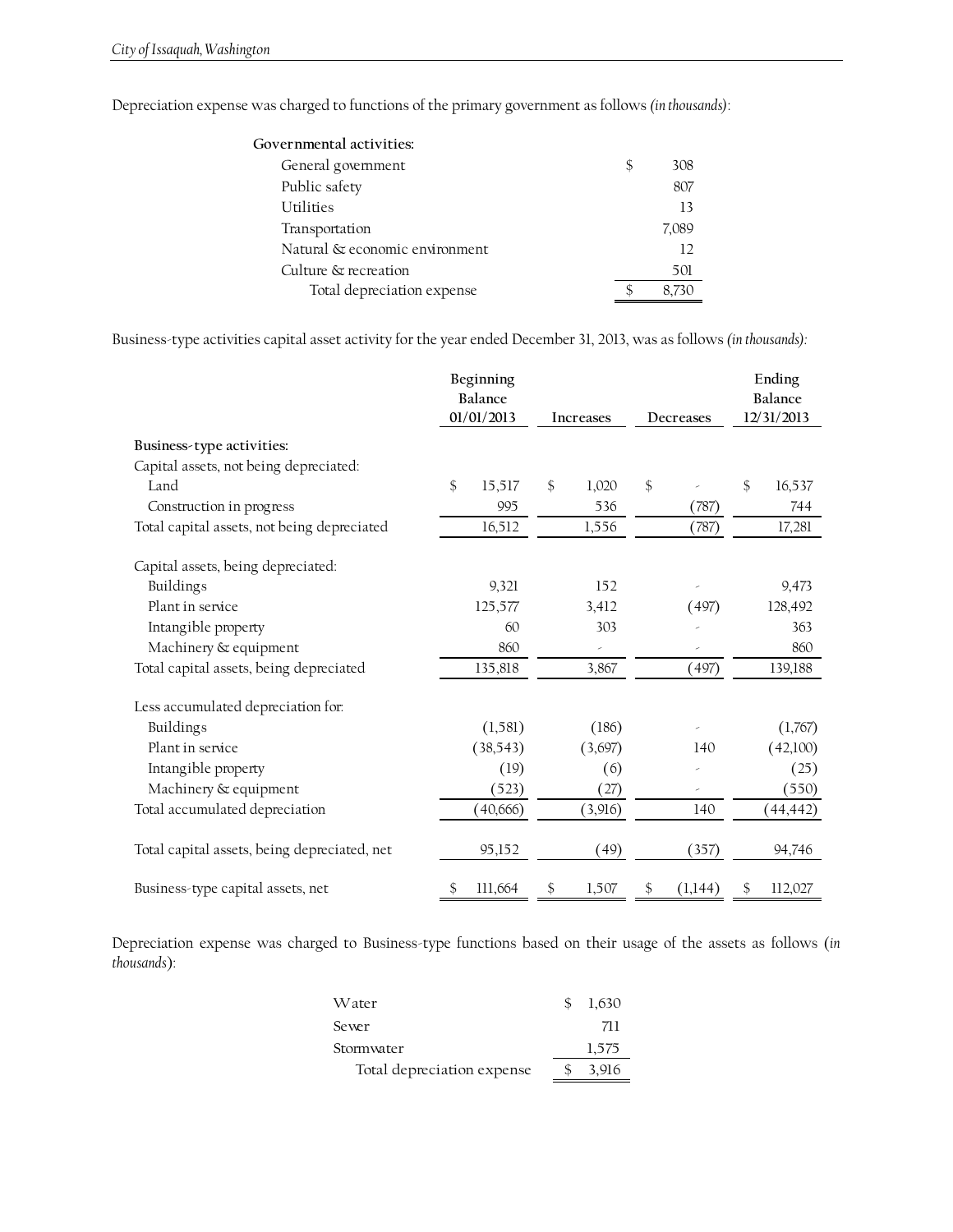# **NOTE 8: PENSION PLANS**

Substantially all City of Issaquah full-time and qualifying part-time employees participate in one of the following statewide retirement systems administered by the Washington State Department of Retirement Systems, under cost-sharing multiple-employer public employee defined benefit retirement plans.

The Department of Retirement Systems (DRS), a department within the primary government of the State of Washington, issues a publicly available comprehensive annual financial report (CAFR) that includes financial statements and required supplementary information for each plan. The DRS CAFR may be obtained by writing to:

Department of Retirement Systems, Communications Unit, P.O. Box 48380, Olympia, WA 98504- 8380; or it may be downloaded from the DRS website at www.drs.wa.gov.

The following disclosures are made pursuant to the GASB Statement 27, *Accounting for Pensions by State and Local Government Employers* and the GASB Statement 50*, Pension Disclosures, an Amendment of GASB Statements No. 25 and No. 27*.

#### **Public Employees' Retirement System (PERS) Plans 1, 2, and 3**

#### Plan Description

The Legislature established PERS in 1947. Membership in the system includes: elected officials; state employees; employees of the Supreme, Appeals, and Superior courts; employees of legislative committees; community and technical colleges, college and university employees not participating in higher education retirement programs; employees of district and municipal courts; and employees of local governments. Approximately 50 percent of PERS salaries are accounted for by state employment. PERS retirement benefit provisions are established in Chapters 41.34 and 41.40 RCW and may be amended only by the State Legislature.

PERS is a cost-sharing multiple-employer retirement system comprised of three separate plans for membership purposes: Plans 1 and 2 are defined benefit plans and Plan 3 is a defined benefit plan with a defined contribution component.

PERS members who joined the system by September 30, 1977 are Plan 1 members. Those who joined on or after October 1, 1977 and by either, February 28, 2002 for state and higher education employees, or August 31, 2002 for local government employees, are Plan 2 members unless they exercised an option to transfer their membership to Plan 3. PERS members joining the system on or after March 1, 2002 for state and higher education employees, or September 1, 2002 for local government employees have the irrevocable option of choosing membership in either PERS Plan 2 or Plan 3. The option must be exercised within 90 days of employment. Employees who fail to choose within 90 days default to Plan 3. Notwithstanding, PERS Plan 2 and Plan 3 members may opt out of plan membership if terminally ill, with less than five years to live.

PERS is comprised of and reported as three separate plans for accounting purposes: Plan 1, Plan 2/3, and Plan 3. Plan 1 accounts for the defined benefits of Plan 1 members. Plan 2/3 accounts for the defined benefits of Plan 2 members and the defined benefit portion of benefits for Plan 3 members. Plan 3 accounts for the defined contribution portion of benefits for Plan 3 members. Although members can only be a member of either Plan 2 or Plan 3, the defined benefit portions of Plan 2 and Plan 3 are accounted for in the same pension trust fund. All assets of this Plan 2/3 defined benefit plan may legally be used to pay the defined benefits of any of the Plan 2 or Plan 3 members or beneficiaries, as defined by the terms of the plan. Therefore, Plan 2/3 is considered to be a single plan for accounting purposes.

PERS Plan 1 and Plan 2 retirement benefits are financed from a combination of investment earnings and employer and employee contributions. Employee contributions to the PERS Plan 1 and Plan 2 defined benefit plans accrue interest at a rate specified by the Director of DRS. During DRS' Fiscal Year 2013, the rate was five and one-half percent compounded quarterly. Members in PERS Plan 1 and Plan 2 can elect to withdraw total employee contributions and interest thereon upon separation from PERS-covered employment.

PERS Plan 1 members are vested after the completion of five years of eligible service.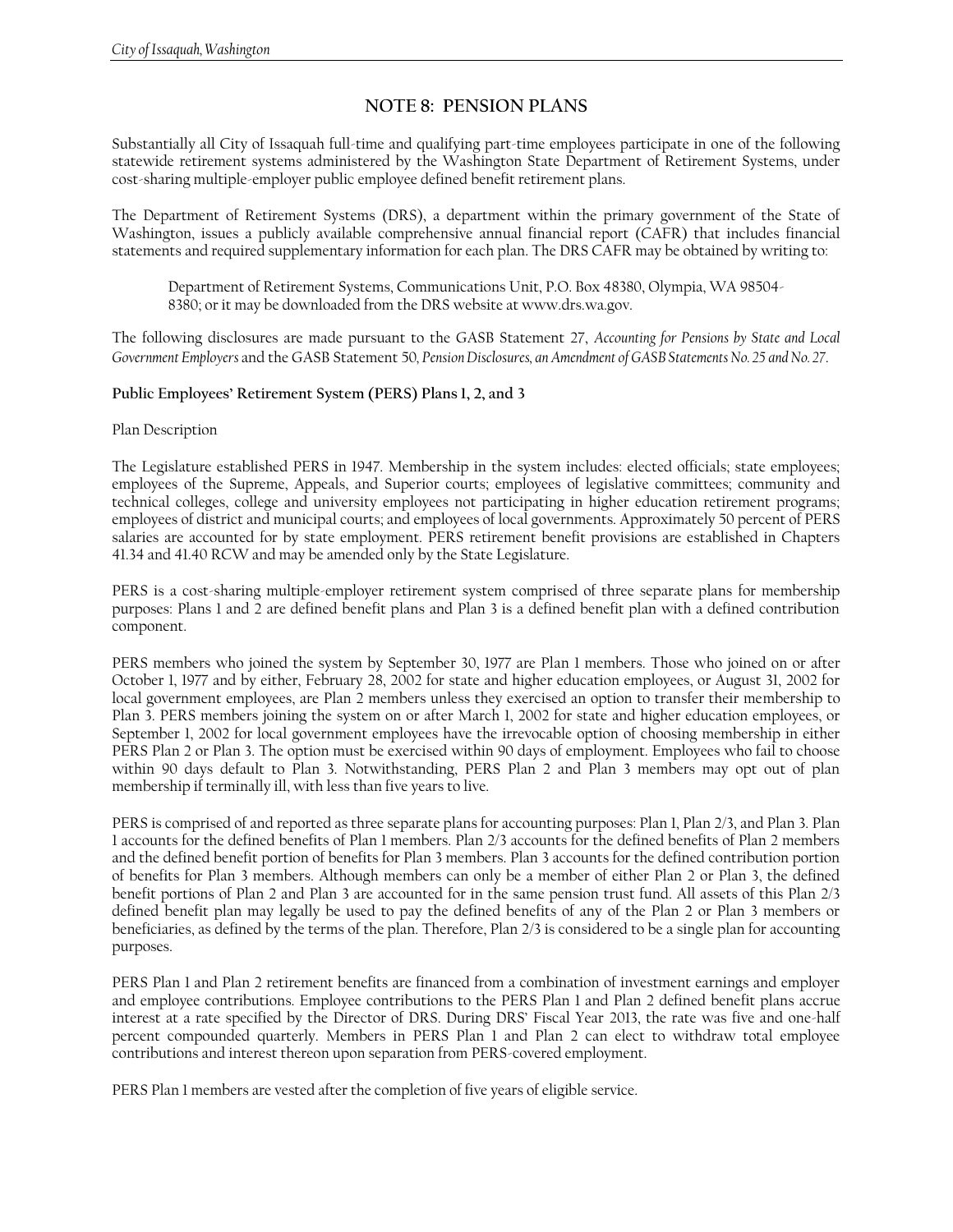PERS Plan 1 members are eligible for retirement after 30 years of service, or at the age of 60 with five years of service, or at the age of 55 with 25 years of service. The monthly benefit is 2 percent of the average final compensation (AFC) per year of service, but the benefit may not exceed 60 percent of the AFC. The AFC is the monthly average of the 24 consecutive highest-paid service credit months.

The monthly benefit is subject to a minimum for retirees who have 25 years of service and have been retired 20 years, or who have 20 years of service and have been retired 25 years. If a survivor option is chosen, the benefit is reduced. Plan 1 members retiring from inactive status prior to the age of 65 may also receive actuarially reduced benefits. Plan 1 members may elect to receive an optional COLA that provides an automatic annual adjustment based on the Consumer Price Index. The adjustment is capped at 3 percent annually. To offset the cost of this annual adjustment, the benefit is reduced.

PERS Plan 1 provides duty and non-duty disability benefits. Duty disability retirement benefits for disablement prior to the age of 60 consist of a temporary life annuity. The benefit amount is \$350 a month, or two-thirds of the monthly AFC, whichever is less. The benefit is reduced by any workers' compensation benefit and is payable as long as the member remains disabled or until the member attains the age of 60, at which time the benefit is converted to the member's service retirement amount. A member with five years of covered employment is eligible for non-duty disability retirement. Prior to the age of 55, the benefit amount is 2 percent of the AFC for each year of service reduced by 2 percent for each year that the member's age is less than 55. The total benefit is limited to 60 percent of the AFC and is actuarially reduced to reflect the choice of a survivor option. Plan 1 members may elect to receive an optional COLA amount (based on the Consumer Price Index), capped at 3 percent annually. To offset the cost of this annual adjustment, the benefit is reduced.

PERS Plan 1 members can receive credit for military service while actively serving in the military if such credit makes them eligible to retire. Members can also purchase up to 24 months of service credit lost because of an onthe-job injury.

The survivor of a PERS Plan 1 member who dies after having earned ten years of service credit has the option, upon the member's death, of either a monthly survivor benefit or the lump sum of contributions plus interest.

PERS Plan 2 members are vested after the completion of five years of eligible service. Plan 2 members are eligible for normal retirement at the age of 65 with five years of service. The monthly benefit is 2 percent of the AFC per year of service. The AFC is the monthly average of the 60 consecutive highest-paid service months. There is no cap on years of service credit; and a cost-of-living allowance is granted (based on the Consumer Price Index), capped at 3 percent annually.

PERS Plan 2 members who have at least 20 years of service credit and are 55 years of age or older are eligible for early retirement with a reduced benefit. The benefit is reduced by an early retirement factor (ERF) that varies according to age, for each year before age 65.

PERS Plan 2 members who have 30 or more years of service credit and are at least 55 years old can retire under one of two provisions:

- With a benefit that is reduced by 3 percent for each year before age 65; or.
- With a benefit that has a smaller (or no) reduction (depending on age) that imposes stricter return-towork rules.

PERS Plan 2 retirement benefits are also actuarially reduced to reflect the choice, if made, of a survivor option. The surviving spouse or eligible child(ren) of a PERS Plan 2 member who dies after having earned ten years of service credit has the option of either a monthly benefit or a lump sum payment of the member's contributions plus interest.

PERS Plan 3 has a dual benefit structure. Employer contributions finance a defined benefit component and member contributions finance a defined contribution component. As established by Chapter 41.34 RCW, employee contribution rates to the defined contribution component range from 5 percent to 15 percent of salaries, based on member choice. There are currently no requirements for employer contributions to the defined contribution component of PERS Plan 3.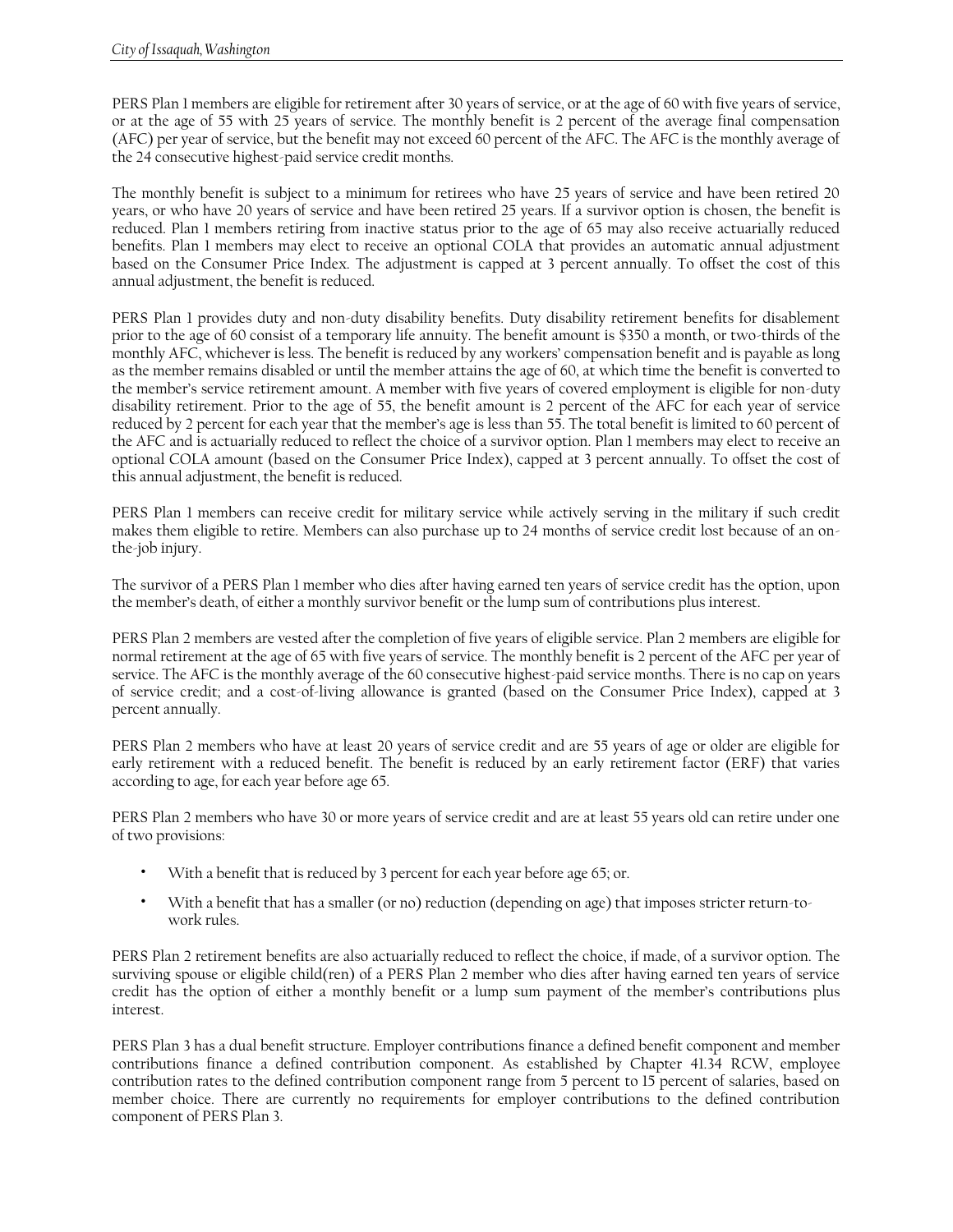PERS Plan 3 defined contribution retirement benefits are dependent upon the results of investment activities. Members may elect to self-direct the investment of their contributions. Any expenses incurred in conjunction with self-directed investments are paid by members. Absent a member's self-direction, PERS Plan 3 investments are made in the same portfolio as that of the PERS 2/3 defined benefit plan.

For DRS' fiscal year 2013, PERS Plan 3 employee contributions were \$95.2 million, and plan refunds paid out were \$66.2 million.

The defined benefit portion of PERS Plan 3 provides members a monthly benefit that is 1 percent of the AFC per year of service. The AFC is the monthly average of the 60 consecutive highest-paid service months. There is no cap on years of service credit, and Plan 3 provides the same cost-of-living allowance as Plan 2.

Effective June 7, 2006, PERS Plan 3 members are vested in the defined benefit portion of their plan after ten years of service; or after five years of service, if twelve months of that service are earned after age 44; or after five service credit years earned in PERS Plan 2 by June 1, 2003. Plan 3 members are immediately vested in the defined contribution portion of their plan.

Vested Plan 3 members are eligible for normal retirement at age 65, or they may retire early with the following conditions and benefits:

If they have at least ten service credit years and are 55 years old, the benefit is reduced by an ERF that varies with age, for each year before age 65.

If they have 30 service credit years and are at least 55 years old, they have the choice of a benefit that is reduced by 3 percent for each year before age 65; or a benefit with a smaller (or no) reduction factor (depending on age) that imposes stricter return-to-work rules.

PERS Plan 3 benefit retirement benefits are also actuarially reduced to reflect the choice, if made, of a survivor option.

PERS Plan 2 and Plan 3 provide disability benefits. There is no minimum amount of service credit required for eligibility. The Plan 2 monthly benefit amount is 2 percent of the AFC per year of service. For Plan 3, the monthly benefit amount is 1 percent of the AFC per year of service. These disability benefit amounts are actuarially reduced for each year that the member's age is less than 65, and to reflect the choice of a survivor option. There is no cap on years of service credit, and a cost-of-living allowance is granted (based on the Consumer Price Index) capped at 3 percent annually.

PERS Plan 2 and Plan 3 members may have up to ten years of interruptive military service credit; five years at no cost and five years that may be purchased by paying the required contributions.

PERS Plan 2 and Plan 3 members who become totally incapacitated for continued employment while serving the uniformed services, or a surviving spouse or eligible child(ren), may request interruptive military service credit.

PERS Plan 2 and Plan 3 members can purchase up to 24 months of service credit lost because of an on-the-job injury.

PERS members may also purchase up to five years of additional service credit once eligible for retirement. This credit can only be purchased at the time of retirement and can be used only to provide the member with a monthly annuity that is paid in addition to the member's retirement benefit.

Beneficiaries of a PERS Plan 2 or Plan 3 member with ten years of service who is killed in the course of employment receive retirement benefits without actuarial reduction. This provision applies to any member killed in the course of employment, on or after June 10, 2004, if found eligible by the Director of the Department of Labor and Industries.

A one-time duty-related death benefit is provided to the estate (or duly designated nominee) of a PERS member who dies in the line of service as a result of injuries sustained in the course of employment, or if the death resulted from an occupational disease or infection that arose naturally and proximately out of the member's covered employment, if found eligible by the Department of Labor and Industries.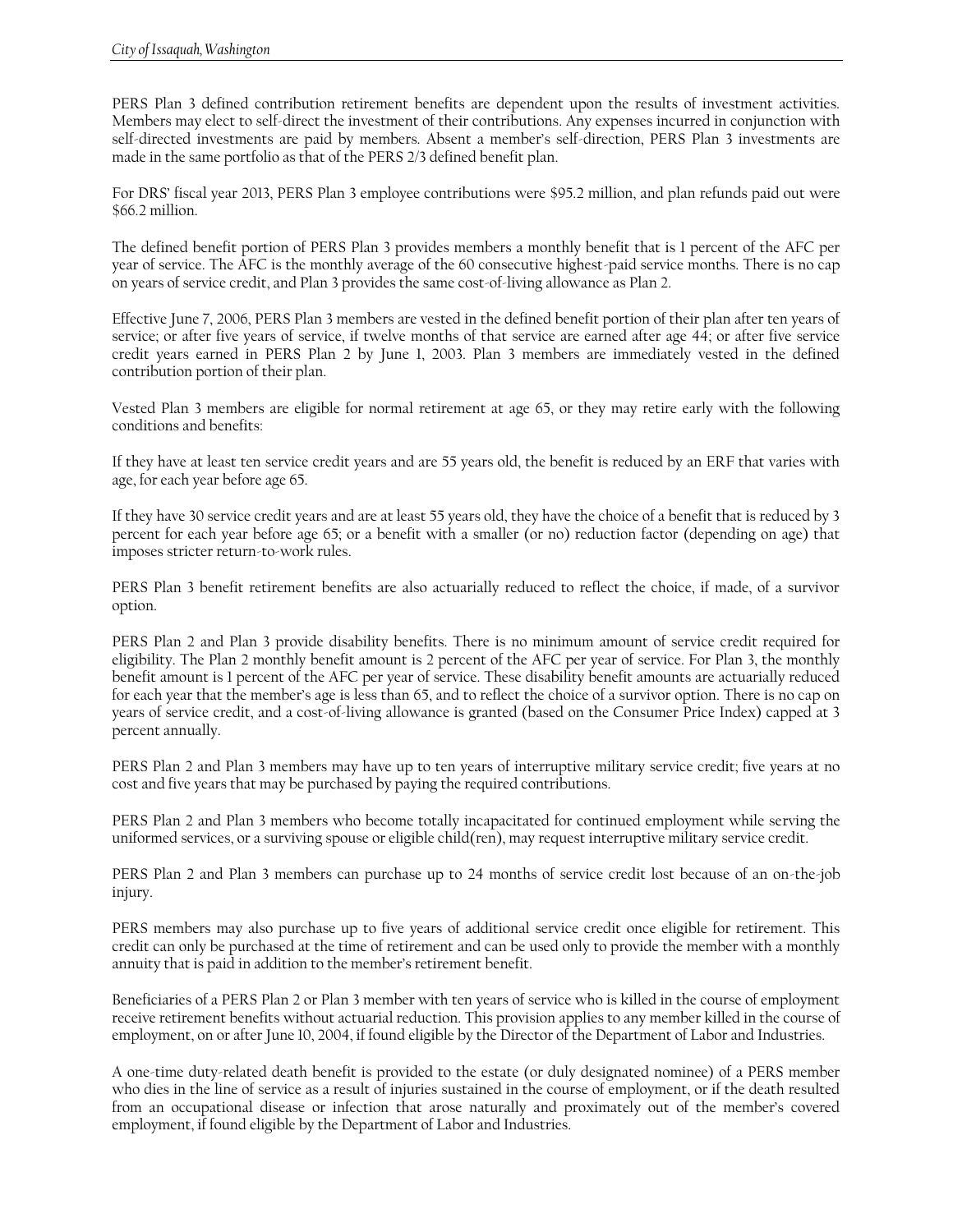From January 1, 2007 through December 31, 2007, judicial members of PERS were given the choice to elect participation in the Judicial Benefit Multiplier (JBM) Program enacted in 2006. Justices and judges in PERS Plan 1 and Plan 2 were able to make an irrevocable election to pay increased contributions that would fund a retirement benefit with a 3.5 percent multiplier. The benefit would be capped at 75 percent of AFC. Judges in PERS Plan 3 could elect a 1.6 percent of pay per year of service benefit, capped at 37.5 percent of AFC.

Members who chose to participate would: accrue service credit at the higher multiplier beginning with the date of their election; be subject to the benefit cap of 75 percent of AFC; stop contributing to the Judicial Retirement Account (JRA); pay higher contributions; and be given the option to increase the multiplier on past judicial service. Members who did not choose to participate would: continue to accrue service credit at the regular multiplier; not be subject to a benefit cap; continue to participate in JRA, if applicable; continue to pay contributions at the regular PERS rate; and never be a participant in the JBM Program.

Newly elected or appointed justices and judges who chose to become PERS members on or after January 1, 2007, or who had not previously opted into PERS membership, were required to participate in the JBM Program. Members required into the JBM program would: return to prior PERS Plan if membership had previously been established; be mandated into Plan 2 and not have a Plan 3 transfer choice, if a new PERS member; accrue the higher multiplier for all judicial service; not contribute to JRA; and not have the option to increase the multiplier for past judicial service.

There are 1,184 participating employers in PERS. Membership in PERS consisted of the following as of the latest actuarial valuation date for the plans of June 30, 2012:

| Total                                                              | 263,347 |
|--------------------------------------------------------------------|---------|
| Active plan members non-vested                                     | 44,273  |
| Active plan members                                                | 106,317 |
| Terminated plan members entitled to but not yet receiving benefits | 30,515  |
| Retirees and beneficiaries receiving benefits                      | 82,242  |

# Funding Policy

Each biennium, the state Pension Funding Council adopts PERS Plan 1 employer contribution rates, PERS Plan 2 employer and employee contribution rates, and PERS Plan 3 employer contribution rates. Employee contribution rates for Plan 1 are established by statute at 6 percent for state agencies and local government unit employees, and at 7.5 percent for state government elected officials. The employer and employee contribution rates for Plan 2 and the employer contribution rate for Plan 3 are developed by the Office of the State Actuary to fully fund Plan 2 and the defined benefit portion of Plan 3. Under PERS Plan 3, employer contributions finance the defined benefit portion of the plan and member contributions finance the defined contribution portion. The Plan 3 employee contribution rates range from 5 percent to 15 percent, based on member choice. Two of the options are graduated rates dependent on the employee's age.

As a result of the implementation of the Judicial Benefit Multiplier Program in January 2007, a second tier of employer and employee rates was developed to fund, along with investment earnings, the increased retirement benefits of those justices and judges that participate in the program.

The methods used to determine the contribution requirements are established under state statute in accordance with Chapters 41.40 and 41.45 RCW.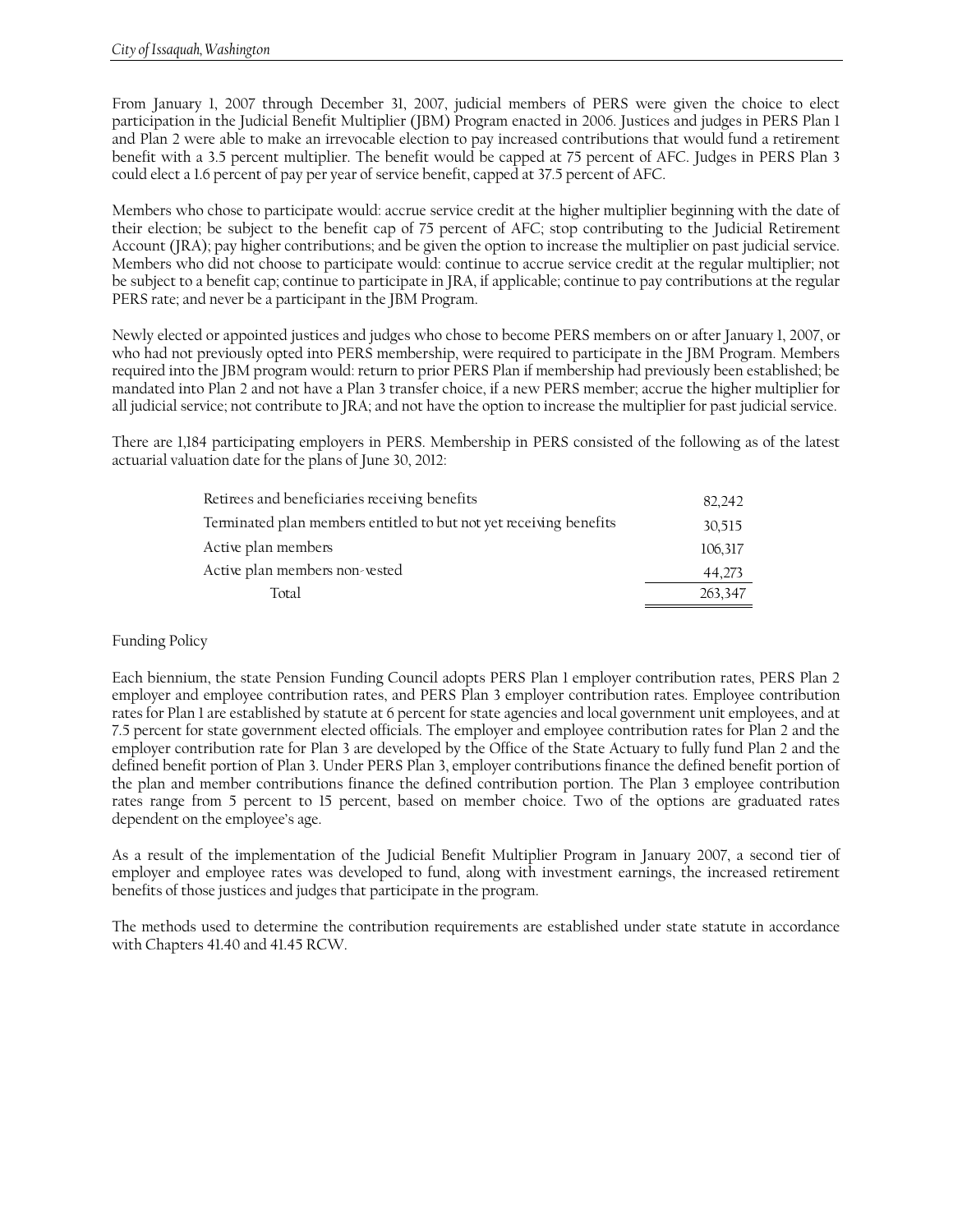The required contribution rates expressed as a percentage of current-year covered payroll, as of December 31, 2013, are as follows (Members Not Participating in JBM):  $^{456}$ 

|                       | PERS Plan 1 | PFRS Plan 2 | PERS Plan 3 <sup>5</sup> |
|-----------------------|-------------|-------------|--------------------------|
| Employer <sup>4</sup> | 9.21%       | $9.21\%$    | 9.21%                    |
| Employee              | $6.00\%$    | 4.92%       | $5 - 15\%$               |

Both the City and the employees made the required contributions. The City's required contributions for the years ended December 31 were as follows:

|      | PERS Plan 1 | PERS Plan 2 | PERS Plan 3 |
|------|-------------|-------------|-------------|
| 2013 | \$10,777    | \$1,095,150 | \$155,859   |
| 2012 | 10.593      | 920,140     | 118,821     |
| 2011 | 8.983       | 831,893     | 111,404     |

#### **Law Enforcement Officers' and Fire Fighters' Retirement System (LEOFF) Plans 1 and 2**

#### Plan Description

LEOFF was established in 1970 by the Legislature. Membership includes all full-time, fully compensated, local law enforcement commissioned officers, firefighters and, as of July 24, 2005, emergency medical technicians. LEOFF membership is comprised primarily of non-state employees, with Department of Fish and Wildlife enforcement officers, who were first included prospectively effective July 27, 2003, being an exception. LEOFF retirement benefit provisions are established in Chapter 41.26 RCW and may be amended only by the State Legislature.

LEOFF is a cost-sharing multiple-employer retirement system comprised of two separate defined benefit plans. LEOFF members who joined the system by September 30, 1977 are Plan 1 members. Those who joined on or after October 1, 1977 are Plan 2 members.

Effective July 1, 2003, the LEOFF Plan 2 Retirement Board was established by Initiative 790 to provide governance of LEOFF Plan 2. The Board's duties include adopting contribution rates and recommending policy changes to the Legislature.

LEOFF retirement benefits are financed from a combination of investment earnings, employer and employee contributions, and a special funding situation in which the state pays through state legislative appropriations. Employee contributions to the LEOFF Plan 1 and Plan 2 defined benefit plans accrue interest at a rate specified by the Director of DRS. During DRS' fiscal year 2013, the rate was five and one-half percent compounded quarterly. Members in LEOFF Plan 1 and Plan 2 can elect to withdraw total employee contributions and interest earnings upon separation from LEOFF-covered employment.

LEOFF Plan 1 members are vested after the completion of five years of eligible service. Plan 1 members are eligible for retirement with five years of service at the age of 50.

The benefit per year of service calculated as a percent of final average salary (FAS) is as follows:

l

*<sup>4</sup> The employer rates include the employer administration expense fee currently at 0.18%.*

*<sup>5</sup> Plan 3 defined benefit portion only.*

*<sup>6</sup> Variable from 5% to 15% maximum based on rate selected by the PERS 3 member*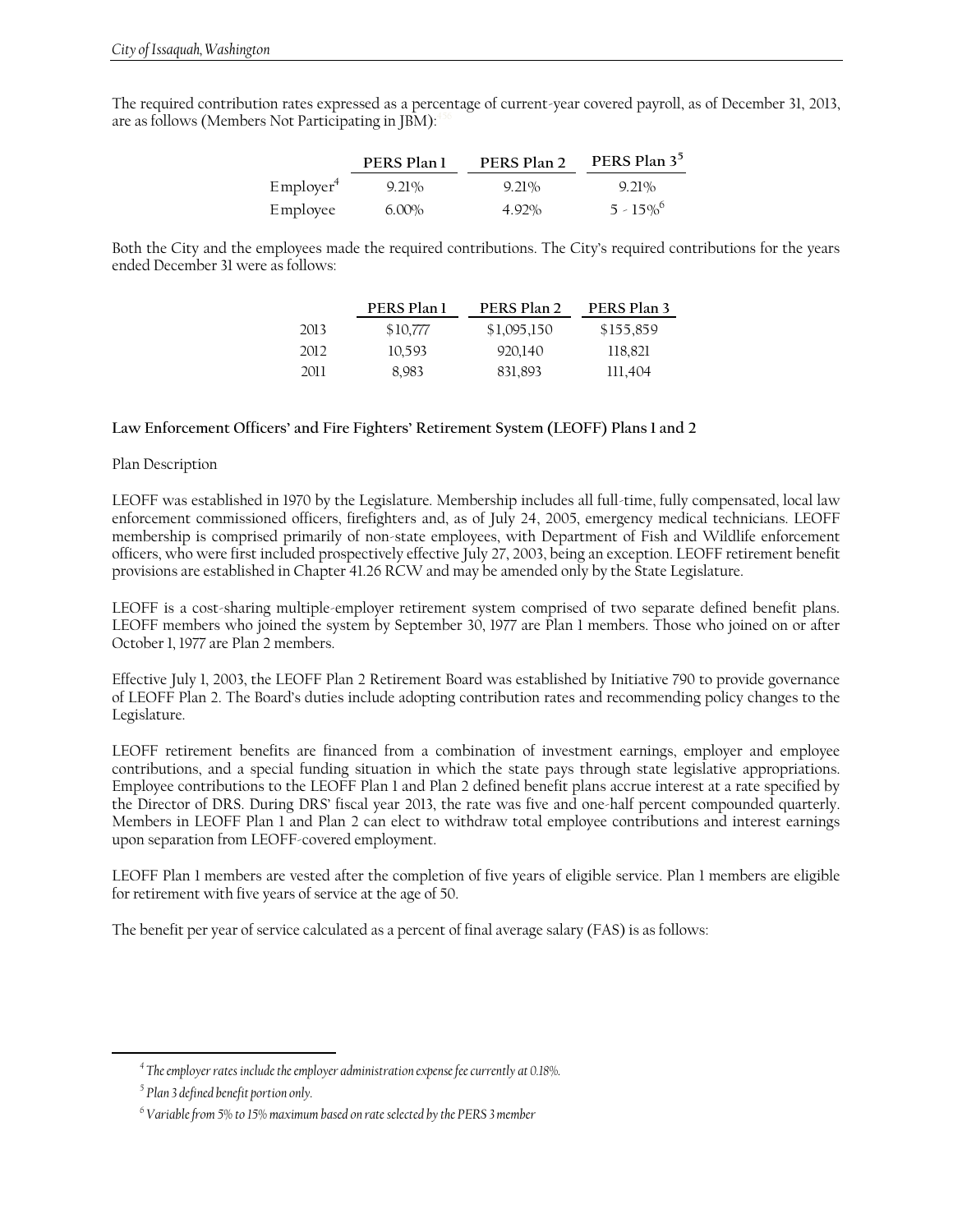| Term of<br>Service | Percent of Final<br>Average Salary |
|--------------------|------------------------------------|
| $20+$ years        | 2.00%                              |
| $10 - 20$ years    | 1.50%                              |
| $5 - 10$ years     | $1.00\%$                           |

The FAS is the basic monthly salary received at the time of retirement, provided a member has held the same position or rank for 12 months preceding the date of retirement. Otherwise, it is the average of the highest consecutive 24 months' salary within the last 10 years of service. A cost-of-living allowance is granted (based on the Consumer Price Index).

LEOFF Plan 1 provides death and disability benefits. Death benefits for survivors of Plan 1 members on active duty consist of the following: (1) If eligible spouse, 50 percent of the FAS, plus 5 percent of FAS for each eligible surviving child, with a limitation on the combined benefit of 60 percent of the FAS; or (2) If no eligible spouse, eligible children receive 30 percent of FAS for the first child plus 10 percent for each additional child, subject to a 60 percent limitation of FAS, divided equally.

A one-time duty-related death benefit is provided to the estate (or duly designated nominee) of a LEOFF Plan 1 member who dies as a result of injuries or illness sustained in the course of employment, or if the death resulted from an occupational disease or infection that arose naturally and proximately out of the member's covered employment, if found eligible by the Department of Labor and Industries.

The LEOFF Plan 1 disability allowance is 50 percent of the FAS plus 5 percent for each child up to a maximum of 60 percent. Upon recovery from disability before the age of 50, a member is restored to service with full credit for service while disabled. Upon recovery after the age of 50, the benefit continues as the greater of the member's disability benefit or service retirement benefit.

LEOFF Plan 1 members may purchase up to five years of additional service credit once eligible for retirement. This credit can only be purchased at the time of retirement and can be used only to provide the member with a monthly annuity that is paid in addition to the member's benefit.

LEOFF Plan 2 members are vested after the completion of five years of eligible service.

Plan 2 members are eligible for retirement at the age of 53 with five years of service, or at age 50 with 20 years of service. Plan 2 members receive a benefit of 2 percent of the FAS per year of service (the FAS is based on the highest consecutive 60 months), actuarially reduced to reflect the choice of a survivor option. Members who retire prior to the age of 53 receive reduced benefits. If the member has at least 20 years of service and is age 50, the reduction is 3 percent for each year prior to age 53. Otherwise, the benefits are actuarially reduced for each year prior to age 53. A cost-of-living allowance is granted (based on the Consumer Price Index), capped at 3 percent annually.

LEOFF Plan 2 provides disability benefits. There is no minimum amount of service credit required for eligibility. The Plan 2 benefit amount is 2 percent of the FAS for each year of service. Benefits are reduced to reflect the choice of survivor option and for each year that the member's age is less than 53, unless the disability is duty-related. If the member has at least 20 years of service and is age 50, the reduction is 3 percent for each year prior to age 53.

A disability benefit equal to 70 percent of their FAS, subject to offsets for workers' compensation and Social Security disability benefits received, is also available to those LEOFF Plan 2 members who are catastrophically disabled in the line of duty and incapable of future substantial gainful employment in any capacity. Effective June 2010, benefits to LEOFF Plan 2 members who are catastrophically disabled include payment of eligible health care insurance premiums.

Members of LEOFF Plan 2 who leave service because of a line of duty disability are allowed to withdraw 150 percent of accumulated member contributions. This withdrawal benefit is not subject to federal income tax. Alternatively, members of LEOFF Plan 2 who leave service because of a line of duty disability may be eligible to receive a retirement benefit of at least 10 percent of FAS and 2 percent per year of service beyond five years. The first 10 percent of the FAS is not subject to federal income tax.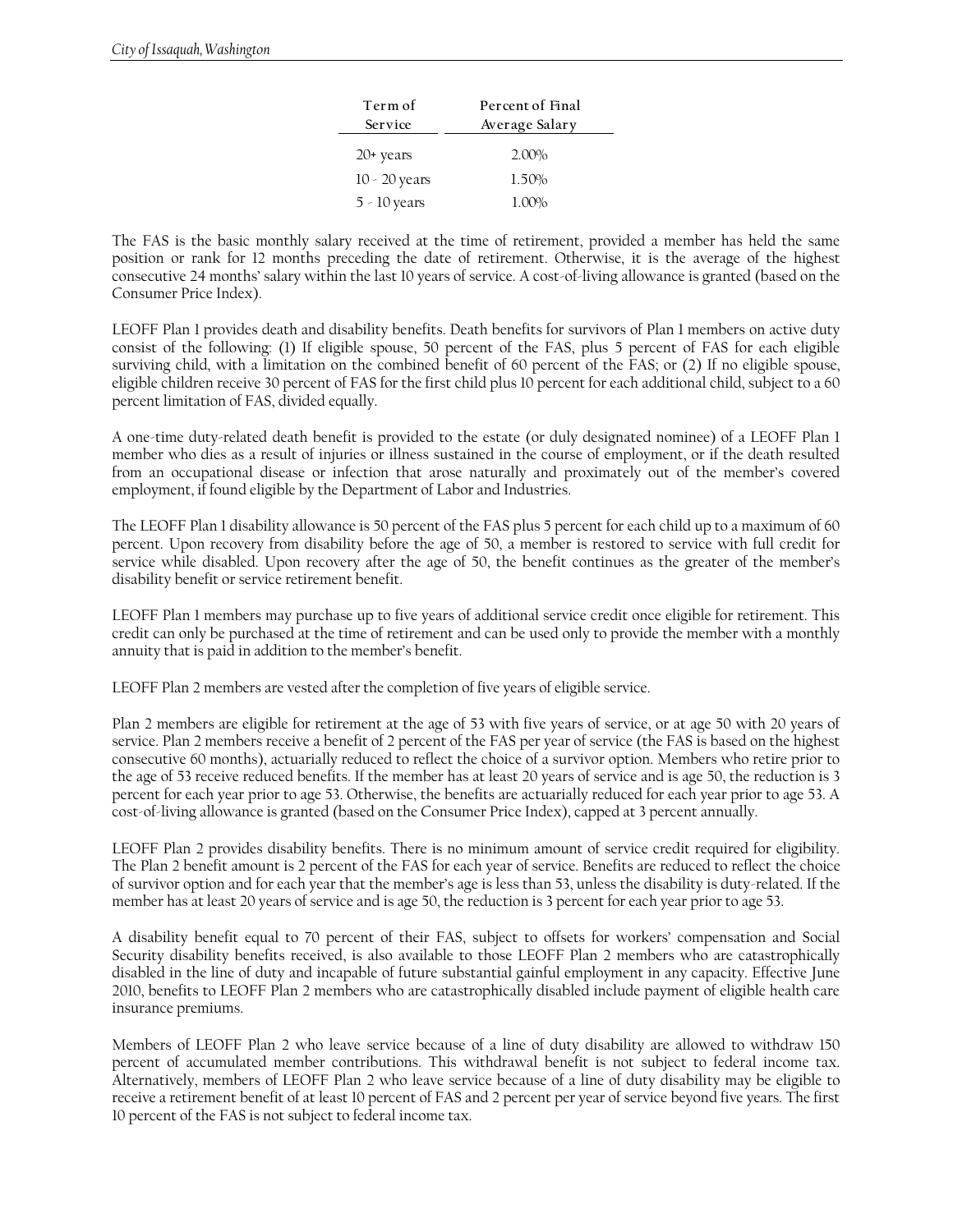LEOFF Plan 2 retirees may return to work in an eligible position covered by another retirement system, choose membership in that system and suspend their pension benefits, or not choose membership and continue receiving pension benefits without interruption.

LEOFF Plan 2 members who apply for retirement may purchase up to five years of additional service credit. The cost of this credit is the actuarial equivalent of the resulting increase in the member's benefit.

LEOFF Plan 2 members can receive service credit for military service that interrupts employment. Additionally, LEOFF Plan 2 members who become totally incapacitated for continued employment while serving in the uniformed services, or a surviving spouse or eligible child(ren), may request interruptive military service credit.

LEOFF Plan 2 members may also purchase up to 24 consecutive months of service credit for each period of temporary duty disability.

Beneficiaries of a LEOFF Plan 2 member who is killed in the course of employment receive retirement benefits without actuarial reduction, if found eligible by the Director of the Department of Labor and Industries. Benefits to eligible surviving spouses and dependent children of LEOFF Plan 2 members killed in the course of employment include the payment of on-going health care insurance premiums paid to the Washington state Health Care Authority.

A one-time duty-related death benefit is provided to the estate (or duly designated nominee) of a LEOFF Plan 2 member who dies as a result of injuries or illness sustained in the course of employment, or if the death resulted from an occupational disease or infection that arose naturally and proximately out of the member's covered employment, if found eligible by the Department of Labor and Industries.

Legislation passed in 2009 provides to the Washington-state-registered domestic partners of LEOFF Plan 2 members the same treatment as married spouses, to the extent that the treatment is not in conflict with federal laws.

There are 373 participating employers in LEOFF. Membership in LEOFF consisted of the following as of the latest actuarial valuation date for the plans of June 30, 2012:

| Retirees and beneficiaries receiving benefits                      | 10,189 |
|--------------------------------------------------------------------|--------|
| Terminated plan members entitled to but not yet receiving benefits | 689    |
| Active plan members vested                                         | 14.273 |
| Active plan members non-vested                                     | 2.633  |
| Total                                                              | 27.784 |

#### Funding Policy

Employer and employee contribution rates are developed by the Office of the State Actuary to fully fund the plans. Starting on July 1, 2000, Plan 1 employers and employees contribute zero percent as long as the plan remains fully funded. Plan 2 employers and employees are required to pay at the level adopted by the LEOFF Plan 2 Retirement Board.

The Legislature, by means of a special funding arrangement, appropriates money from the state General Fund to supplement the current service liability and fund the prior service costs of Plan 2 in accordance with the recommendations of the Pension Funding Council and the LEOFF Plan 2 Retirement Board. However, this special funding situation is not mandated by the state constitution and this funding requirement could be returned to the employers by a change of statute. For DRS' fiscal year 2013, the state contributed \$52.8 million to LEOFF Plan 2.

The methods used to determine the contribution requirements are established under state statute in accordance with Chapters 41.26 and 41.45 RCW.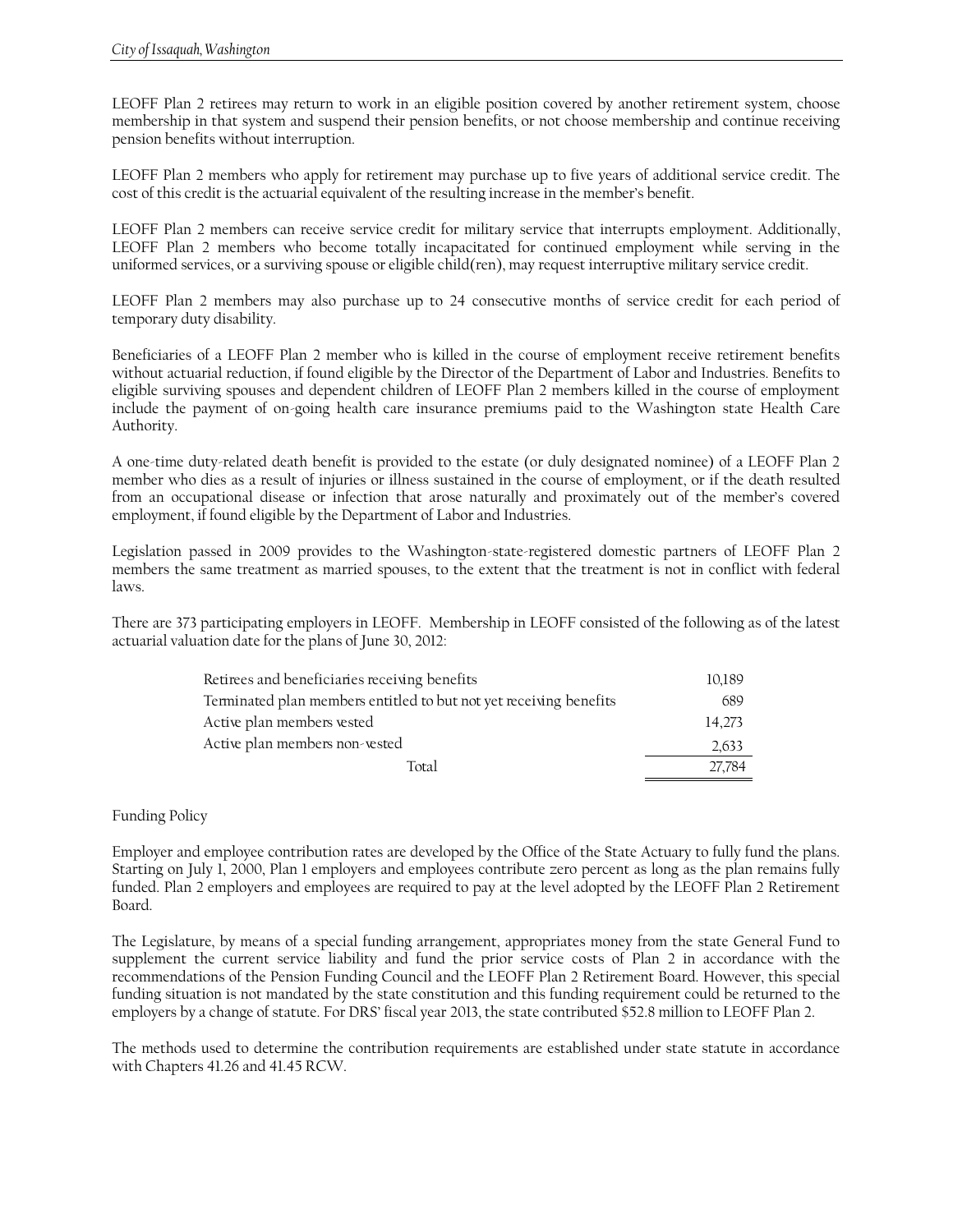The required contribution rates expressed as a percentage of current-year covered payroll, as of December 31, 2013, are as follows:

|              | <b>LEOFF Plan 1</b> | I FOFF Plan 2 |
|--------------|---------------------|---------------|
| $Emplayer^7$ | 0.18%               | 5.23%         |
| Employee     | $0.00\%$            | 8.41%         |
| State        | N/A                 | $3.36\%$      |

Both the City and the employees made the required contributions. The City's required contributions for the years ended December 31 were as follows:

|      |     | I FOFF Plan 1 | I FOFF Plan 2 |
|------|-----|---------------|---------------|
| 2013 | \$. |               | \$177,721     |
| 2012 |     |               | 169,570       |
| 2011 |     |               | 162,356       |

#### **Public Safety Employees' Retirement System (PSERS) Plan 2**

#### Plan Description

l

PSERS was created by the 2004 Legislature and became effective July 1, 2006. PSERS retirement benefit provisions have been established by Chapter 41.37 RCW and may be amended only by the State Legislature.

PSERS is a cost-sharing multiple-employer retirement system comprised of a single defined benefit plan, PSERS Plan 2.

PSERS membership includes:

- Full-time employees hired by a covered employer before July 1, 2006, who met at least one of the PSERS eligibility criteria and elected membership during the period of July 1, 2006 to September 30, 2006; and
- Full-time employees, hired on or after July 1, 2006 by a covered employer, that meet at least one of the PSERS eligibility criteria.

A *covered employer* is one that participates in PSERS. Covered employers include the following:

- State of Washington agencies: Department of Corrections, Department of Natural Resources, Gambling Commission, Liquor Control Board, Parks and Recreation Commission, and Washington State Patrol;
- Washington State counties;
- Washington State cities except for Seattle, Tacoma and Spokane; and
- Correctional entities formed by PSERS employers under the Interlocal Cooperation Act.

To be eligible for PSERS, an employee must work on a full-time basis and:

- Have completed a certified criminal justice training course with authority to arrest, conduct criminal investigations, enforce the criminal laws of Washington and carry a firearm as part of the job; or
- Have primary responsibility to ensure the custody and security of incarcerated or probationary individuals; or

*<sup>7</sup> The employer rates include the employer administration expense fee currently at 0.18%.*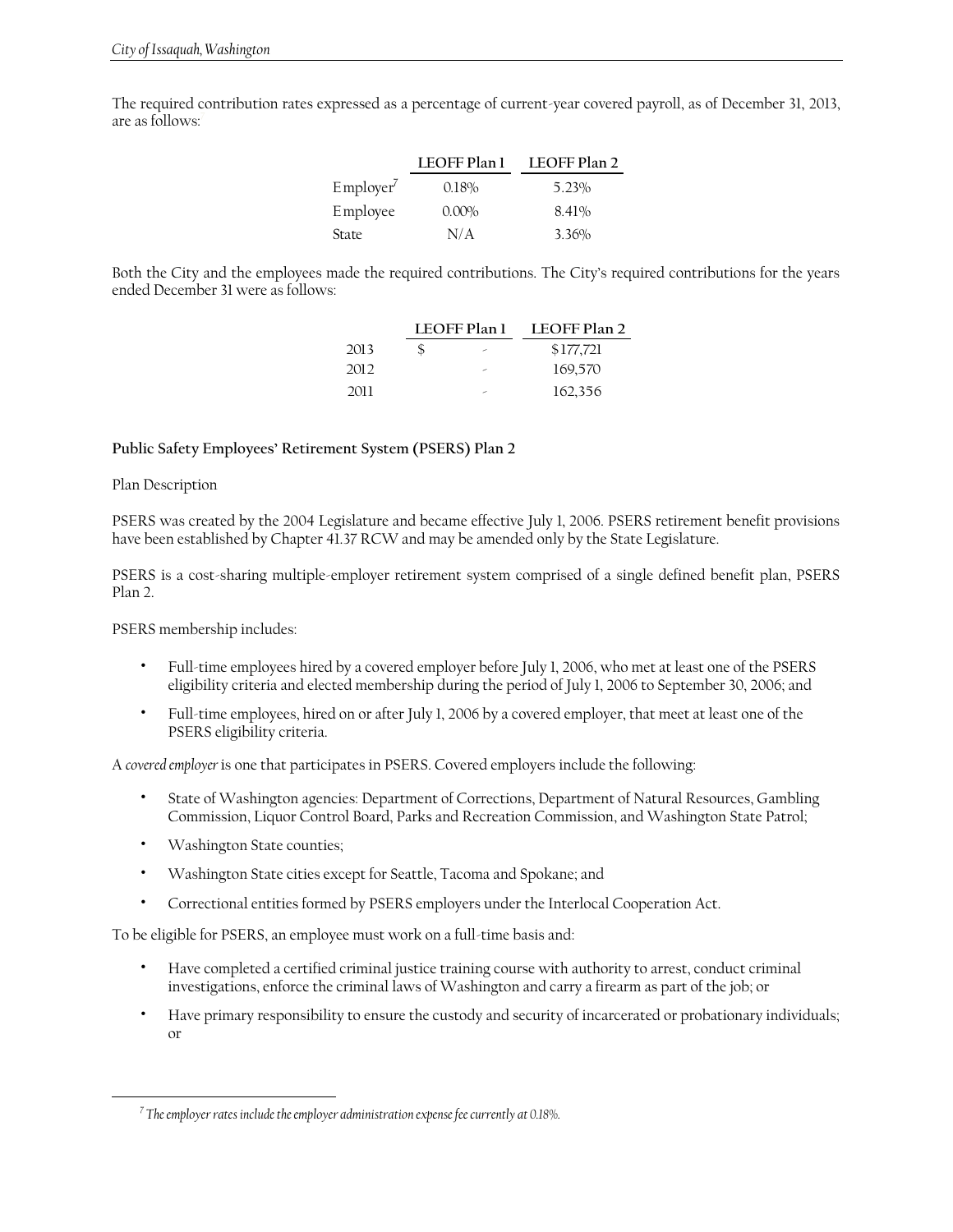- Function as a limited authority Washington peace officer, as defined in RCW 10.93.020; or
- Have primary responsibility to supervise eligible members who meet the above criteria.

PSERS retirement benefits are financed from a combination of investment earnings and employer and employee contributions. Employee contributions to the plan accrue interest at a rate specified by the Director of DRS. During DRS' fiscal year 2013, the rate was five and one-half percent compounded quarterly. Members in PSERS Plan 2 can elect to withdraw total employee contributions and interest thereon upon separation from PSERS-covered employment.

PSERS Plan 2 members are vested after completing five years of eligible service.

PSERS members may retire with a monthly benefit of 2 percent of the average final compensation (AFC) at the age of 65 with five years of service, or at the age of 60 with at least 10 years of PSERS service credit, or at age 53 with 20 years of service. The AFC is the monthly average of the member's 60 consecutive highest-paid service credit months. There is no cap on years of service credit; and a cost-of-living allowance is granted (based on the Consumer Price Index), capped at 3 percent annually.

PSERS members who retire prior to the age of 60 receive reduced benefits. If retirement is at age 53 or older with at least 20 years of service, a 3 percent per year reduction for each year between the age at retirement and age 60 applies

PSERS Plan 2 provides disability benefits. There is no minimum amount of service credit required for eligibility. The monthly benefit is 2 percent of the AFC for each year of service. The AFC is based on the member's 60 consecutive highest creditable months of service. Benefits are actuarially reduced for each year that the member's age is less than 60 (with ten or more service credit years in PSERS), or less than 65 (with fewer than ten service credit years). There is no cap on years of service credit, and a cost-of-living allowance is granted (based on the Consumer Price Index), capped at 3 percent annually.

PSERS Plan 2 members can receive service credit for military service that interrupts employment. Additionally, PSERS members who become totally incapacitated for continued employment while serving in the uniformed services, or a surviving spouse or eligible child(ren), may request interruptive military service credit. PSERS members may also purchase up to 24 consecutive months of service credit for each period of temporary duty disability.

Beneficiaries of a PSERS Plan 2 member with ten years of service who is killed in the course of employment receive retirement benefits without actuarial reduction. This provision applies to any member killed in the course of employment, if found eligible by the Director of the Department of Labor and Industries.

A one-time duty-related death benefit is provided to the estate (or duly designated nominee) of a PSERS member who dies as a result of injuries or illness sustained in the course of employment, or if the death resulted from an occupational disease or infection that arose naturally and proximately out of the member's covered employment, if found eligible by the Department of Labor and Industries.

There are 76 participating employers in PSERS. Membership in PSERS consisted of the following as of the latest actuarial valuation date for the plan of June 30, 2012:

| Retirees and beneficiaries receiving benefits                      | 27    |
|--------------------------------------------------------------------|-------|
| Terminated plan members entitled to but not yet receiving benefits | 60    |
| Active plan members                                                | 2.083 |
| Active plan members non-vested                                     | 2,167 |
| Total                                                              | 4.337 |

#### Funding Policy

Each biennium, the state Pension Funding Council adopts Plan 2 employer and employee contribution rates. The employer and employee contribution rates for Plan 2 are developed by the Office of the State Actuary to fully fund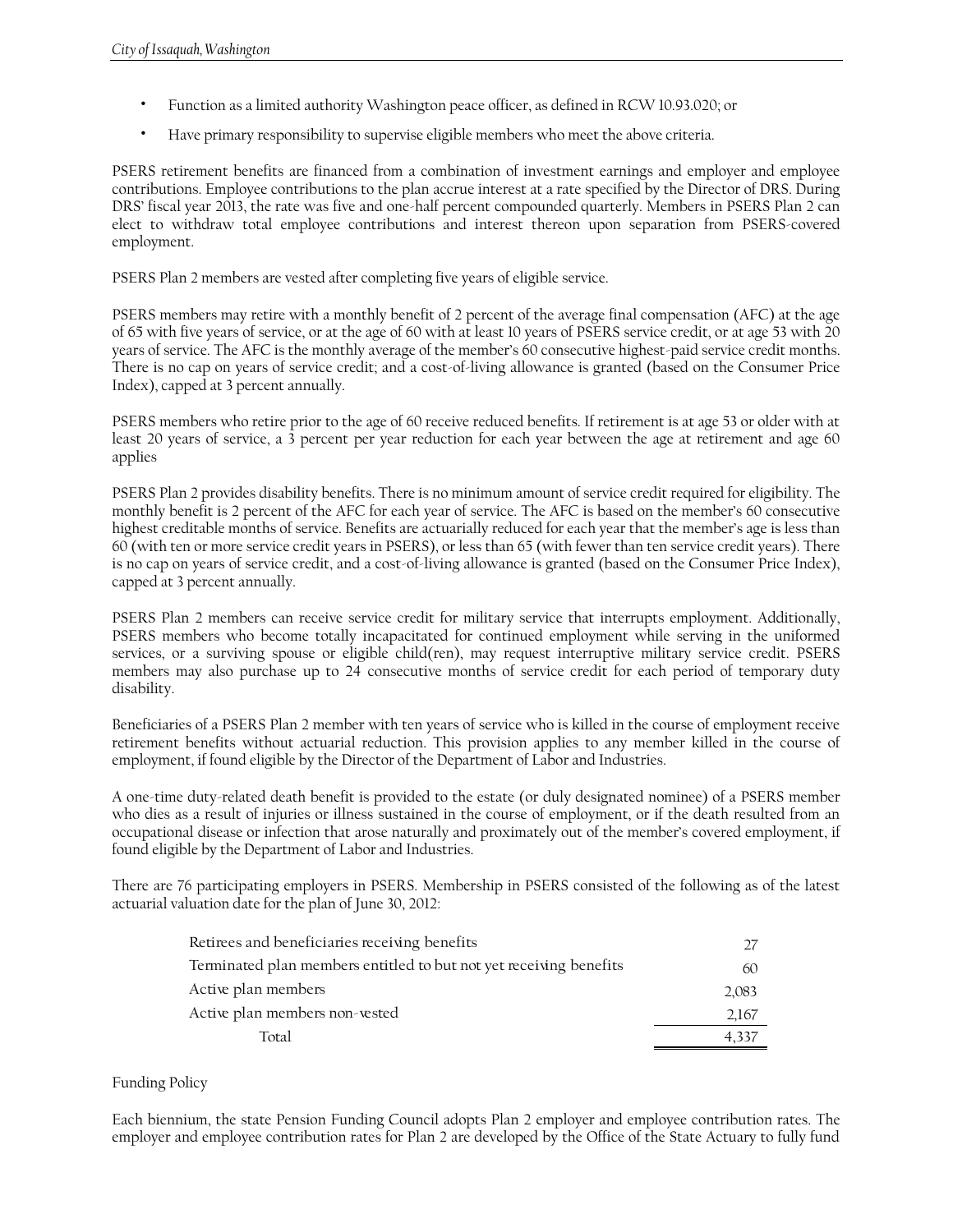Plan 2. The methods used to determine the contribution requirements are established under state statute in accordance with Chapters 41.37 and 41.45 RCW.

The required contribution rates expressed as a percentage of current-year covered payroll, as of December 31, 2013, are as follows:

|                       | PSERS Plan 2 |
|-----------------------|--------------|
| Employer <sup>8</sup> | 10.54%       |
| Employee              | $6.36\%$     |

Both the City and the employees made the required contributions. The City's required contributions for the years ended December 31 were as follows:

|      | PSERS Plan 2 |
|------|--------------|
| 2013 | \$49,588     |
| 2012 | 31,120       |
| 2011 | 20,198       |

# **NOTE: 9 OTHER PERSONNEL BENEFITS**

#### **DEFERRED COMPENSATION:**

The City offers employees two deferred compensation plans in accordance with Internal Revenue Code Sections 457 and 401. These plans enable employees to defer a portion of their compensation until future years. The City matches a portion of the employees' contribution and that match vests over five years. The deferred compensation is available to employees upon termination, retirement, or certain unforeseeable emergencies and available to their beneficiaries upon the employee's death.

# **RETIREMENT HEALTH SAVINGS ACCOUNT (RHS)**

All employees who leave the City with eligible sick leave receive a cash out to an ICMA Retirement Health Savings Account. This is an additional way to save for medical costs upon retirement. Employees are eligible to use this account at age 50. It is the employee's responsibility to comply with the regulations of the program

# **POST EMPLOYMENT BENEFITS:**

l

In accordance with the Revised Code of Washington (RCW) 41.26, the City provides lifetime medical care for law enforcement officers employed prior to October 1, 1977. Under this requirement, most coverage for eligible retirees is provided for in the City's employee medical insurance programs. However, under authorization of the Disability Board, direct payment is also made for some retiree medical expenses not covered by standard benefit plan provisions. When members turn 65, they go to Medicare for first provider and the City reimburses the cost of Medicare. The retiree does not contribute towards the cost of his/her medical care.

The City provides costs on a pay-as-you-go basis and used the alternative measurement method permitted under GASB Statement No. 45 for the purpose of determining the actuarial accrued liability. The City has no active members and six inactive members who have left service. At the end of 2013 average ages were as follows: two members average age of 64, two members average age of 72 and two members average age of 79 years. Mortality rates were assumed to follow the LEOFF 1 mortality rates used in the June 2011, actuarial valuation reported issued

*<sup>8</sup> The employer rates include the employer administration expense fee currently at 0.18%.*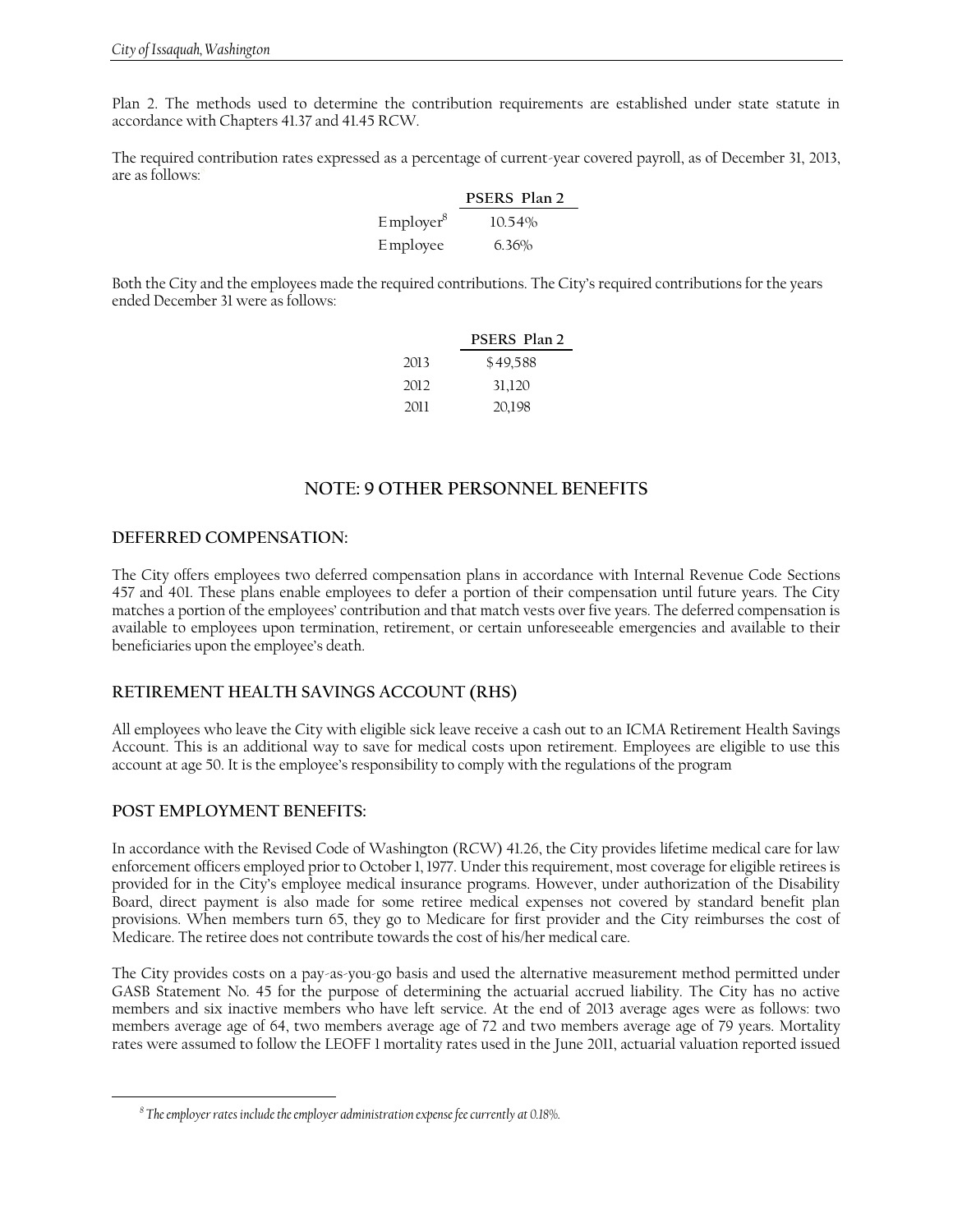by the Office of the State Actuary (OSA). Healthcare costs and trends were determined by Millman and used by OSA in the statewide LEOFF 1 medical study performed in 2013. The results were based on grouped data with four active groupings and four inactive groupings. The actuarial cost method used to determine the actuarial accrued liability was Projected Unit Credit. These assumptions are individually and collectively reasonable for the purposes of this valuation. Results:

Information based on estimates from the OSA assuming Medical Inflation of +or- 5% and Amortization Period of 10 years. The following table shows the components of the City's annual other post-employment benefits (OPEB) costs and Net OPEB obligation *(in thousands):*

|                                                      | 12/31/2011 | 12/31/2012 | 12/31/2013 |
|------------------------------------------------------|------------|------------|------------|
| Determination of Annual Required Contribution        |            |            |            |
| Normal Cost                                          | \$<br>-    | \$<br>×    | \$         |
| Amortization of Unfunded Actuarial Accrued Liability | 160        | 152        | 136        |
| Annual Required Contribution                         | 160        | 152        | 136        |
| Determination of Net OPEB Obligation                 |            |            |            |
| Annual Required Contribution                         | 160        | 152        | 136        |
| Adjustment to Annual Required Contribution           | (11)       | (16)       | (17)       |
| Annual OPEB Cost                                     | 149        | 136        | 119        |
| Contributions Made                                   | 73         | 82         | 106        |
| Increase in Net OPEB Obligation                      | 75         | 54         | 13         |
| Net OPE B Obligation - beginning                     | 232        | 308        | 362        |
| Net OPEB Obligation - ending                         | 308        | 362        | \$<br>375  |

The City's annual OPEB cost, the percentage of annual OPEB cost contributed to the plan, and the net OPEB obligation were as follows (*in thousands*):<br>Annual OPEB Employer Percentage of OPEB Net OPEB<br>Year Cost Contribution obligation were as follows (*in thousands*):

|              |      | ation were as follows (in thousands): |                     | City's annual OPEB cost, the percentage of annual OPEB cost contributed to the plan, and the net ( |    |            |
|--------------|------|---------------------------------------|---------------------|----------------------------------------------------------------------------------------------------|----|------------|
| Annual OPE B |      | Employer                              | Percentage of OPE B | Net OPE B                                                                                          |    |            |
|              | Year | Cost                                  | Contribution        | Cost Contributed                                                                                   |    | Obligation |
|              | 2013 | \$<br>119                             | 106                 | 88.99%                                                                                             | S. | 375        |
|              | 2012 | 136                                   | 82                  | 60.24%                                                                                             |    | 362        |
|              | 2011 | 149                                   | 73                  | 49.26%                                                                                             |    | 308        |

The required Schedule of Funding Progress, immediately following the Notes is provided to present multi-year trend information regarding the change in plan assets relative to the actuarial accrued liability for benefits.

# **NOTE 10: RISK MANAGEMENT**

The City maintains internal service funds for operations related to unemployment, liability and property, and medical insurance programs. The unemployment and medical insurance programs are administered by the City, with claims being processed by independent claims administrators.

a. The City of Issaquah is a reimbursable employer with the Washington State Employment Security Department, therefore it is self-insured for unemployment. Claims are processed by the State and paid by the City. Below is an analysis of claims activity for the two years ended December 31, 2013;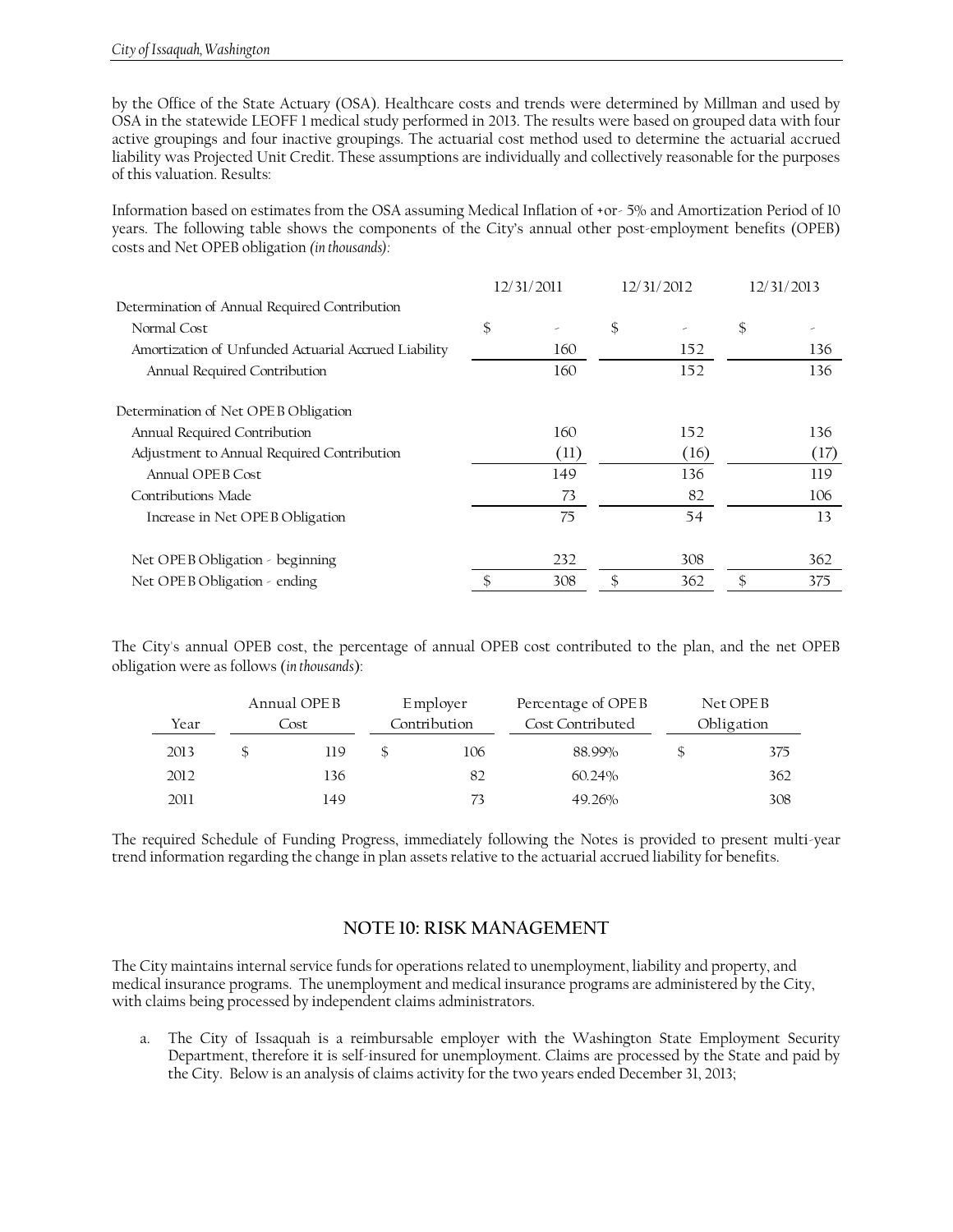|                                              | 2012      | 2013      |
|----------------------------------------------|-----------|-----------|
| IBNR claims at beginning of year             |           |           |
| Current year claims                          | 37,537    | 27,849    |
| Claim payments<br>IBNR claims at end of year | (37, 537) | (27, 849) |

#### b. The City of Issaquah is a member of the Washington Cities Insurance Authority (WCIA).

Utilizing Chapter 48.62 RCW (self-insurance regulation) and Chapter 39.34 RCW (Interlocal Cooperation Act), nine cities originally formed WCIA on January 1, 1981. WCIA was created for the purpose of providing a pooling mechanism for jointly purchasing insurance, jointly self-insuring, and / or jointly contracting for risk management services. WCIA has a total of 162 Members.

New members initially contract for a three-year term, and thereafter automatically renew on an annual basis. A one-year withdrawal notice is required before membership can be terminated. Termination does not relieve a former member from its unresolved loss history incurred during membership.

Liability coverage is written on an occurrence basis, without deductibles. Coverage includes general, automobile, police, public officials' errors or omissions, stop gap, and employee benefits liability. Limits are \$4 million per occurrence self-insured layer, and \$16 million per occurrence in the re-insured excess layer. The excess layer is insured by the purchase of reinsurance and insurance and is subject to aggregate limits. Total limits are \$20 million per occurrence subject to aggregate sublimits in the excess layers. The Board of Directors determines the limits and terms of coverage annually.

Insurance coverage for property, automobile physical damage, fidelity, inland marine, and boiler and machinery are purchased on a group basis. Various deductibles apply by type of coverage. Property insurance and auto physical damage are self-funded from the members' deductible to \$750,000, for all perils other than flood and earthquake, and insured above that amount by the purchase of insurance.

In-house services include risk management consultation, loss control field services, claims and litigation administration, and loss analyses. WCIA contracts for the claims investigation consultants for personnel issues and land use problems, insurance brokerage, and lobbyist services.

WCIA is fully funded by its members, who make annual assessments on a prospectively rated basis, as determined by an outside, independent actuary. The assessment covers loss, loss adjustment, and administrative expenses. As outlined in the interlocal, WCIA retains the right to additionally assess the membership for any funding shortfall.

An investment committee, using investment brokers, produces additional revenue by investment of WCIA's assets in financial instruments which comply with all State guidelines.

A Board of Directors governs WCIA, which is comprised of one designated representative from each member. The Board elects an Executive Committee and appoints a Treasurer to provide general policy direction for the organization. The WCIA Executive Director reports to the Executive Committee and is responsible for conducting the day to day operations of WCIA.

Settlements did not exceed insurance coverage for the periods ended December 31, 2011 through December 31, 2013.

c. As of January 01, 2013 the City began offering self-insured medical programs to employees. During the first year of operations premiums were paid to an independent claims administrator and used to pay actual claims. At the end of the year an analysis was performed by the City and the claims administrator to determine overpayment of premiums. Below is an analysis of claims activity and the anticipated refund for the year ended December 31, 2013;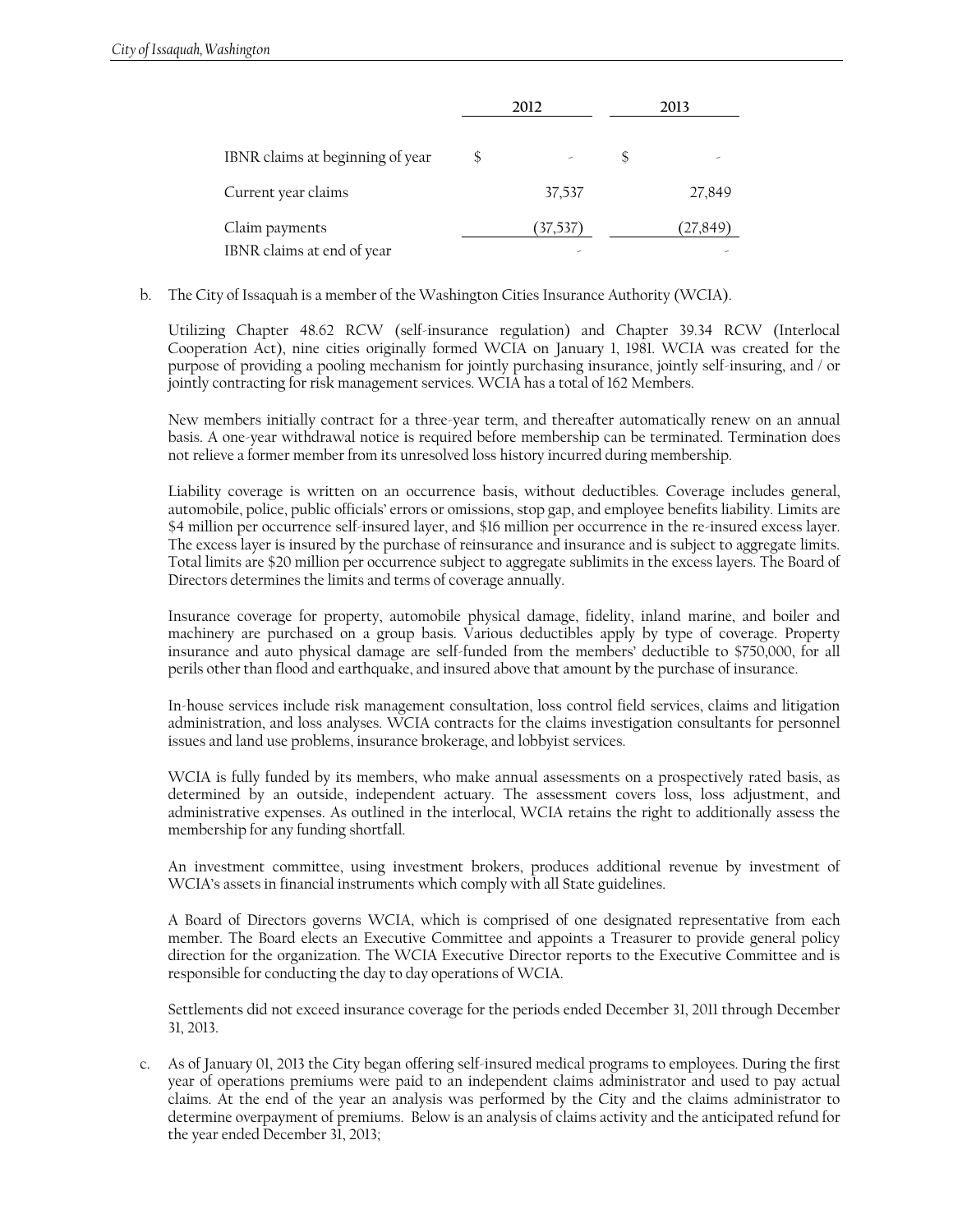| IBNR claims at beginning of year | ⇁       |
|----------------------------------|---------|
| Current year claims              | 2.193   |
| Claim payments                   | (2,502) |
| IBNR claims at end of year       | (309)   |

# **NOTE 11: LEASES AND OTHER CONTRACTUAL COMMITMENTS**

The City had the following significant contractual obligations on construction projects at December 31, 2013 (*in thousands*):

| <b>Contracting Entity</b>        | Project Name                                              | <b>Balance</b> |     |  |
|----------------------------------|-----------------------------------------------------------|----------------|-----|--|
| Gray & Osborne, Inc              | East Lake Sammamish Parkway Improvements                  | \$             | 388 |  |
|                                  | David Evans & Associates, Inc Dogwood Bridge Improvements |                | 185 |  |
| RH <sub>2</sub> Engineering, Inc | Water and Sever System Evalautions                        |                | 94  |  |
|                                  | Total Significant Contracts \$                            |                | 667 |  |

# **NOTE 12: INTERFUND ACTIVITY**

# **INTERFUND TRANSFERS**

Transfers are legally authorized transfers of resources from funds receiving the resources to the funds through which the resources are to be expended. Such transfers are classified as "Other Financing Sources or Uses."

The following provides the total interfund transfers for 2013 (*in thousands)*:

| Fund                   | Transfers In | <b>Transfers Out</b> |
|------------------------|--------------|----------------------|
|                        |              |                      |
| General                | \$<br>271    | \$<br>59             |
| Capital projects       | ×            | 2,373                |
| Debt service           | 2,290        | ×                    |
| Water                  | 193          | 160                  |
| Sewer                  | ×            | 123                  |
| Stormwater             | ۰            | 233                  |
| Unemployment insurance | 54           | ×                    |
| Equipment replacement  | 140          | ×                    |
| Total                  | 2,948        | 2,948                |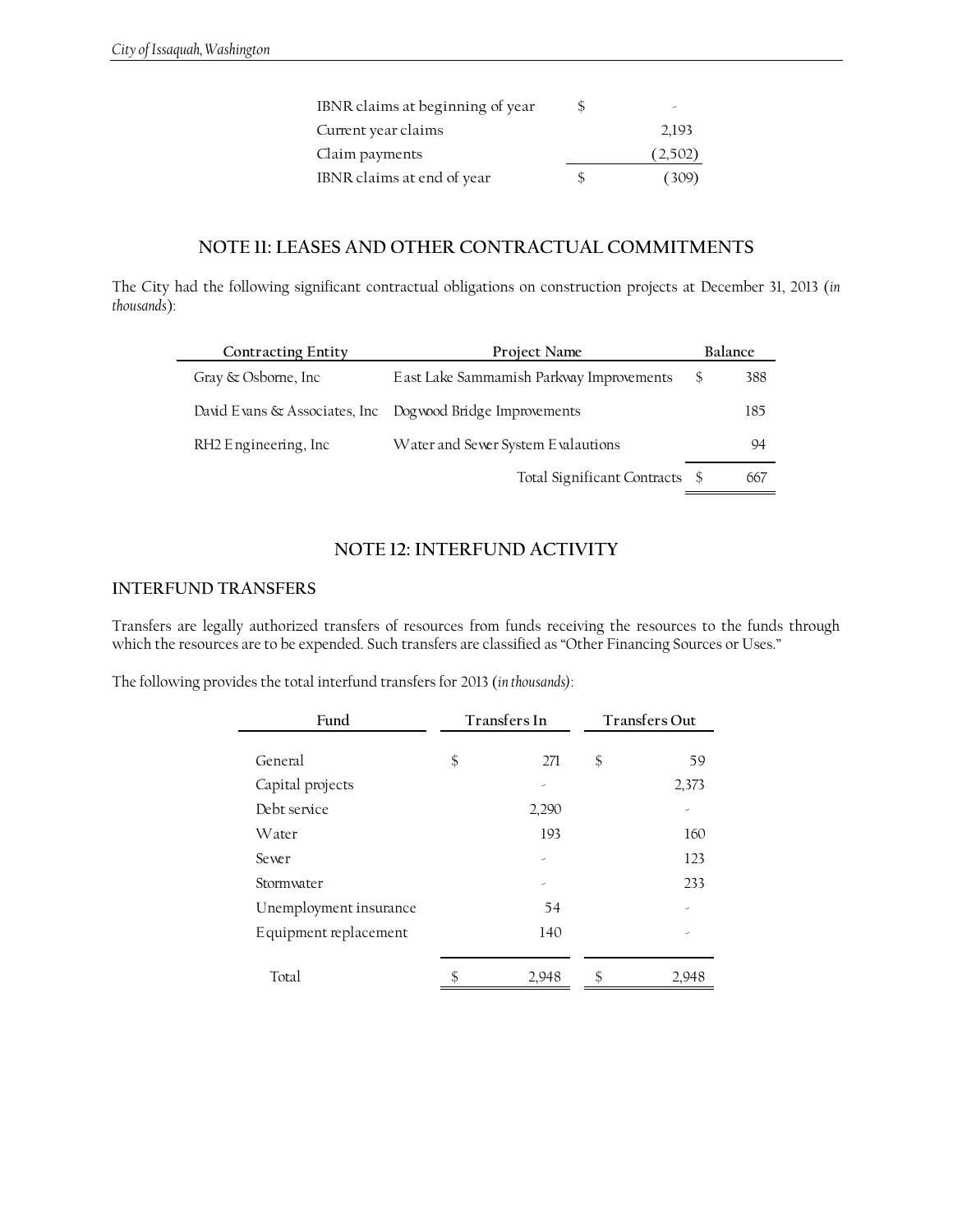# **ADVANCES TO/FROM OTHER FUNDS**

|                            | Beginning<br>Balance |              | Additions                |    | <b>Deletions</b> |    | Ending<br>Balance |    | Due<br>Within<br>One Year |
|----------------------------|----------------------|--------------|--------------------------|----|------------------|----|-------------------|----|---------------------------|
| Receivable:                |                      |              |                          |    |                  |    |                   |    |                           |
| Equipment Replacement Fund | 1,538                | \$           | $\overline{\phantom{a}}$ | \$ | 413              | \$ | 1,125             |    | 413                       |
| Total receivable           | 1,538                | \$           | $\sim$                   | \$ | 413              | \$ | 1,125             |    | 413                       |
|                            |                      |              |                          |    |                  |    |                   |    |                           |
| Payable:                   |                      |              |                          |    |                  |    |                   |    |                           |
| Capital Projects Fund      | \$<br>338            | $\mathbb{S}$ | ×                        | \$ | 113              | \$ | 225               | \$ | 113                       |
| Storm water Fund           | 1,200                |              | ×                        |    | 300              |    | 900               |    | 300                       |
| Total payable              | 1,538                | \$           | $\overline{\phantom{a}}$ | \$ | 413              | \$ | 1,125             | \$ | 413                       |

Advances to/from other funds for the year ended December 31, 2013, were as follows *(in thousands)*:

The following further describes the advances to/from other funds outstanding as of December 31, 2013, *(in thousands):*

| Amount of<br>Loan | Purpose               | From Fund             | To Fund         | Term       |
|-------------------|-----------------------|-----------------------|-----------------|------------|
| 900               | Debt Called-in        | Equipment Replacement | Stormwater      | 12/31/2016 |
| 225               | SR-900 Regional Trail | Equipment Replacement | Capital Project | 12/31/2015 |

# **NOTE 13: LONG-TERM DEBT**

General obligation bonds are backed by the City's full faith and credit. Proceeds are typically used for the acquisition or construction of major capital facilities, or to refund debt previously issued for those purposes. "Councilmanic Bonds" are general obligation bonds issued by the City Council without voter approval. Under state law, repayment of these bonds must be paid from general City revenues. General obligation bonds approved by the voters are typically repaid through an annual voted property tax levy authorized for this purpose. Predominantly, general obligation bonds of the City have been issued for general governmental activity purposes. The general obligation bond issues are recorded under governmental activities in the statement of net position.

Revenue bonds are payable from revenues generated by the City's various enterprise activities. Under the economic resources measurement focus used by the enterprise funds, debt for these bonds is recorded as a liability by the individual fund responsible for the related debt repayment.

General obligation bonds and revenue bonds are subject to federal arbitrage rules.

Special assessment bonds are issued to finance construction of local improvement district (LID) and utility local improvement district (ULID) projects and are repaid through assessments collected from property owners benefiting from related improvements. The City is required under state law to establish a guaranty fund to provide a means of paying LID bond debt service obligations in the event there are insufficient resources in the LID control fund.

Other long-term debt incurred by the government includes an installment contract with Spillman Technologies, Inc for public safety software.

Other long-term debt incurred by the enterprise includes State Department of Community Development Public Works Trust Fund loans, which have been made to finance designated capital project construction costs.

Other postemployment benefits results from the standards of GASB 45; see *Note 9*.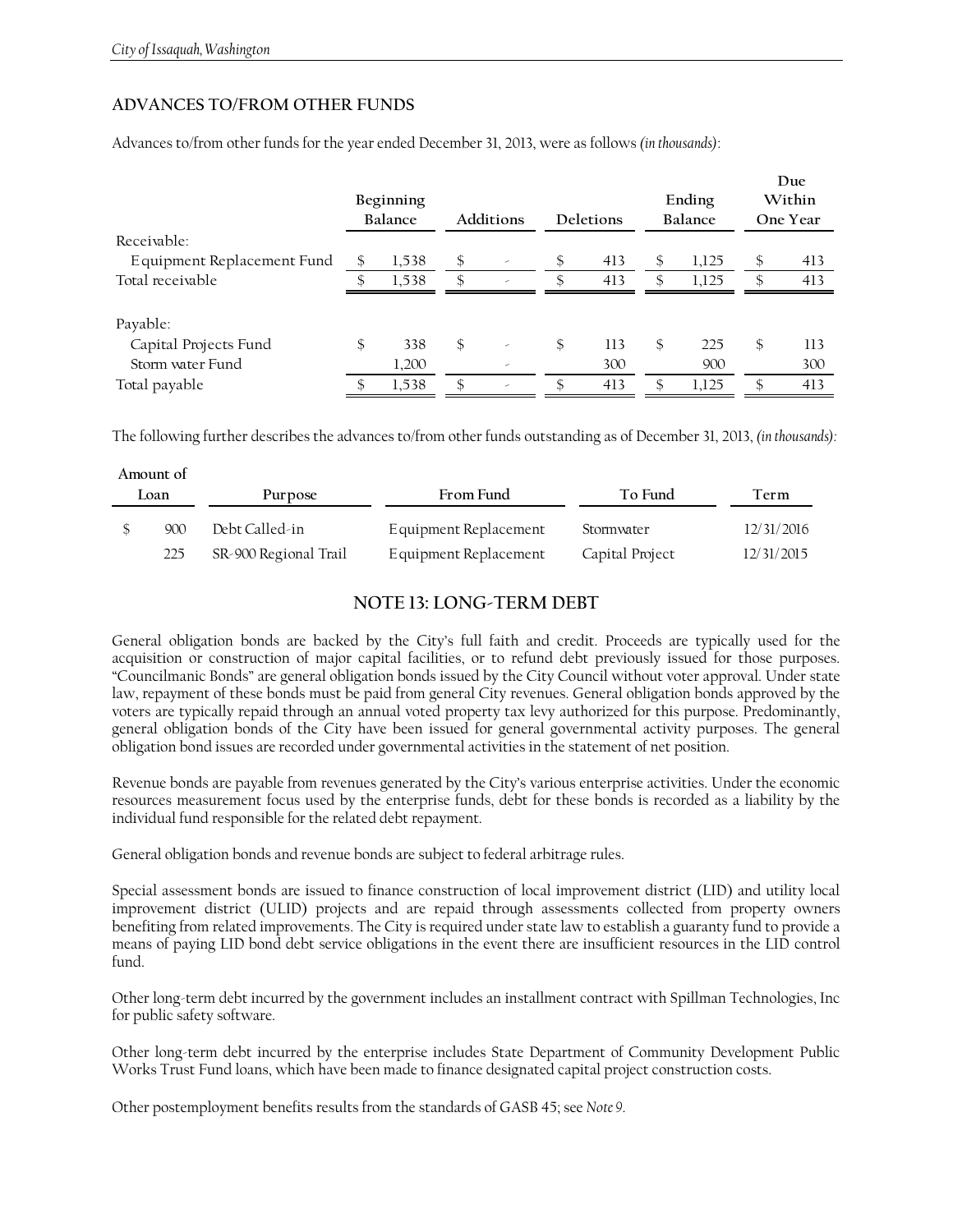# **Long Term Debt – Governmental Activities For the Fiscal Year Ended December 31, 2013** *(in thousands)*

|                                          |                   |                  | ( <i>in thousanas)</i>                  |               |                    |               |                      |               |           |    |           |               |                   |
|------------------------------------------|-------------------|------------------|-----------------------------------------|---------------|--------------------|---------------|----------------------|---------------|-----------|----|-----------|---------------|-------------------|
|                                          | <b>Issue Date</b> | Maturity<br>Date | Average<br>Coupon<br>Interest<br>Rate % |               | Issuance<br>Amount |               | Beginning<br>Balance |               | Additions |    | Deletions |               | Ending<br>Balance |
| <b>GENERAL OBLIGATION BONDS</b>          |                   |                  |                                         |               |                    |               |                      |               |           |    |           |               |                   |
| 2001 Senior Center Construction (Voted)  | 12/01/2001        | 12/01/2021       | 4.42%                                   | $\mathcal{S}$ | 1,500              | $\frac{1}{2}$ | 840                  | $\mathcal{S}$ |           | \$ | 75        | $\mathcal{S}$ | 765               |
| 2004 Highland Park Facilities            | 12/01/2004        | 12/01/2024       | 4.14%                                   |               | 3,820              |               | 2,635                |               |           |    | 175       |               | 2,460             |
| 2005 ITS & Police Refunding Bond (Voted) | 12/01/2005        | 12/01/2025       | 4.34%                                   |               | 4,745              |               | 2,335                |               |           |    | 405       |               | 1,930             |
| 2006 Parks Bond (Voted)                  | 12/01/2006        | 12/01/2026       | $3.91\%$                                |               | 6,250              |               | 4,840                |               |           |    | 265       |               | 4,575             |
| 2006 Police/Barn Refunding               | 12/01/2006        | 01/01/2021       | 4.05%                                   |               | 3,485              |               | 2,530                |               |           |    | 320       |               | 2,210             |
| 2007 Police Station Refunding            | 01/01/2007        | 01/01/2019       | 3.98%                                   |               | 5,100              |               | 3,740                |               |           |    | 475       |               | 3,265             |
| 2009 Bolliger Property                   | 02/17/2009        | 12/01/2028       | 3.80%                                   |               | 2,780              |               | 2,380                |               |           |    | 115       |               | 2,265             |
| 2009A Fire Station #72 (Voted)           | 12/01/2009        | 12/01/2019       | 3.64%                                   |               | 1,840              |               | 1,350                |               |           |    | 175       |               | 1,175             |
| 2009B Fire Station Property              | 12/01/2009        | 12/01/2021       | 3.80%                                   |               | 6,355              |               | 5,715                |               |           |    | 555       |               | 5,160             |
| 2009T BABs Fire Station #72 (Voted)      | 12/01/2009        | 12/01/2029       | 5.74%                                   |               | 2,660              |               | 2,660                |               |           |    | $\omega$  |               | 2,660             |
| Total General Obligation Bonds           |                   |                  |                                         |               | 38,535             |               | 29,025               |               |           |    | 2,560     |               | 26,465            |
| SPE CIAL ASSSE SME NT BONDS              |                   |                  |                                         |               |                    |               |                      |               |           |    |           |               |                   |
| LID #23 - Governmental                   | 12/31/2009        | 12/01/2024       | 4.70%                                   |               | 977                |               | 780                  |               |           |    | 70        |               | 710               |
| LID #24 - Governmental                   | 12/15/2011        | 12/01/2028       | 4.00%                                   |               | 2,345              |               | 2,330                |               |           |    | 13        |               | 2,317             |
| Total Special Assessments                |                   |                  |                                         |               | 3,322              |               | 3,110                |               |           |    | 83        |               | 3,027             |
| INTE RLOCAL AGREEMENTS                   |                   |                  |                                         |               |                    |               |                      |               |           |    |           |               |                   |
| KC North SPAR Interlocal Agreement       | 01/01/2003        | 12/31/2023       | 0.00%                                   |               | 7,000              |               | 3,500                |               |           |    | 350       |               | 3,150             |
| Total Interlocal Agreements              |                   |                  |                                         |               | 7,000              |               | 3,500                |               |           |    | 350       |               | 3,150             |
| <b>INSTALLMENT CONTRACTS</b>             |                   |                  |                                         |               |                    |               |                      |               |           |    |           |               |                   |
| Spillman Technologies, Inc               | 02/01/2013        | 02/01/2017       | $0.00\%$                                |               | 131                |               |                      |               | 131       |    | 26        |               | 105               |
| Total Installment Contracts              |                   |                  |                                         |               | 131                |               | $\sim$               |               | 131       |    | 26        |               | 105               |
| TOTAL GOVE RNME NTAL ACTIVITIES          |                   |                  |                                         |               | 48,988             | \$            | 35,635               | \$            | 131       | S  | 3,019     | <sup>\$</sup> | 32,747            |
|                                          |                   |                  |                                         |               |                    |               |                      |               |           |    |           |               |                   |
|                                          |                   |                  |                                         |               |                    |               |                      |               |           |    |           |               |                   |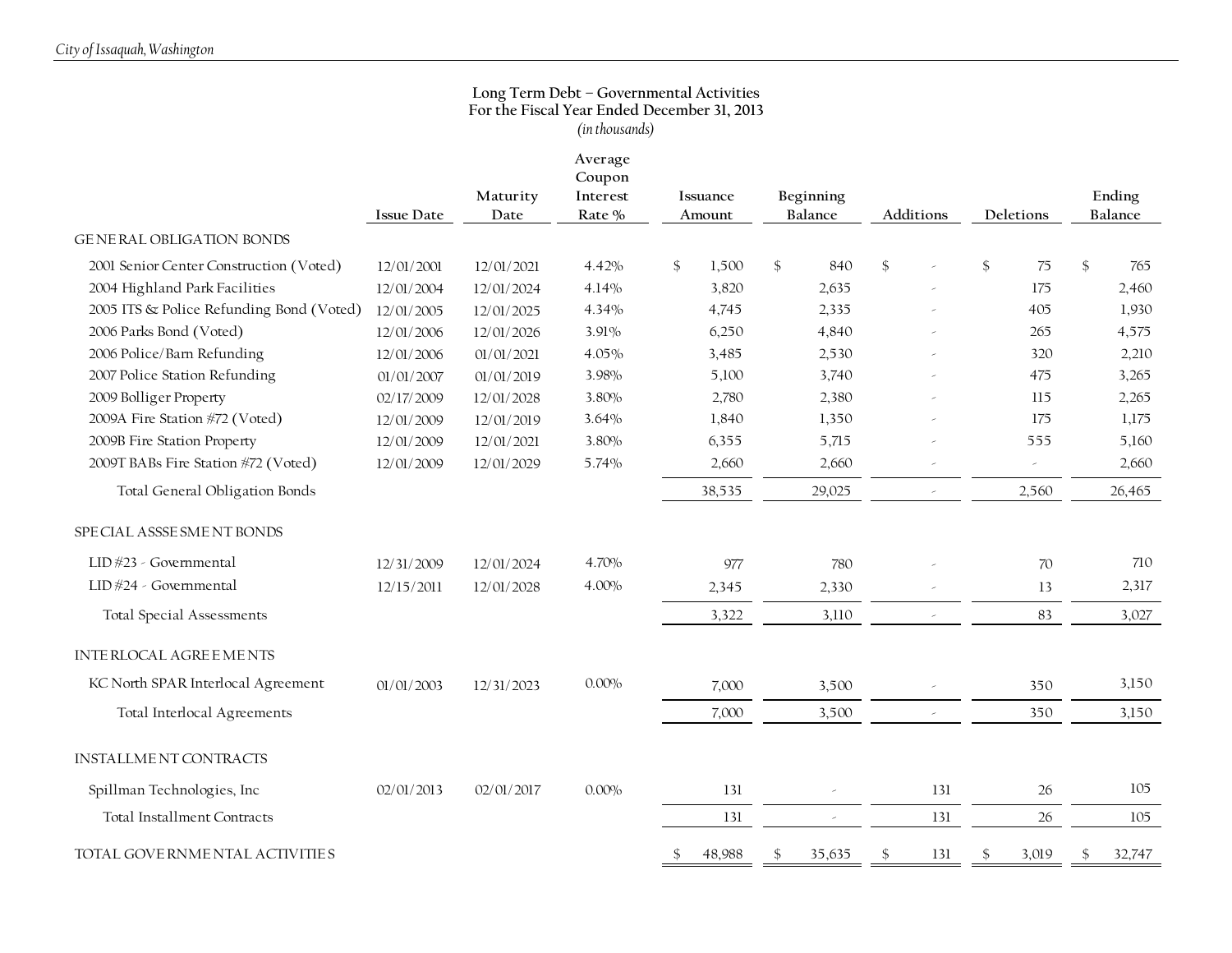#### **Long Term Debt – Business-Type Activities For the Fiscal Year Ended December 31, 2013** *(in thousands)*

|                                    | <b>Issue Date</b> | Maturity<br>Date | Average<br>Coupon<br>Interest<br>Rate % |               | Issuance<br>Amount | Beginning<br>Balance |    | Additions                | Deletions |               | Ending<br>Balance |
|------------------------------------|-------------------|------------------|-----------------------------------------|---------------|--------------------|----------------------|----|--------------------------|-----------|---------------|-------------------|
| REVENUE BONDS                      |                   |                  |                                         |               |                    |                      |    |                          |           |               |                   |
| 2003 Water Revenue Bonds           | 01/01/1994        | 12/01/2013       | $3.50\%$                                | $\mathcal{S}$ | 3,600              | \$<br>255            | \$ | $\sim$                   | \$<br>255 | $\frac{1}{2}$ |                   |
| 2011 Water Revenue Bonds           | 09/15/2011        | 12/01/2021       | 3.18%                                   |               | 5,350              | 4,805                |    | $\sim$                   | 475       |               | 4,330             |
| Total Revenue Bonds                |                   |                  |                                         |               | 8,950              | 5,060                |    |                          | 730       |               | 4,330             |
| <b>INSTALLMENT CONTRACTS</b>       |                   |                  |                                         |               |                    |                      |    |                          |           |               |                   |
| PW Trust Fund - Newport Way Bridge | 11/01/1998        | 07/01/2019       | $1.00\%$                                |               | 1,143              | 368                  |    | $\overline{\phantom{a}}$ | 62        |               | 306               |
| Total Installment Contracts        |                   |                  |                                         |               | 1,143              | 368                  |    |                          | 62        |               | 306               |
| TOTAL BUSINE SS-TYPE ACTIVITIES    |                   |                  |                                         | S.            | 10,093             | 5,428                | -S |                          | 792       | \$.           | 4,636             |
|                                    |                   |                  |                                         |               |                    |                      |    |                          |           |               |                   |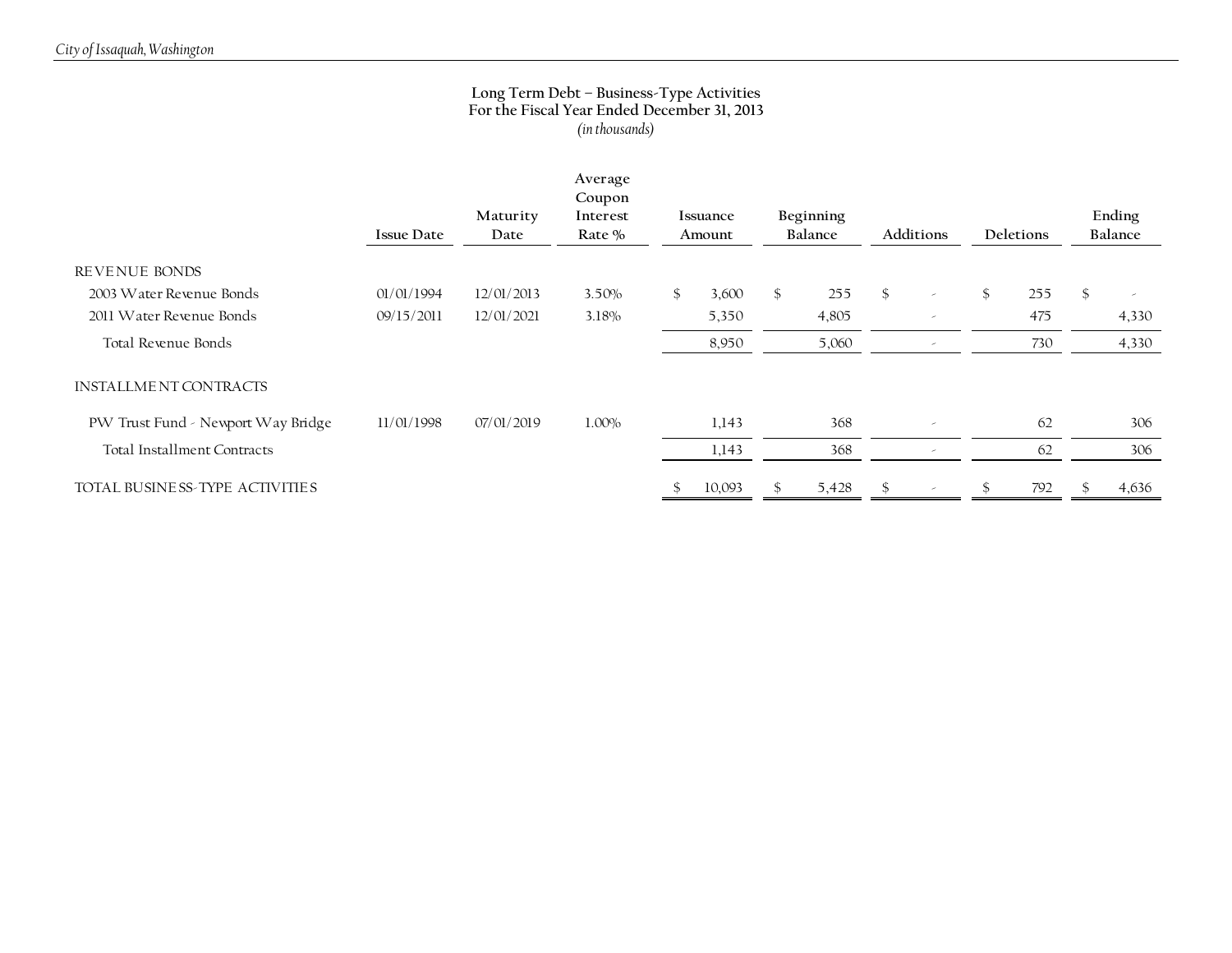## **GENERAL OBLIGATION BONDS**

Debt service is paid from the debt service fund with special property tax levies for the voter-approved bond issues.

Debt service for City Council-authorized issues is funded from other City taxes. Bonds carried a Moody's A 1 rating until November of 2006 when the City changed to Standard and Poor's and received a AA rating on both unlimited and limited general obligation Bonds. The City's most recent rating received in 2009 from Standard and Poor's is AA+.

The annual debt service requirements to maturity for general obligation bonds are as follows *(in thousands):*

| Year Ending  | Governmental Activities |           |    |          |  |  |  |  |  |
|--------------|-------------------------|-----------|----|----------|--|--|--|--|--|
| December 31, |                         | Principal |    | Interest |  |  |  |  |  |
| 2014         | \$                      | 2,655     | \$ | 1,092    |  |  |  |  |  |
| 2015         |                         | 2,765     |    | 989      |  |  |  |  |  |
| 2016         |                         | 2,495     |    | 879      |  |  |  |  |  |
| 2017         |                         | 2,595     |    | 777      |  |  |  |  |  |
| 2018         |                         | 2,480     |    | 677      |  |  |  |  |  |
| 2019-2023    |                         | 9,090     |    | 2,037    |  |  |  |  |  |
| 2024-2028    |                         | 4,075     |    | 592      |  |  |  |  |  |
| 2029         |                         | 310       |    | 18       |  |  |  |  |  |
| Total        | ¢<br>7,061<br>26,465    |           |    |          |  |  |  |  |  |

#### **REVENUE BONDS**

Revenue bonds are payable from pledged revenues generated by the respective enterprise funds. The City's most recent rating on revenue bonds as of 2012, are rated AA.

The annual debt service requirements to maturity for revenue bonds are as follows (*in thousands)*:

| Year Ending  | Business - Type Activities |           |  |          |  |  |  |  |  |  |
|--------------|----------------------------|-----------|--|----------|--|--|--|--|--|--|
| December 31, |                            | Principal |  | Interest |  |  |  |  |  |  |
| 2014         | \$                         | 480       |  | 158      |  |  |  |  |  |  |
| 2015         |                            | 495       |  | 144      |  |  |  |  |  |  |
| 2016         |                            | 510       |  | 129      |  |  |  |  |  |  |
| 2017         |                            | 525       |  | 114      |  |  |  |  |  |  |
| 2018         |                            | 550       |  | 928      |  |  |  |  |  |  |
| 2019-2022    |                            | 1,770     |  | 143      |  |  |  |  |  |  |
| Total        |                            | 4,330     |  | 1,616    |  |  |  |  |  |  |

# **SPECIAL ASSESSMENT BONDS**

Special Assessment Bonds are not a direct responsibility of the City, but paid through the collection of assessments levied against property owners. The assessments are liens against the property and are subject to foreclosure. The City is obligated in some manner due to its responsibility to make principal and interest payments regardless of collections.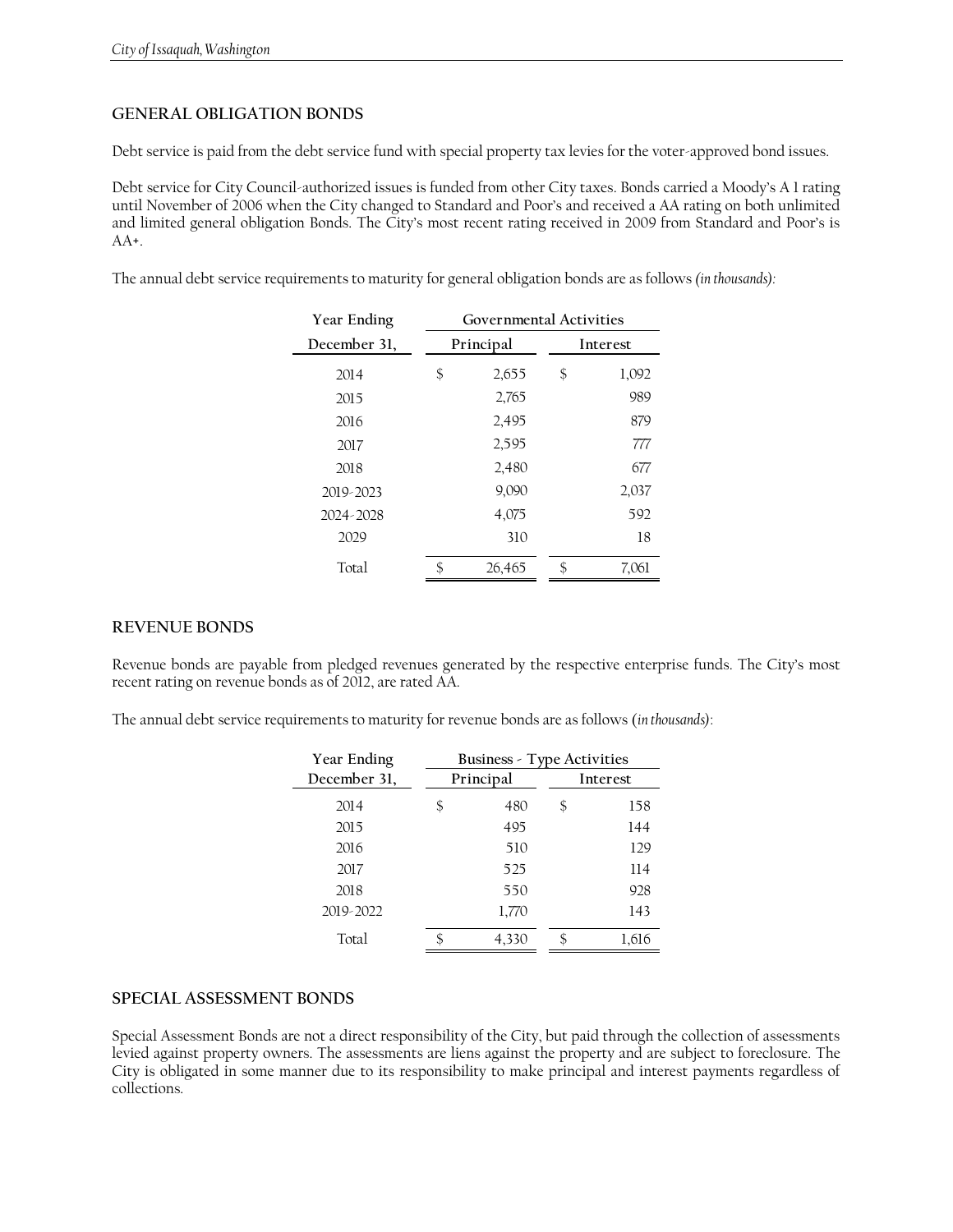In December of 2010 the City issued LID #23, paid through the collection of assessments levied against the property owners of the Mall Street Sidewalk Improvements.

In December of 2011 the City issued LID #24, paid through the collection of assessments levied against the property owners adjacent to the intersection of E. Lake Sammamish Parkway SE and SE 43<sup>rd</sup> Way. At December 31, 2013, delinquent assessments totaled \$313,738.

The annual debt service requirements to maturity for governmental special assessment bonds are as follows (*in thousands)*:

| Year Ending  | Governmental Activities |           |          |       |  |  |  |
|--------------|-------------------------|-----------|----------|-------|--|--|--|
| December 31, |                         | Principal | Interest |       |  |  |  |
| 2014         | \$                      | 60        | \$       | 126   |  |  |  |
| 2015         |                         | 65        |          | 124   |  |  |  |
| 2016         |                         | 65        |          | 121   |  |  |  |
| 2017         |                         | 65        |          | 119   |  |  |  |
| 2018         |                         | 65        |          | 116   |  |  |  |
| 2019-2023    |                         | 325       |          | 531   |  |  |  |
| 2024-2027    |                         | 2,382     |          | 281   |  |  |  |
| Total        |                         | 3,027     |          | 1,418 |  |  |  |

# **INSTALLMENT AGREEMENTS**

In 1998, the City was awarded a Public Works Trust Fund Loan not to exceed \$1,143,103. The City received \$171,465 in 1998, \$857,327 in 1999, and the balance of \$114,311 in 2002. The City pays annual payments of \$61,000 per year from the stormwater fund.

In 2013, the City entered into a contract with Spillman Technologies, Inc. for the purchase of public safety software in the amount of \$131,295. The City pays annual payments of \$26,000 per year from the capital projects fund.

# **INTERLOCAL AGREEMENTS**

During 2002 the City entered into an Interlocal Agreement with King County for funds for the North Spar. No interest accrues. The City pays King County \$350,000 per year from the capital projects fund.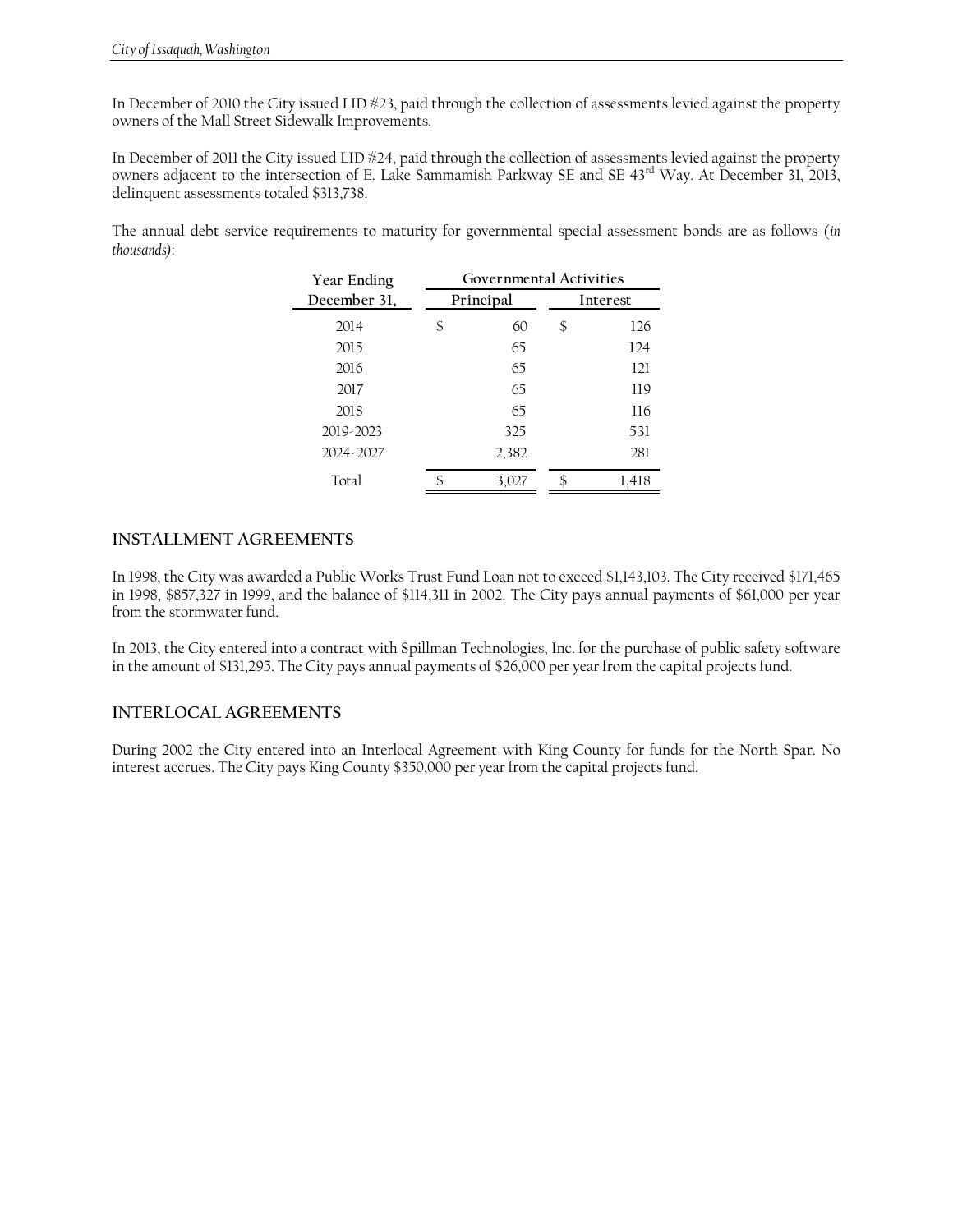# **CHANGES IN LONG-TERM LIABILITIES** *9*

|                                   | Beginning    |             |                |            | Ending       | Due Within  |
|-----------------------------------|--------------|-------------|----------------|------------|--------------|-------------|
|                                   | Balance      | Additions   |                | Reductions | Balance      | One Year    |
| Governmental activities:          |              |             |                |            |              |             |
| General obligation bonds          | \$<br>29,025 | \$          | $\mathfrak{L}$ | 2,560      | \$<br>26,465 | \$<br>2,655 |
| Special assessment bonds          | 3,110        |             |                | 83         | 3,027        | 60          |
| Interlocal agreements             | 3,500        |             |                | 350        | 3,150        | 350         |
| Installment contract              |              | 131         |                | 26         | 105          | 26          |
| Compensated absences <sup>9</sup> | 3,613        | 2,517       |                | 2,382      | 3,748        | 2,025       |
| Other postemployment benefits     | 362          | 13          |                |            | 375          | ×           |
| Total governmental activity -     |              |             |                |            |              |             |
| long-term liabilities             | 39,610       | 2,661       |                | 5,401      | 36,870       | 5,116       |
| Business-type activities:         |              |             |                |            |              |             |
| Revenue bonds                     | 5,060        |             |                | 730        | 4,330        | 480         |
| Installment contracts             | 368          |             |                | 62         | 305          | 62          |
| Compensated absences <sup>9</sup> | 279          | 571         |                | 294        | 556          | 300         |
| Total business-type activites     |              |             |                |            |              |             |
| long-term liabilities             | 5,707        | 571         |                | 1,086      | 5,192        | 842         |
| Total long-term liabilities       | \$<br>45,317 | \$<br>3,232 | \$             | 6,487      | \$<br>42,062 | \$<br>5,958 |

# **NOTE 14: CONTINGENCIES AND LITIGATION**

As of December 31, 2013, there were several damage claims and lawsuits pending against the City. It is the opinion of management and the City Attorney that the disposition of these claims is not presently expected to have a material adverse effect on the City's financial statements.

# **NOTE 15: JOINT VENTURES**

# **EASTSIDE PUBLIC SAFETY COMMUNICATIONS AGENCY**

In May 1992, the cities of Bellevue, Redmond, Kirkland, and Mercer Island (Principals) joined to establish the Eastside Public Safety Communications Agency (EPSCA). The agreement was amended in 1993 to include the City of Issaquah.

The purpose of EPSCA is to develop, own, operate, and manage an Eastside radio communications system to be integrated with a regional radio communications network. Its capital budget is funded by a voter-approved countywide property tax levy.

l

*<sup>9</sup> Included portion of sick leave liability employees are owed at time of termination in net calculation.*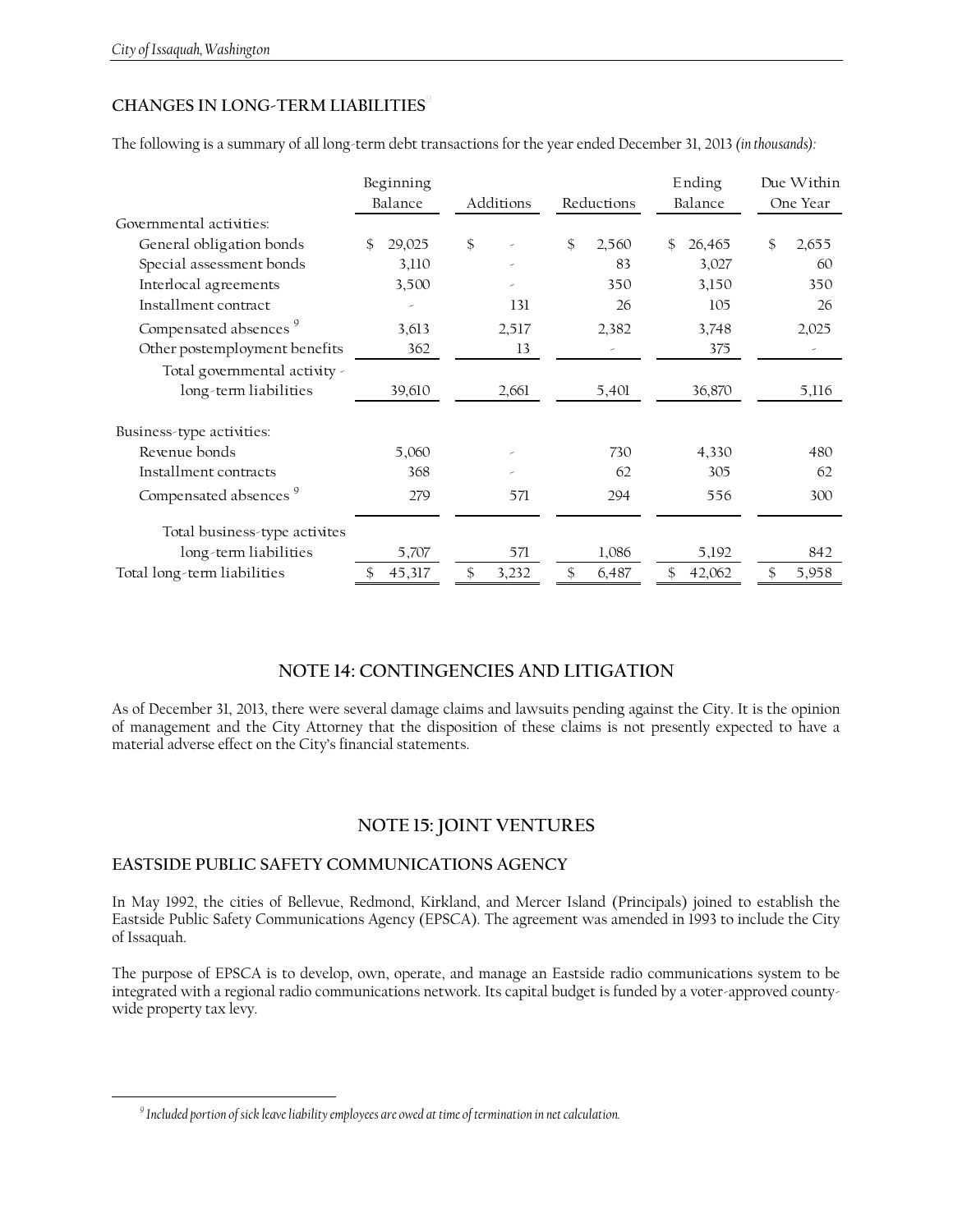EPSCA is governed by an Executive Board composed of the chief executive officer of each Principal. The Executive Board is responsible for review and approval of all budgetary, financial, policy, and contractual matters.

The agreement provides for a weighted vote proportionate to each Principal's system radios in relation to the total number of system radios used by all Principals. As of December 31, 2013, the weighted vote was as follows:

| Bellewe       | 48.81%   |
|---------------|----------|
| Redmond       | 23.93%   |
| Kirkland      | 16.02%   |
| Mercer Island | $6.00\%$ |
| Issaquah      | 5.25%    |
| Total         | 100.00%  |

These percentages are reviewed and adjusted annually on January 1 based on the number of radios on the system in use by current Principals as of June 30 of the preceding year.

Operating revenues derive from assessments for startup costs and fees for communications services. The first full year of operations was 1997. Service fees for the last five years were as follows:

| Year | <b>Service Fees</b> |  |
|------|---------------------|--|
| 2013 | \$<br>39,805        |  |
| 2012 | 46,837              |  |
| 2011 | 47.029              |  |
| 2010 | 36,845              |  |
| 2009 | 35,358              |  |

Upon dissolution, the interlocal agreement provides for distribution of net assets among the Principals based on the weighted voting percentages in force at the time of dissolution.

In August 1993, EPSCA entered into an interlocal cooperation agreement (Agreement 2), with the subregions of King County, Seattle, and Valley Communications. Agreement 2 governs the development, acquisition, and installation of the emergency radio communication system funded by the King County Levy.

Agreement 2 provides that upon voluntary termination of any subregion's participation in the system, it surrenders its radio frequencies, relinquishes its equipment, and transfers any unexpended levy proceeds and equipment replacement reserves to another subregion or a consortium of subregions. Thus, in accordance with Agreement 2, the Principals of EPSCA have no equity interest in EPSCA's contributed capital (\$10.0 million from King County levy proceeds).

While Agreement 1 provides that EPSCA's retained earnings of \$144,284 as of December 31, 2013 are, upon dissolution, to be apportioned among the Principals, the City's share in 2013 of \$7,578 is deemed immaterial and thus is not reflected in the financial statements. Compiled financial statements for EPSCA can be obtained from EPSCA, MS PSEPS, c/o Jessie Morgan, PO Box 97010, Redmond, WA 98073-9710.

# **EASTSIDE FIRE AND RESCUE**

In 1999, through an interlocal agreement as provided by RCW Title 39.34, the consolidation of several agencies created a new Fire and Emergency Medical Services agency called Eastside Fire and Rescue (EF&R). The agencies (principals) joining in this consolidation included King County Washington Fire Districts 10 and 38, and the Cities of Issaquah and North Bend, with the City of Sammamish joining in January 2000. The current interlocal agreement is in effect through December 31, 2014 and shall be renewed automatically thereafter for successive one-year terms. Any party may terminate this agreement at the end of the first term or any at the end of any one-year term by filing with the other parties a notice of termination three years prior to the termination date.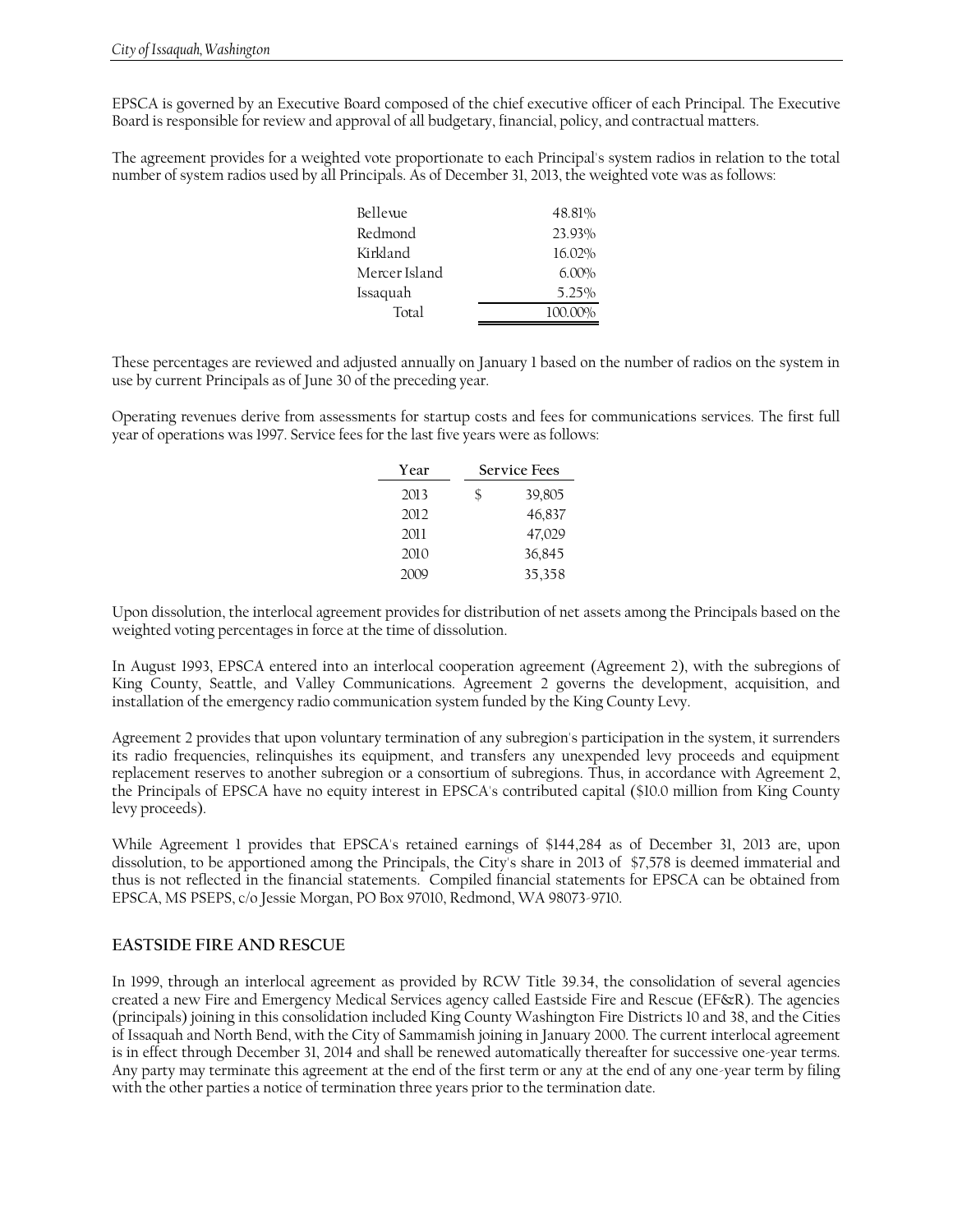EF&R is a joint venture partnership. The entities retain an equity interest in EF&R based on their support of EF&R operations. As of December 31, 2013, the equity percentage was as follows:

| Fire District 10   | 41.50%  |
|--------------------|---------|
| City of Sammamish  | 26.44%  |
| City of Issaquah   | 21.56%  |
| Fire District 38   | 6.17%   |
| City of North Bend | 4.33%   |
| Total              | 100.00% |

EF&R is governed by a Regional Board. The Regional Board is made up of representatives from each of the partner agencies that comprise EF&R. The Regional Board meets on the second Tuesday of each month at the headquarter offices in Issaquah.

|                    | Number of            |
|--------------------|----------------------|
| Agency             | <b>Board Members</b> |
| Fire District 10   | Э.                   |
| Fire District 38   |                      |
| City of Issaquah   | $\mathcal{I}$        |
| City of North Bend |                      |
| City of Sammamish  | 2                    |
| Total              |                      |

The Districts shall levy regular real property and emergency medical service taxes at the maximum rate allowed by law. The Districts shall deposit taxes, as agreed upon and approved by the Directors with the Board of Directors in June and December.

The amount of annual contribution for the Cities, and the amount of additional services contribution, if any, shall be determined by the respective legislative bodies, after recommendation by the Board of Directors. Annually, Cities contribute financially according to a revenue formula developed on or before June 30 of each year. The revenue formula is based on certain criteria including: day/night population call volume, assessed valuation, service area, response time and number of equivalent residential units. Cities also annually contribute all emergency medical service taxes, together with all other designated fire service or fire department revenues which may include fire and emergency services related fees, mitigation and charges for building and land development.

The City's service fee contributions through 2013 are as follows *(in thousands):*

| Year | <b>Service Fees</b> |
|------|---------------------|
| 2013 | \$<br>5,406,969     |
| 2012 | 5,013,752           |
| 2011 | 4,919,164           |
| 2010 | 4,830,393           |
| 2009 | 4,871,759           |

All real and personal property acquired prior to the Agreement remains property of the acquiring member, with exclusive access and control over the property by EF&R. All property acquired pursuant to the agreement shall be identified by the Board upon acquisition as joint or separate property. Upon termination of the agreement, all separate property shall be returned to the owner; the net value of all jointly owned property shall be calculated, and each party shall receive or pay, as applicable, the total net amount to the other, in cash or jointly owned property. The City records the capital assets in the governmental funds.

Upon dissolution, the agreement provides for distribution of net assets among the members based on the percentage of the total annual contributions during the period of the Agreement paid by each member. The City's remaining share of net position is deemed immaterial and thus is not reflected in the financial statement.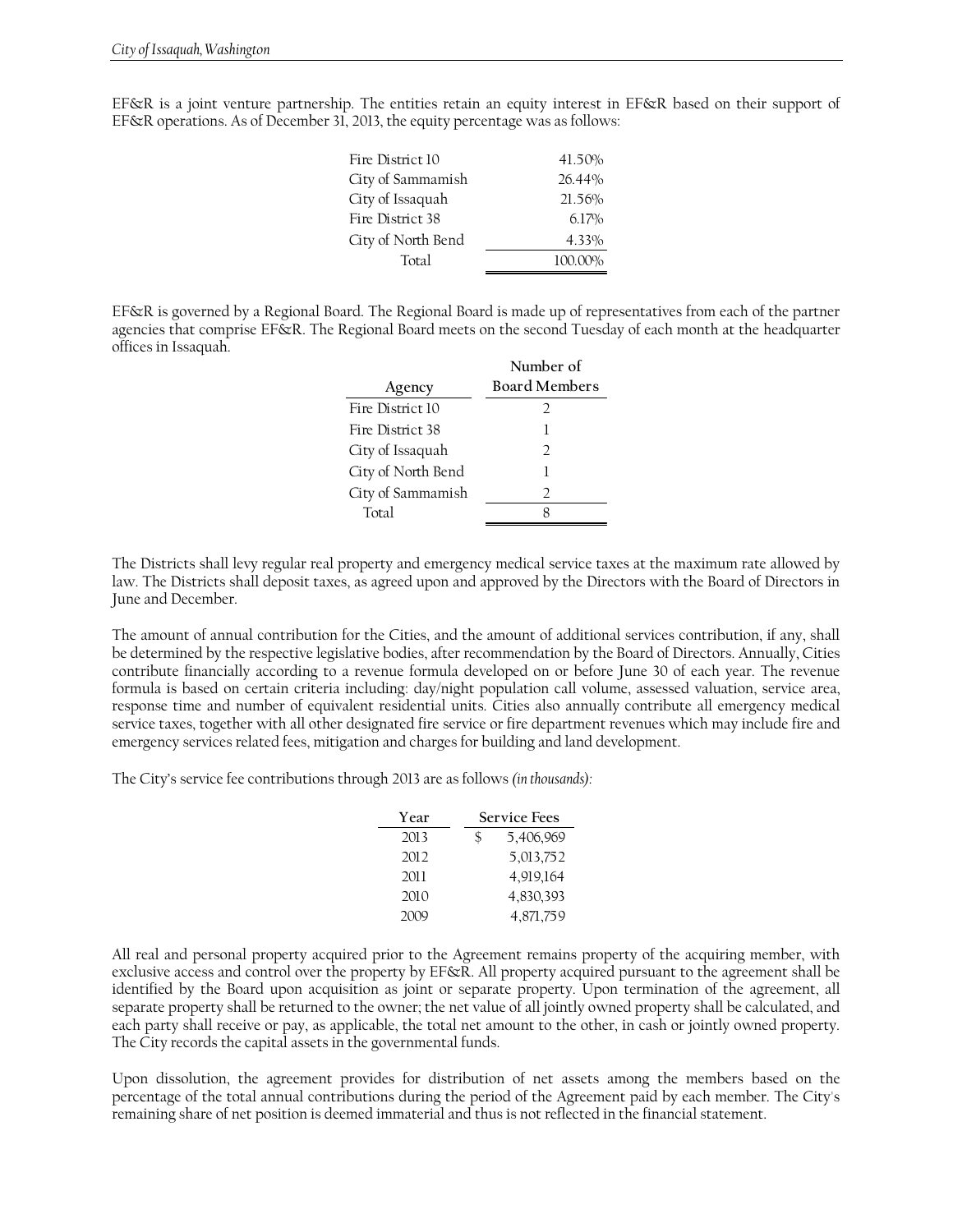Audited financial information can be obtained from Scott Faires, Budget Finance Analyst, Eastside Fire and Rescue, 175 NW Newport Way, Issaquah, WA 98027.

# **A REGIONAL COALITION FOR HOUSING**

In November 1992, the Cities of Bellevue, Redmond, and Kirkland and King County joined to establish A Regional Coalition for Housing (ARCH). The agreement was amended in January 1993 and November 1999 to add clarifying language regarding responsibility and dissolution. Since its inception, the Cities of Bothell, Clyde Hill, Hunts Point, Issaquah, Kenmore, Medina, Mercer Island, Newcastle, Sammamish, Woodinville, Yarrow Point, and Beaux Arts Village joined ARCH.

The purpose of ARCH is to cooperatively formulate affordable housing goals and policies and to foster efforts to provide affordable housing by combining public funding with private-sector resources. Operating funding is provided by the member cities. ARCH identifies and prioritizes projects which the member cities fund directly through their own grants, Community Development Block Grants, and HUD grants.

ARCH is governed by an Executive Board composed of the chief executive officer from each member. The Executive Board is responsible for review and approval of all budgetary, financial, policy, and contractual matters. The Board is assisted by an administrative staff and a Citizen Advisory Board.

Each member city is responsible for contributing operating revenues as determined from the ARCH annual budget. Contributions from the member cities are based on each member's population. In 2010 the City of Bellevue assumed all administrative functions relative to recording financial data for all the cities. The cities maintain independent decision making regarding activity and level of funding for specific projects. The result of this was the combining of all equities.

The City's equity share for the last five years was as follows:

| Year | Equity    |     | City's Share | Percentage |
|------|-----------|-----|--------------|------------|
| 2013 | 2,394,839 | \$. | 228,889      | $9.56\%$   |
| 2012 | 3,401,123 |     | 14,698       | $0.43\%$   |
| 2011 | 2,706,906 |     | 14,698       | $0.54\%$   |
| 2010 | 2,565,030 |     | 14,698       | 0.57%      |
| 2009 | 465,312   |     | 14,698       | 3.16%      |

Members withdrawing from the agreement relinquish all rights to any reserve funds, equipment, or material purchased. Upon dissolution, the agreement, as amended, provides for distribution of net assets among the members based on the percentage of the total annual contributions during the period of the Agreement paid by each member. The City's share of net position is deemed immaterial and thus is not reflected in the financial statements.

Budget monitoring information can be obtained from ARCH, c/o Art Sullivan, 16225 NE 87th Street, Redmond, WA 98052.

# **EASTSIDE NARCOTICS TASK FORCE**

In August 1998, the cities of Bellevue, Redmond, Kirkland, Mercer Island, and Issaquah (Principals) restructured the Eastside Narcotics Task Force. The purpose of the task force is to provide for the collaborative efforts of participants' detective staffs and to equitably benefit from asset forfeitures.

The task force is governed by an Executive Board consisting of the Police Chiefs and Directors of Public Safety. The Executive Board is responsible for formulating policy, establishing annual budgets, and acquiring, holding, and disposing of real and personal property. The Task Force is managed by a Commander who is responsible for the operation of the task force and the accomplishment of the goals and objectives of the task force.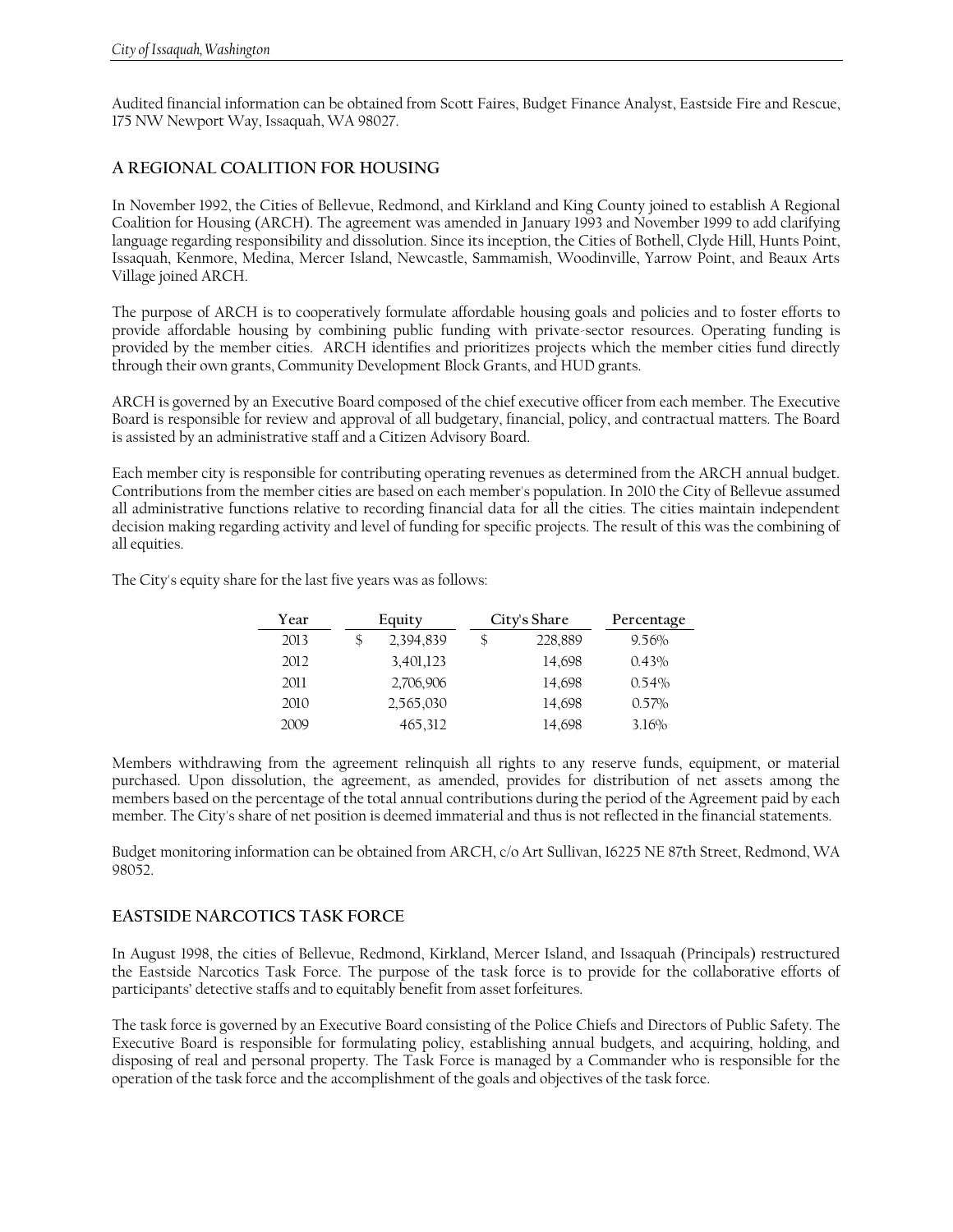Issaquah permanently withdrew from the task force in 2005; however, the City maintained equity in the task force based on available equity at the withdrawal date. Issaquah's share of equity at December 31, 2013 is \$238,539 , which is 2.40%2.40%of total partnership equity.

The City's share of the net position is deemed immaterial and thus is not reflected in the financial statements.

Budget monitoring information can be obtained from Eastside Narcotics Task Force, c/o Carl Krikorian, Police Finance Manager, Bellevue Police Department, 11511 Main Street, Bellevue, WA 98004.

## **CASCADE WATER ALLIANCE**

In April 1999, the City of Issaquah entered into an interlocal agreement with eight other water providers in the region to create the Cascade Water Alliance.

The purpose of the Alliance is to provide water supply to meet current and future needs of the Alliance's Members in a cost-effective and environmentally responsible manner.

The Alliance is governed by a Board of Directors consisting of one individual representative appointed by resolution of the Member's legislative authority.

Each Member entity must pay annual dues based on the number of residential units served by the water system within their jurisdiction. The Alliance collected 2013 membership dues totaling \$2,729,012, of which Issaquah's share was \$198,279. Issaquah also paid the Alliance \$1,240,033 in 2013 for Regional Capital Facilities Charges for new residential hookups to the water distribution system.

A Member may withdraw from the Alliance with a resolution of its legislative authority expressing such intent. The Board will then determine the withdrawing Member's obligations to the Alliance, as well as the withdrawing Member's allocable share of the Alliance's then-existing obligations. The Member's withdrawal shall be effective upon payment of obligations. Members do not hold legal ownership rights in any assets owned by the Alliance.

On April 26, 2006, the Alliance issued Water System Revenue Bonds, 2006 for \$55.2 million. The proceeds of the Bonds will be used to finance transmission and treatment facility planning and design, make payments to the City of Tacoma under the wholesale water purchase agreement, make payments to Puget Sound Energy, Inc. relating to acquisition of assets at Lake Tapps, and repay a loan from the Sammamish Plateau Water & Sewer District.

The bonds are payable solely from the Alliance's revenues and are not guaranteed by the City's assets or revenues.

On October 15, 2009, the Alliance issued Water System Revenue Bonds, 2009A (the "2009A Bonds") for \$4.9 million and the Water System Revenue Bonds, 2009B (Taxable Build America Bonds) for \$75.2 for a total of \$80.1 million. The proceeds of the Bonds will be used to finance the acquisition of Lake Tapps, Tribal settlement agreements, and limited Tacoma Cascade Pipeline expenditures. The bonds will not pledge the full faith and credit or taxing power of the City. However, the City is responsible for paying a share of the debt service on the bonds through its Member Charges under the Cascade Interlocal Contract.

Audited financial information can be obtained from Scott Hardin, Cascade Water Alliance, 1400 112th Avenue SE, Suite 220, Bellevue, WA 98004.

#### **E-GOV ALLIANCE**

On March 25, 2002, the City of Bellevue Council unanimously adopted a resolution establishing the E-Gov Alliance between the City of Bellevue and the cities of Bothell, Burien, Issaquah, Kenmore, Kirkland, Mercer Island, Sammamish, and Woodinville. Since 2002, additional cities have joined the Alliance. The Alliance establishes online services through a jointly operated internet portal. Additionally, the Alliance has established a partnership with Microsoft to help define the E-Gov architecture, provide consulting services, offer training, and donated software.

The interlocal agreement may be terminated if Principals holding at least sixty (60%) of the weighted vote of all of the Principals are in concurrence. Upon termination, all property acquired shall be disposed of as follows: (1)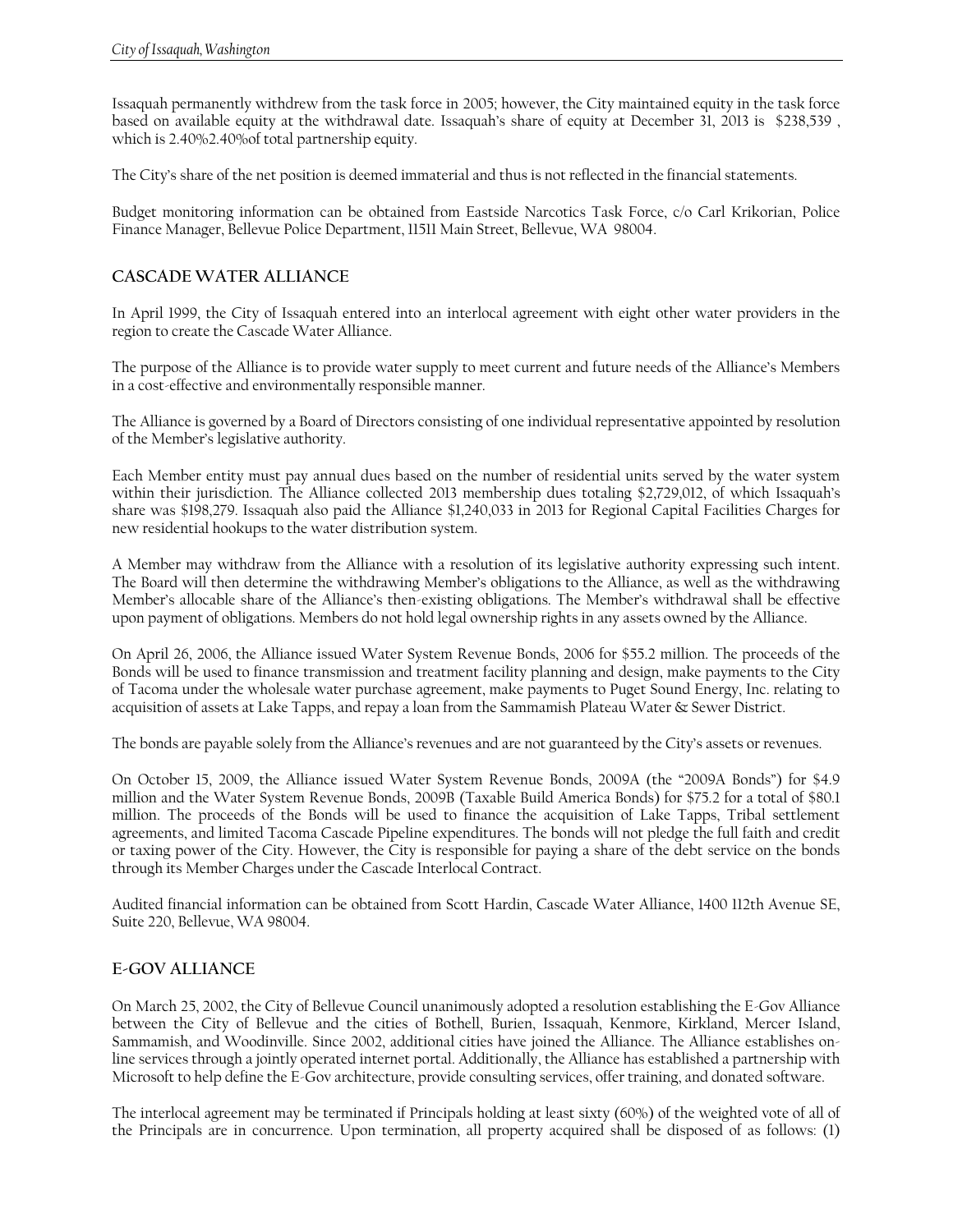property contributed without charge by any member shall revert to the contributor; (2) all property purchased after the effective date of the interlocal agreement shall be distributed to the Principals based upon each Principal's proportional ownership interest at the time of the sale of the property. The City's share of the net position is deemed immaterial and thus not reflected in the financial statements.

Budget monitoring information may be obtained from Mollie Purcell, City of Bellevue, Information Technology Department, P.O. Box 90012, Bellevue, WA 98009-9012.

Expenditures consist of capital and operations costs, per the budget adopted by the E-Gov Alliance Executive Board, and Bellevue's administrative costs associated with performing duties as the Alliance's fiscal agent. Expenditures in 2013 were \$1,266,663, revenues were \$1,244,330.

|                 | Population | Percentage | Equity       |
|-----------------|------------|------------|--------------|
| <b>Bellevie</b> | 123,400    | 32.48%     | 85,860<br>\$ |
| Kirkland        | 80,836     | 21.27%     | 56,245       |
| Sammamish       | 46,940     | 12.35%     | 32,660       |
| <b>Bothell</b>  | 32,720     | 8.61%      | 22,766       |
| Issaquah        | 30,690     | 8.08%      | 21,354       |
| Mercer Island   | 22,710     | 5.98%      | 15,801       |
| Kenmore         | 20,780     | $5.47\%$   | 14,458       |
| Snoqualmie      | 10,950     | 2.88%      | 7,619        |
| Woodinville     | 10,940     | 2.88%      | 7,612        |
| Total           | 379,966    | 100.00%    | 264,375      |
|                 |            |            |              |

Partner fees and voting are based on relative population, equity balances are as follows:

# **NOTE 16: OTHER DISCLOSURES**

# **SUBSEQUENT EVENTS**

As of March 17, 2014, the City of Issaquah entered into an agreement with the Sammamish Plateau Water and Sewer District to decommission the Lower Reid Infiltration Gallery by December 31, 2014. This asset was donated to the City in 2008 at an original value of \$560,000. The salvage value of the asset is undetermined as of April 9, 2014. No additional substantial subsequent events merit reporting.

On March 17, 2014, per Ordinance 2710, the City was authorized to issue \$10,000,000 in bonds for park related projects. As of June 5, 2014, the City issued \$8,000,000 of the authorized bonds. At the issuance of the new debt, the City refunded the \$765,000 of 2001 Senior Center Construction bonds outstanding.

# **EXTRAORDINARY ITEMS**

Extraordinary items are transactions or events that are both unusual in nature and infrequent in occurrence. In October 2012 the City executed a settlement agreement related to the SR900 Regional Trail project. The terms required the City to pay \$750,000 plus tax at 9.5% due in full by January 31, 2013. These settlements resulted in a \$821,000 net loss reported in the government funds as of December 31, 2013. This settlement was recorded on the government –wide statements as of December 31, 2012.

# **PRIOR PERIOD ADJUSTMENT**

The financial statements have been restated to correct a classification error in a prior period related to LID 24. The financial statements correct an error of improperly excluding the long term debt associated with LID 24 from the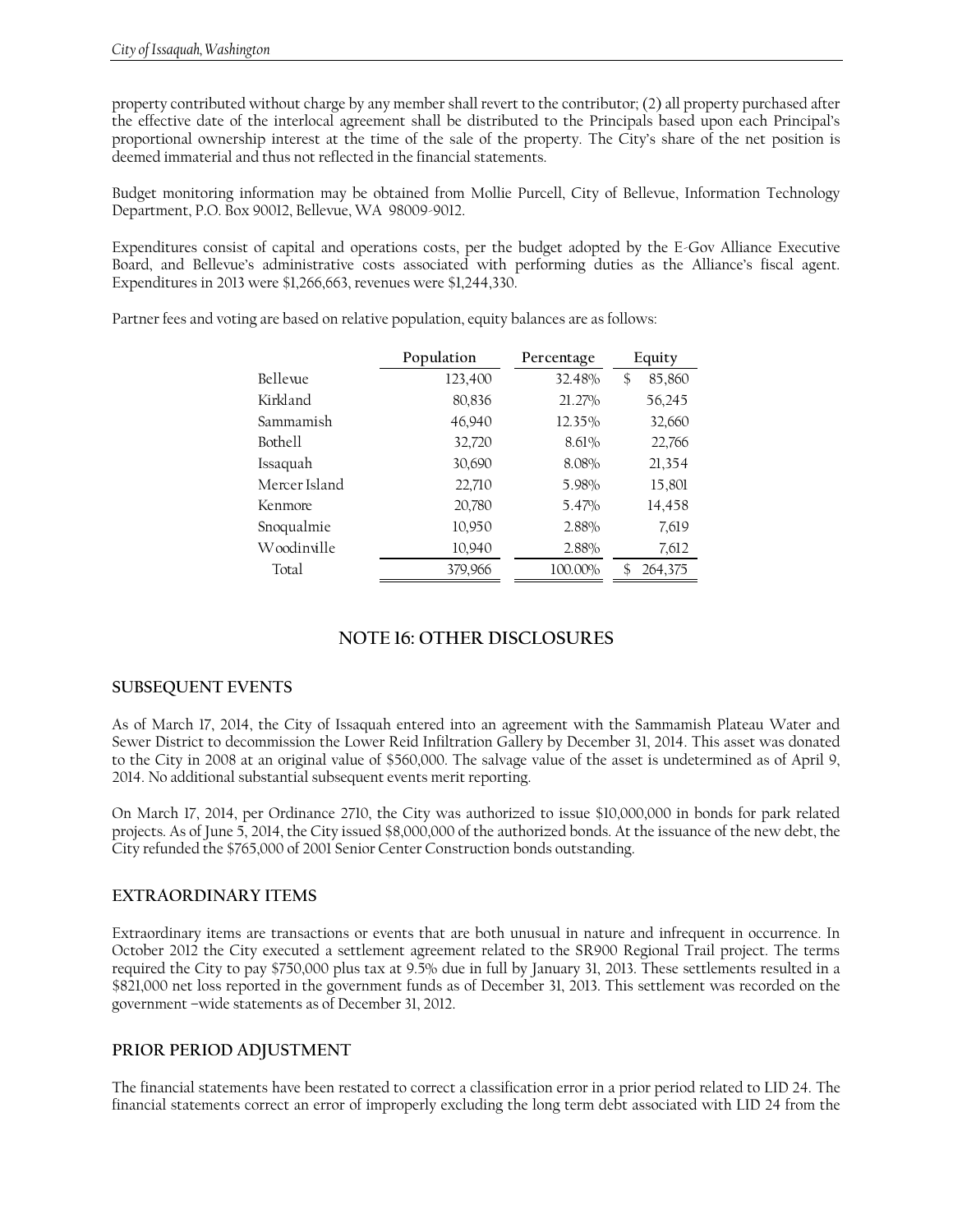statement of net position. As of December 31, 2013, the net position for government–wide activities has been restated by \$2.345 million to reflect the correction. No correction necessary in the government fund's fund balance.

The financial statements have been restated to correct accrual errors between years December 31, 2012 and December 31, 2013. The fund balance for governmental fund activities has been reduced by \$1,511,000 and the net position for business-type activities was increased by \$600,000. The difference of \$320,000 between the government fund activities and the government-wide activities was recognized as of December 31, 2012.